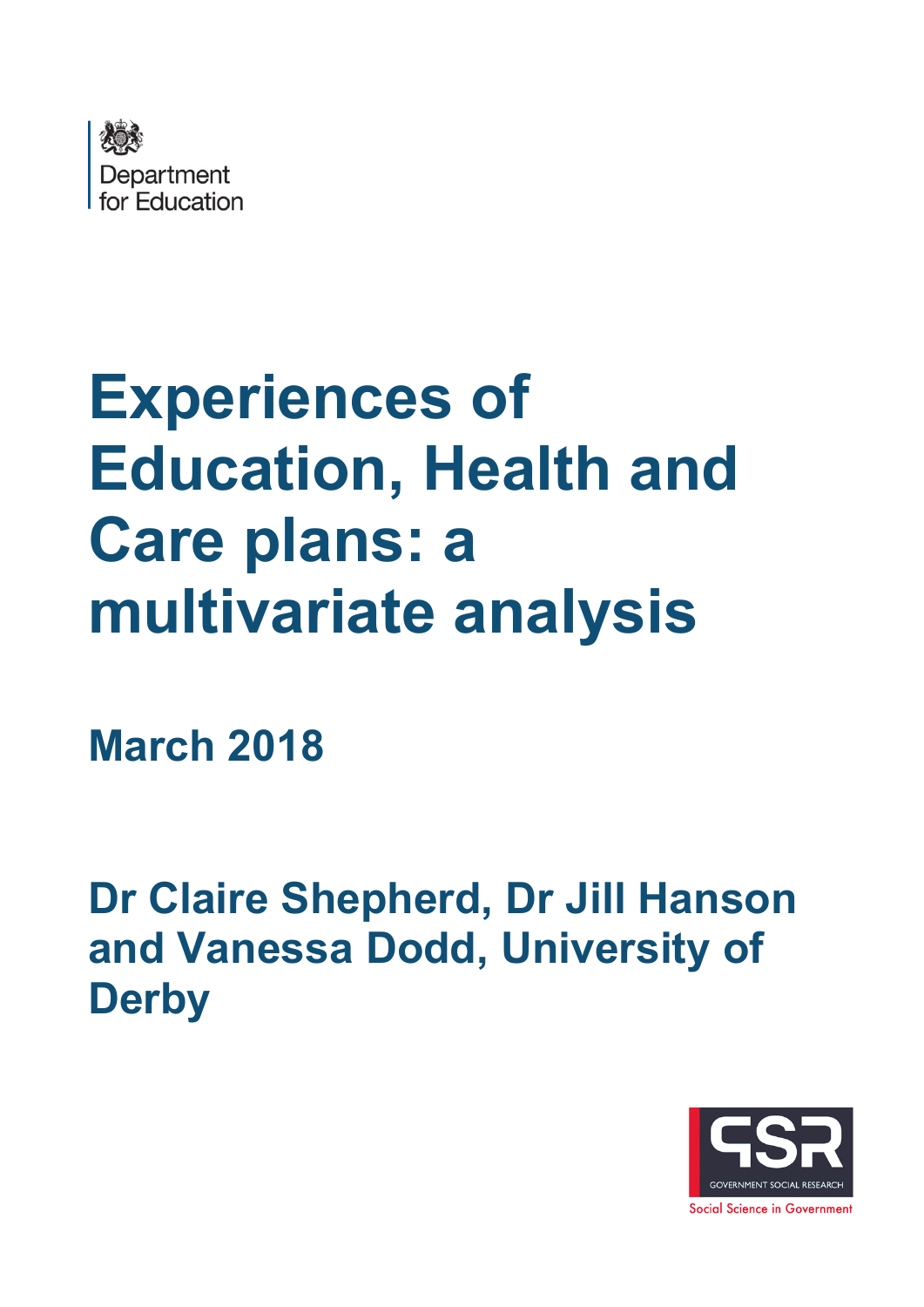## **Disclaimer**

This research is not an endorsement by DfE of any of the views expressed by those surveyed. Neither does it represent Government policy or indicate future policy direction.

Reference to any named and /or third party resources or materials should not be interpreted as an endorsement of use or of any particular company or its products, by the authors or Department for Education. The detail in this report is specific to those who were surveyed.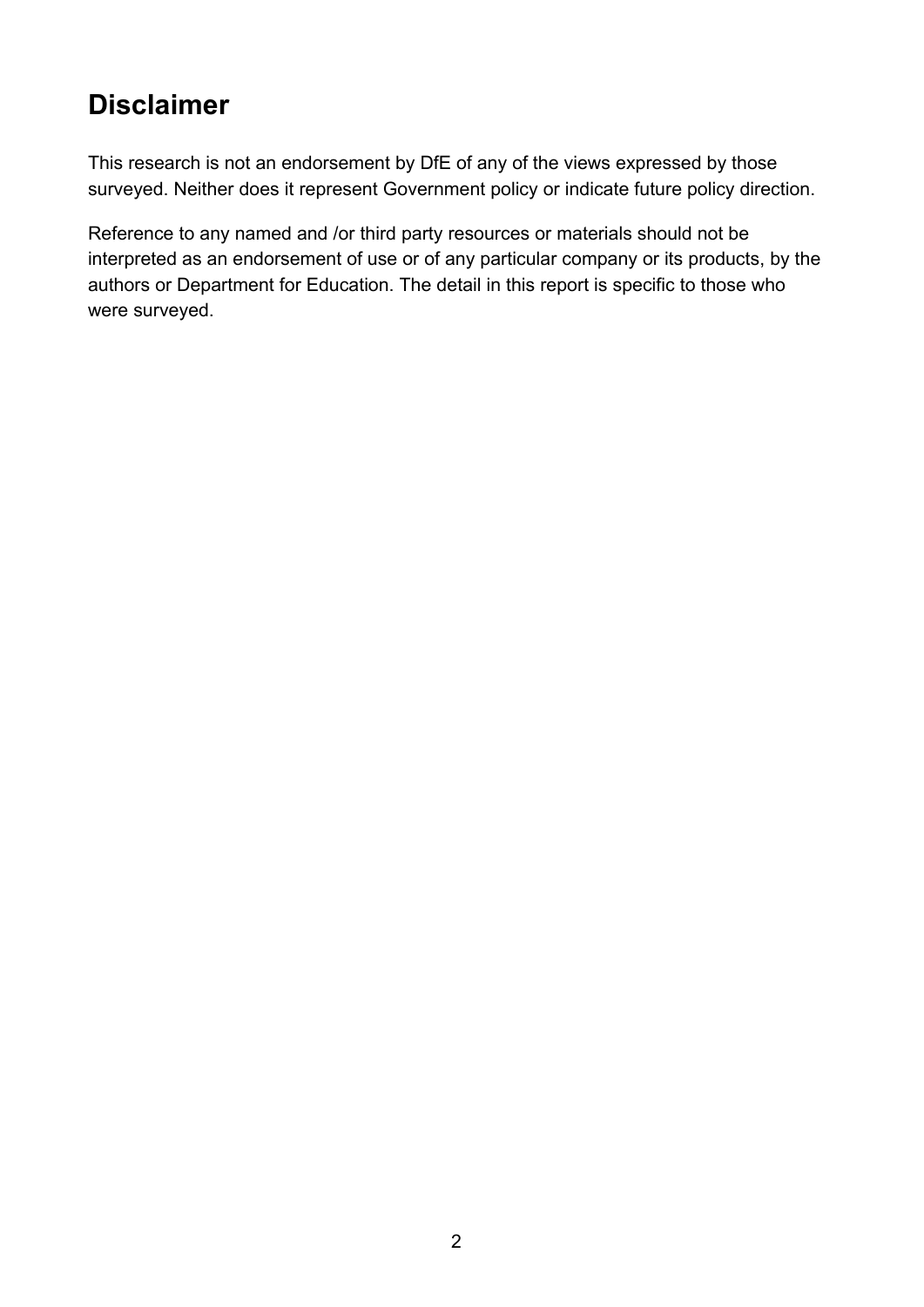# **Contents**

|    | Acknowledgements                                                                                                           | $\overline{4}$ |
|----|----------------------------------------------------------------------------------------------------------------------------|----------------|
|    | List of tables                                                                                                             | 5              |
|    | <b>Executive summary</b>                                                                                                   | 7              |
|    | Key findings                                                                                                               | 9              |
|    | Key considerations for Local Authorities                                                                                   | 10             |
|    | 1. Introduction                                                                                                            | 11             |
| 2. | Analytical approach                                                                                                        | 13             |
|    | How to interpret these analyses                                                                                            | 13             |
|    | Sample size                                                                                                                | 13             |
|    | Variables used in the models                                                                                               | 14             |
|    | Terminology used in the report.                                                                                            | 14             |
| 3. | <b>Outcomes</b>                                                                                                            | 16             |
|    | i. 'Agreement that the help/support described in the EHC plan will achieve the<br>outcomes'                                | 16             |
|    | ii. Agreement that overall, taking part in getting an EHC plan was a positive experience<br>for the child or young person' | 20             |
|    | iii. Overall satisfaction – 'satisfaction with the whole experience of getting an EHC                                      |                |
|    | plan'                                                                                                                      | 24             |
| 4. | Conclusion                                                                                                                 | 28             |
|    | <b>Key Variables</b>                                                                                                       | 28             |
|    | Key Considerations for Local Authorities                                                                                   | 29             |
|    | Bibliography                                                                                                               | 32             |
|    | Appendix                                                                                                                   | 33             |
|    | <b>Technical details</b>                                                                                                   | 33             |
|    | Frequencies                                                                                                                | 34             |
|    | Item non-response analysis                                                                                                 | 39             |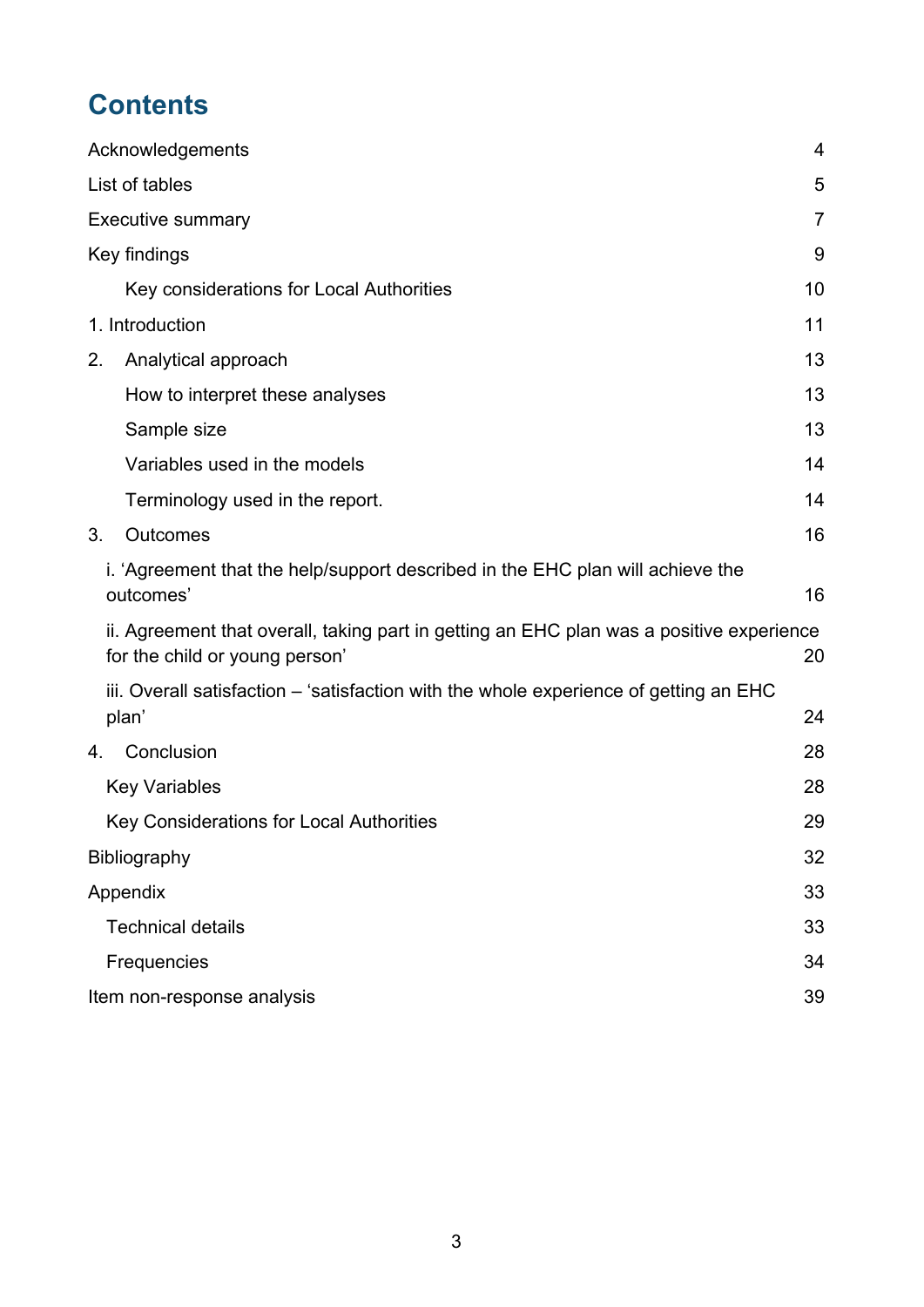# <span id="page-3-0"></span>**Acknowledgements**

The authors are grateful to Stella Chatzitheochari, Delphine Robineau, Angus Tindle and Sarah Dobie for their helpful feedback and guidance and to Dr Debs Robinson for her knowledge.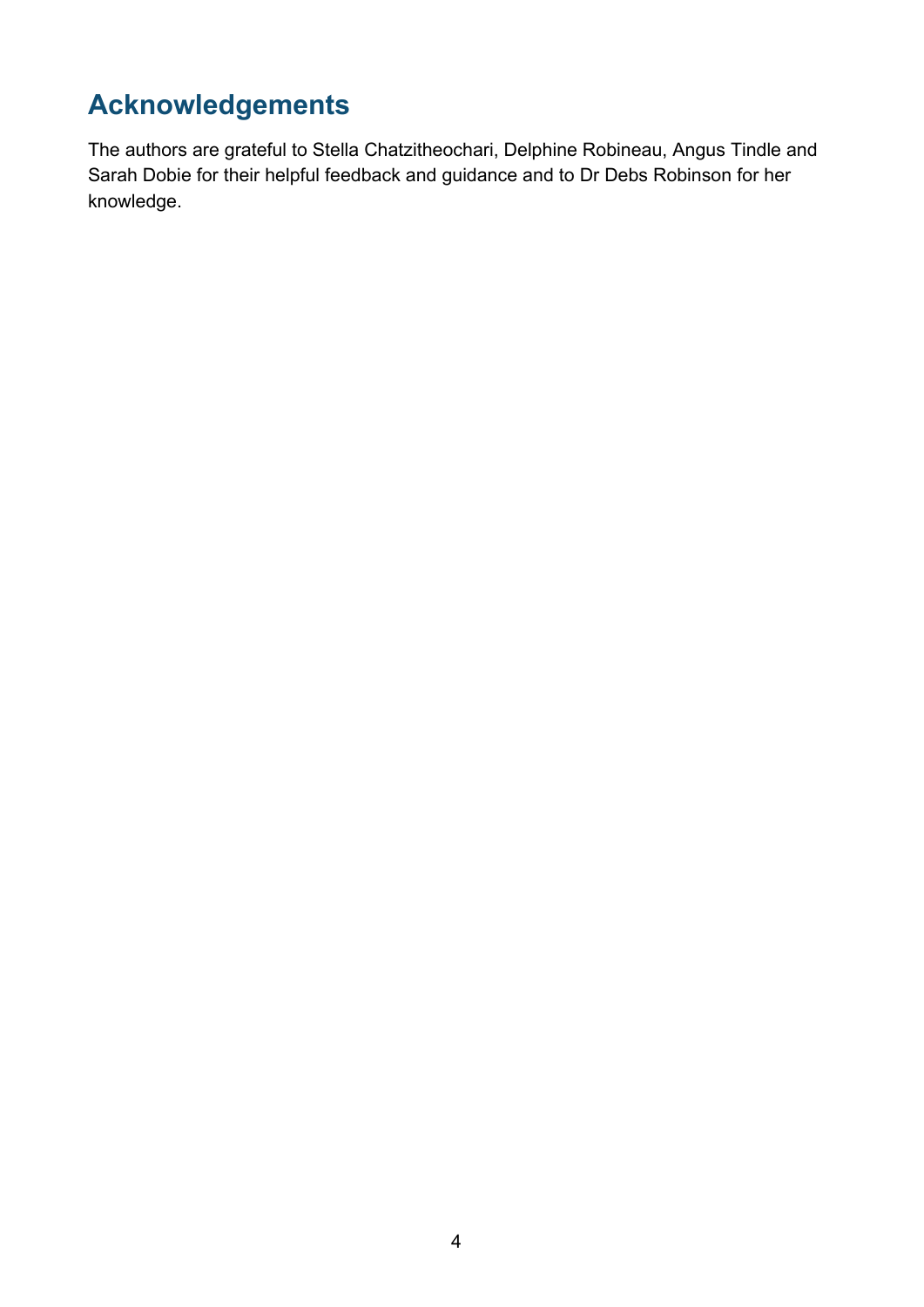# <span id="page-4-0"></span>**List of tables**

| Table 1: Demographic and service variables included in the analyses15                                                                                                         |  |
|-------------------------------------------------------------------------------------------------------------------------------------------------------------------------------|--|
| Table 2: Binomial logistic regression of 'agreement that the help/support described in the<br>EHC plan will achieve the outcomes' service components and demographics model18 |  |
| Table 3: Binomial logistic regression of 'agreement that overall taking part in getting<br>your/their EHC plan was a positive experience' service components and demographics |  |
| Table 4: Binomial logistic regression of 'satisfaction with the whole experience of getting                                                                                   |  |
| Table 5: Frequency of agreement that the help/support set out in the EHC plan will help                                                                                       |  |
| Table 6: Frequency of agreement that the young person/child thought that taking part                                                                                          |  |
| Table 7: Frequency of satisfaction with overall experience of getting an EHC plan35                                                                                           |  |
|                                                                                                                                                                               |  |
|                                                                                                                                                                               |  |
|                                                                                                                                                                               |  |
|                                                                                                                                                                               |  |
|                                                                                                                                                                               |  |
| Table 13: Frequency of Child/young person having a statement of SEN36                                                                                                         |  |
|                                                                                                                                                                               |  |
| Table 15: Frequency of responses to 'effort was made to listen to the child/young person                                                                                      |  |
| Table 16: Frequency of responses to 'child/young person's and family's personal needs                                                                                         |  |
| Table 17: Frequency of responses to 'different services (i.e. education, health and care)                                                                                     |  |
| Table 18: Frequency of responses to 'communication about the EHCP was clear                                                                                                   |  |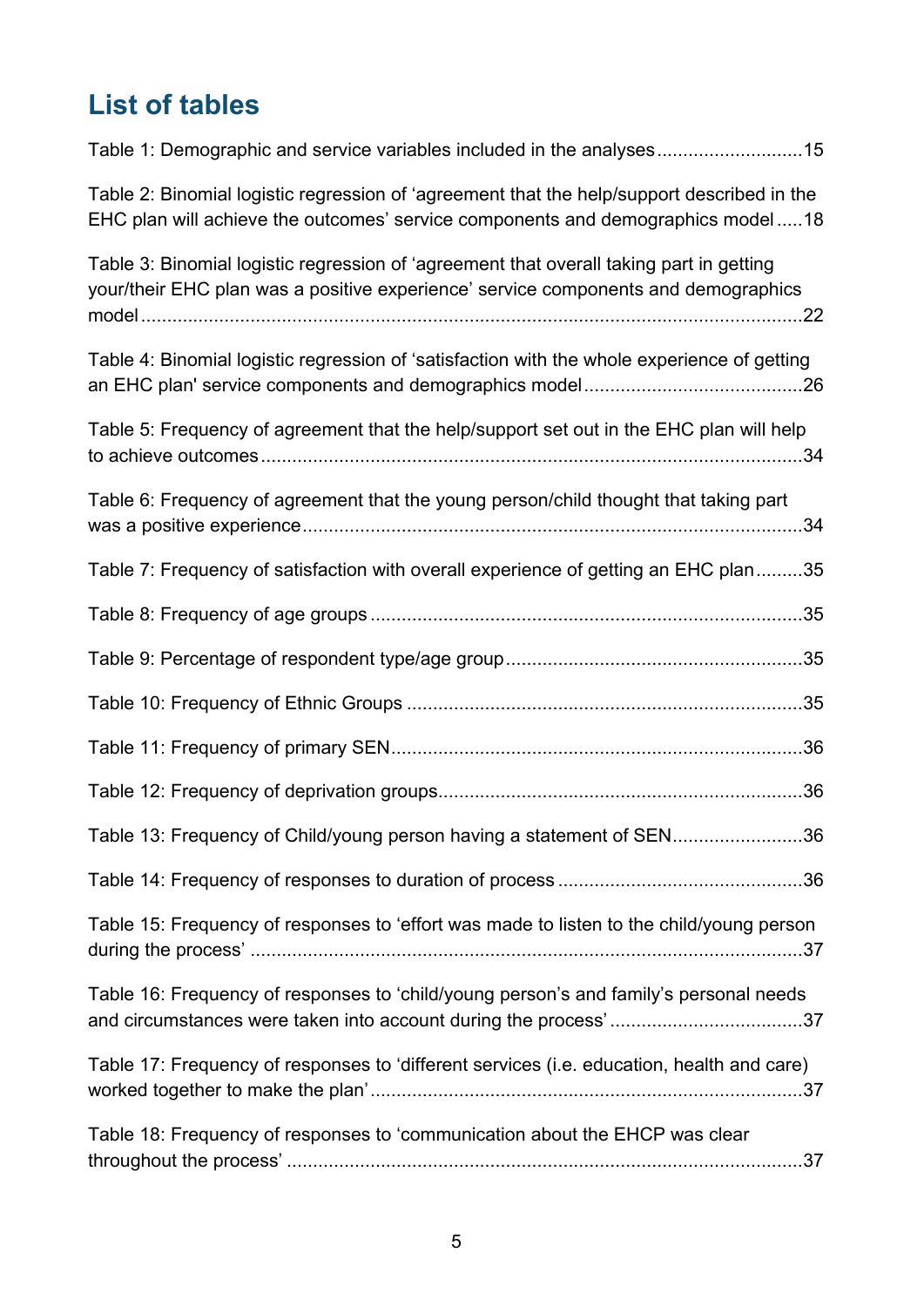| Table 19: Frequency of responses to 'it is easy for the child/young person to understand' |  |
|-------------------------------------------------------------------------------------------|--|
|                                                                                           |  |
| Table 20: Frequency of responses to 'the child's/young person's wishes and opinions       |  |
| Table 21: Frequency of responses to 'the EHCP has led the child/young person to get the   |  |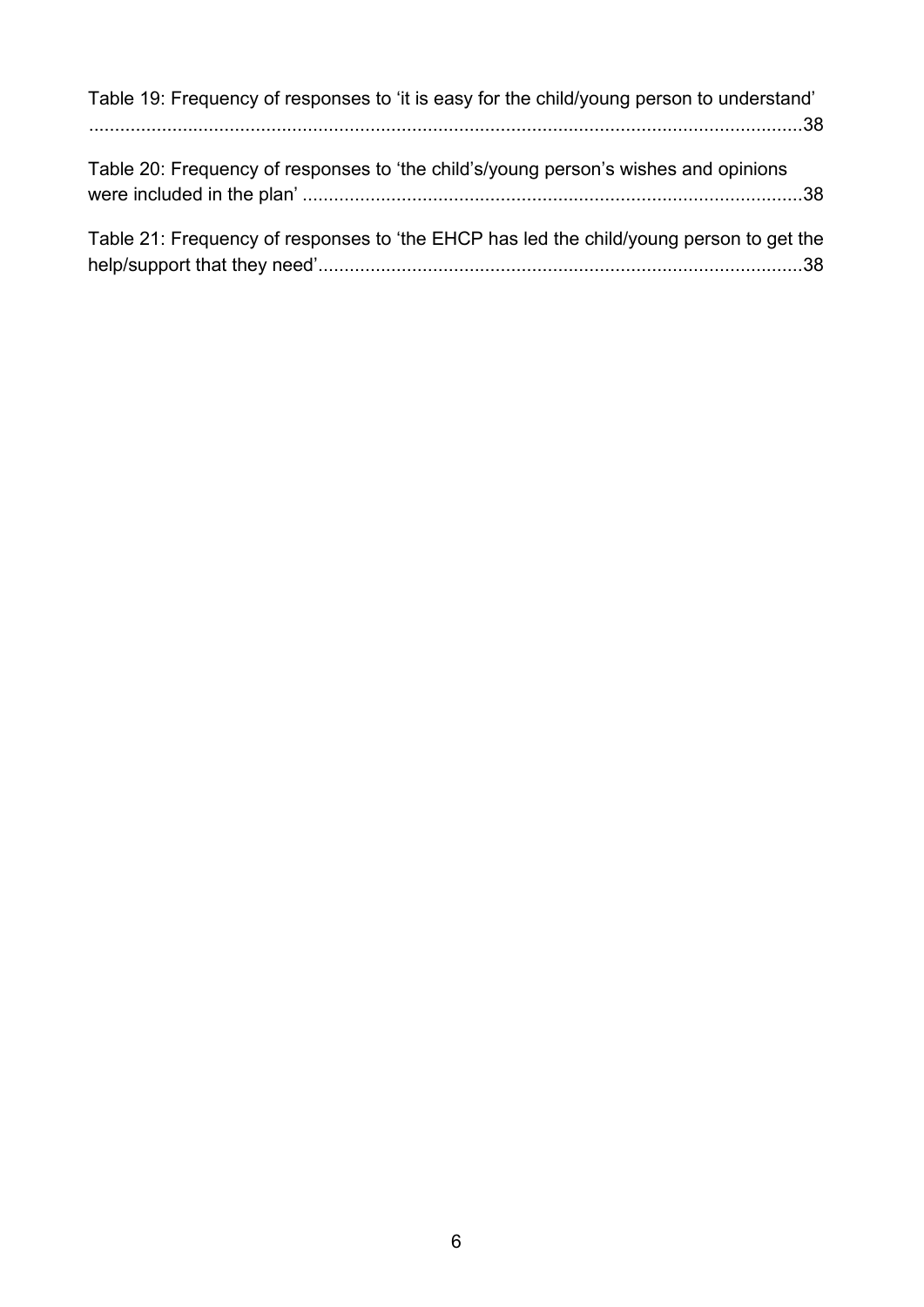### <span id="page-6-0"></span>**Executive summary**

An Education, Health and Care (EHC) plan details the education, health and social care support that is to be provided to a child or young person aged 0-25 years who has Special Educational Needs or a Disability (SEND). It is drawn up by the local authority after an EHC needs assessment of the child or young person, in consultation with relevant partner agencies, parents and the child or young person themselves.

EHC plans and the accompanying needs assessment process were introduced as part of the [Children and Families Act 2014.](http://www.legislation.gov.uk/ukpga/2014/6/contents/enacted) The Act, along with an accompanying [SEND Code](https://www.gov.uk/government/publications/send-code-of-practice-0-to-25)  [of Practice,](https://www.gov.uk/government/publications/send-code-of-practice-0-to-25) sets out how local authorities must ensure the delivery of EHC plans.

In 2016, a [national survey](https://www.gov.uk/government/uploads/system/uploads/attachment_data/file/604384/Education__health_and_care_plans_parents_and_young_people_survey.pdf) commissioned by the Department for Education (DfE) found variations in how EHC plan recipients experienced the EHC planning process across different local authorities.<sup>[1](#page-6-1)</sup> Based on these results, DfE commissioned two further research projects: a qualitative investigation of user experiences of the EHC planning process, and this multivariate analysis of factors affecting satisfaction with the EHC planning process.

This multivariate analysis detailed in this report presents the links between:

- three outcome measures of satisfaction with the EHC planning process:
	- (1) whether survey respondents agreed that the outcomes set out in the plan were likely to be achieved
	- (2) whether survey respondents agreed that the EHC plan process was a positive experience for the child or young person receiving the plan
	- (3) overall satisfaction with the process of getting an EHC plan as reported by the survey respondent (young person with SEND or parent/carer of child or young person with SEND)
- the characteristics of young people with an EHC plan put in place in 2015 (e.g. age of child/young person, gender, ethnicity, deprivation of respondent's locale)
- aspects of the EHC plan service process (e.g. duration of process, who initiated the process, whether the respondent was included in the development of the EHC plan)

Data from the original survey was analysed using binomial logistic regression, an analytical technique that allows the relationships between single variables and outcome measures to be identified and their strength assessed by controlling for other variables within the analysis. Essentially, binomial logistic regression measures how different variables affect the probability of an outcome measure being one thing or another. For

<span id="page-6-1"></span> <sup>1</sup> The survey examined the experiences of 13,643 young people and parents of children/young people who received an EHC plan in 2015.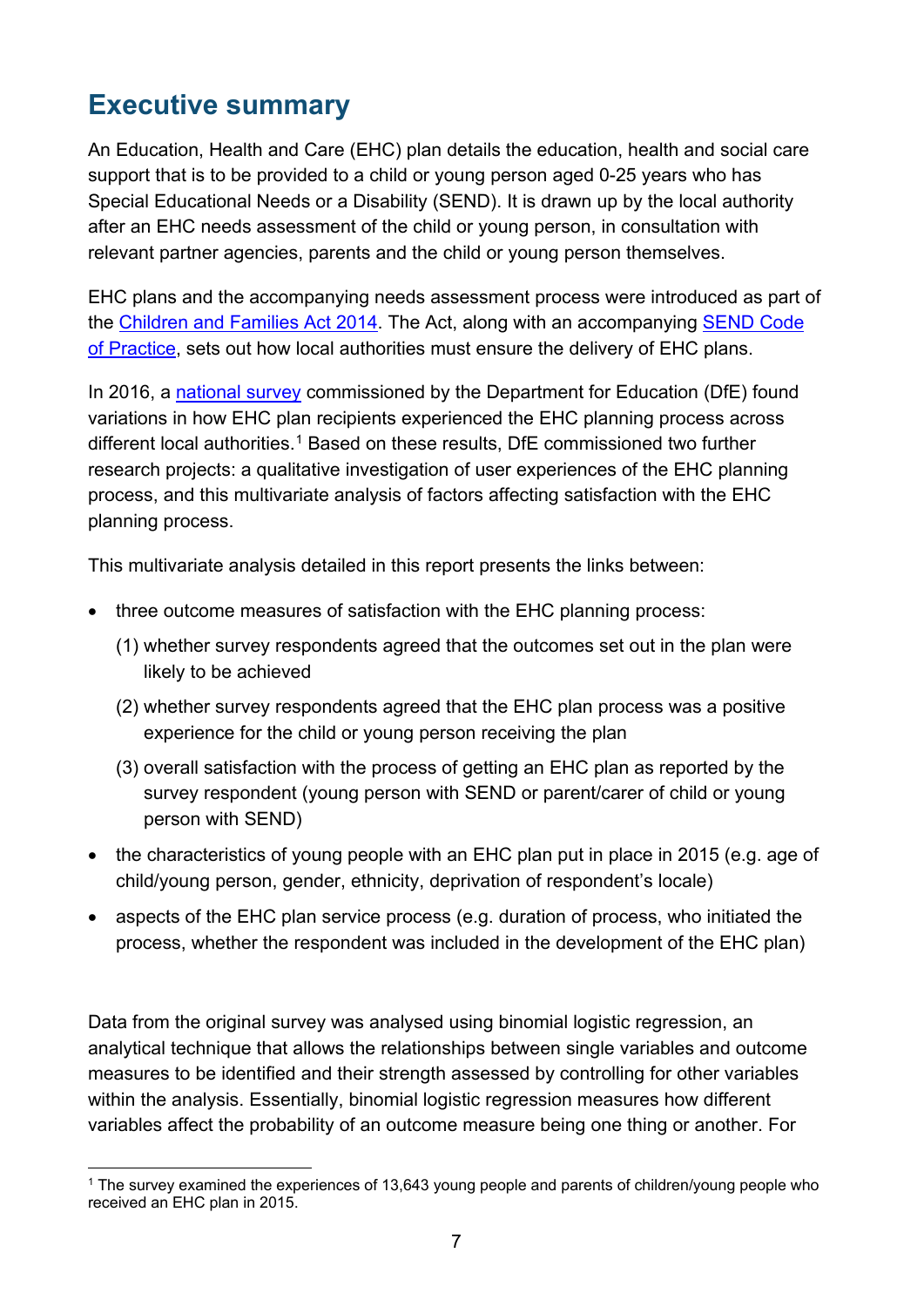example, one outcome measure in this paper is 'overall satisfaction with the process of getting an EHC plan': binomial logistic regression is used to indicate how different variables (characteristics of the child/young person or aspects of the service process) affect the probability that respondents are or are not satisfied.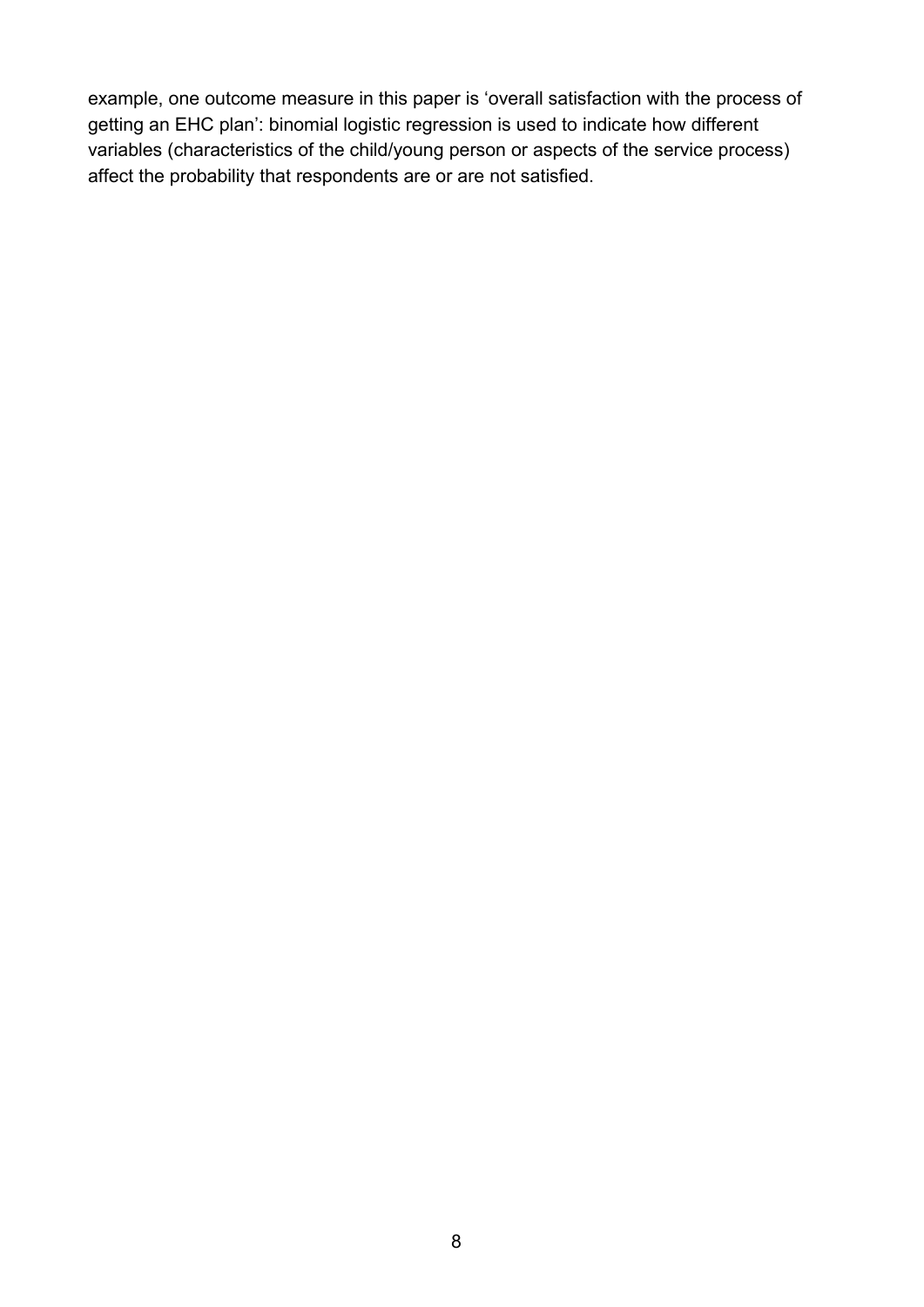# <span id="page-8-0"></span>**Key findings**

A total of three models were fitted, resulting in one model for each of the key outcome variables. The following variables were found to have a significant relationship to the satisfaction variables of interest:

- **Age** where the child was aged under 5 years, or between 5 and 10 years, their parent or carer was more likely to agree that support set out in the EHC plan would achieve the stated outcomes. They were also more likely to be satisfied with the EHC process as a whole compared to other age categories.
- **Ethnicity** non-white respondents were more likely to be positive about the EHC plan process than white respondents.
- **Deprivation** respondents living in the most deprived 10% of neighbourhoods were less likely to give positive responses for all three outcome measures than respondents not in the 10% most deprived neighbourhoods<sup>2</sup>.
- **Duration of the EHC plan process** –the shorter the process of receiving an EHC plan, the higher the likelihood of satisfaction. Perceptions of those who waited the longest (over 10 months) for their plan were used as a reference point and other shorter durations were compared against it. This showed that those receiving a plan within 20 weeks recorded the most positive perceptions of outcomes, experiences and overall satisfaction'. $^3$  $^3$
- **Different services (such as health, care and education) working together** respondents who agreed that different services worked together during the EHC plan process were more likely to agree that their experience of the process was positive, that their EHC plan would achieve its outcomes and that, overall, they were satisfied with the EHC plan process.
- **Child/young person's wishes and opinions were included** respondents who agreed that the child/young person's wishes and opinions were included in the development of their EHC plan were more likely to report positive service components for both the 'outcomes' and 'positive experience' models, highlighting the importance of including the child or young person in the process.
- **Personal circumstances taken into account in the process** respondents who agreed that the child, young person or family's personal needs and circumstances

<span id="page-8-1"></span> <sup>2</sup> *Level of deprivation per local authority, calculated using the 2015 English Indices of Deprivation data [\(English Indices of Deprivation \(2015\).](https://www.gov.uk/government/statistics/english-indices-of-deprivation-2015)*

<span id="page-8-2"></span> $^3$  To put this in context, just under half of all parents and young people responding to the survey stated that the whole process of getting an EHC plan took longer than 20 weeks (44%) and just over a quarter (27%) gave a timeframe within 20 weeks. Parents and young people who reported the process taking longer than 20 weeks (five months) most commonly reported that it took between 21 and 24 weeks, or approximately 6 months (18%); a slightly smaller proportion stated that it took more than 10 months (14%).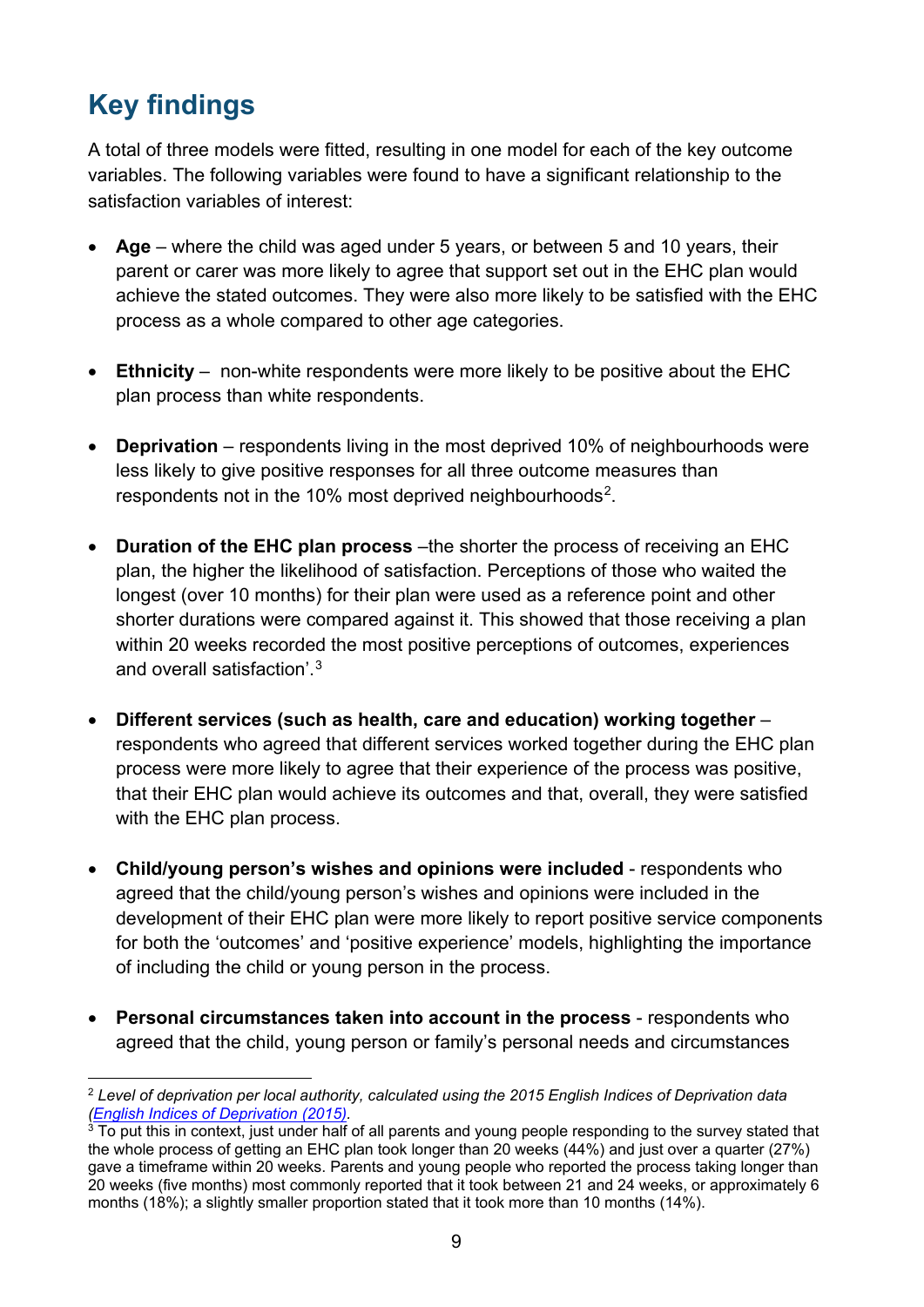were taken into account in the process were more likely to agree that their experience of the EHC plan process was positive, that their EHC plan's outcomes would be achieved and that, overall, they were satisfied with the EHC plan process.

- **Easy for the child or young person to understand** respondents who agreed that it was easy for the child or young person to understand their EHC plan were more likely to report that the child or young person found the process to be a positive experience and to report overall satisfaction with both the process and the plan itself.
- **EHC plan has led to the child/young person getting the support that they need** respondents who stated that the EHC plan has led to the child or young person getting the support that they need were more likely to report overall satisfaction with the EHC plan.

### <span id="page-9-0"></span>**Key considerations for Local Authorities based on these findings**

- The length of the EHC plan process is an important consideration for Local Authorities. Higher levels of satisfaction with the process are reported when the process takes less than 20 weeks.
- (Respondents for) 16-25 year olds are less likely to agree that their EHC plan will achieve its agreed outcomes. Local authorities may want to consider how the EHC plan process can ensure that plans reflect achievable outcomes for young people.
- Local Authorities should ensure that children, young people and parents/carers are listened to during the EHC plan process and that their wishes and opinions form a part of the EHC plan. When respondents agreed that the child/young person was listened to during the process, they were significantly more likely to:
	- $\circ$  feel that the EHC plan would achieve its goals
	- $\circ$  feel that the EHC plan process had been a positive experience
	- o feel satisfied with the overall process
- It is important that Local Authorities maintain clear communication, ensure that services work together to develop the EHC plan, and take applicants' personal circumstances into account while developing the EHC plan. These elements of service provision were consistently related to:
	- $\circ$  reporting that the EHC plan would achieve its goals
	- $\circ$  reporting that the EHC plan process was a positive experience
	- o reporting overall satisfaction with the process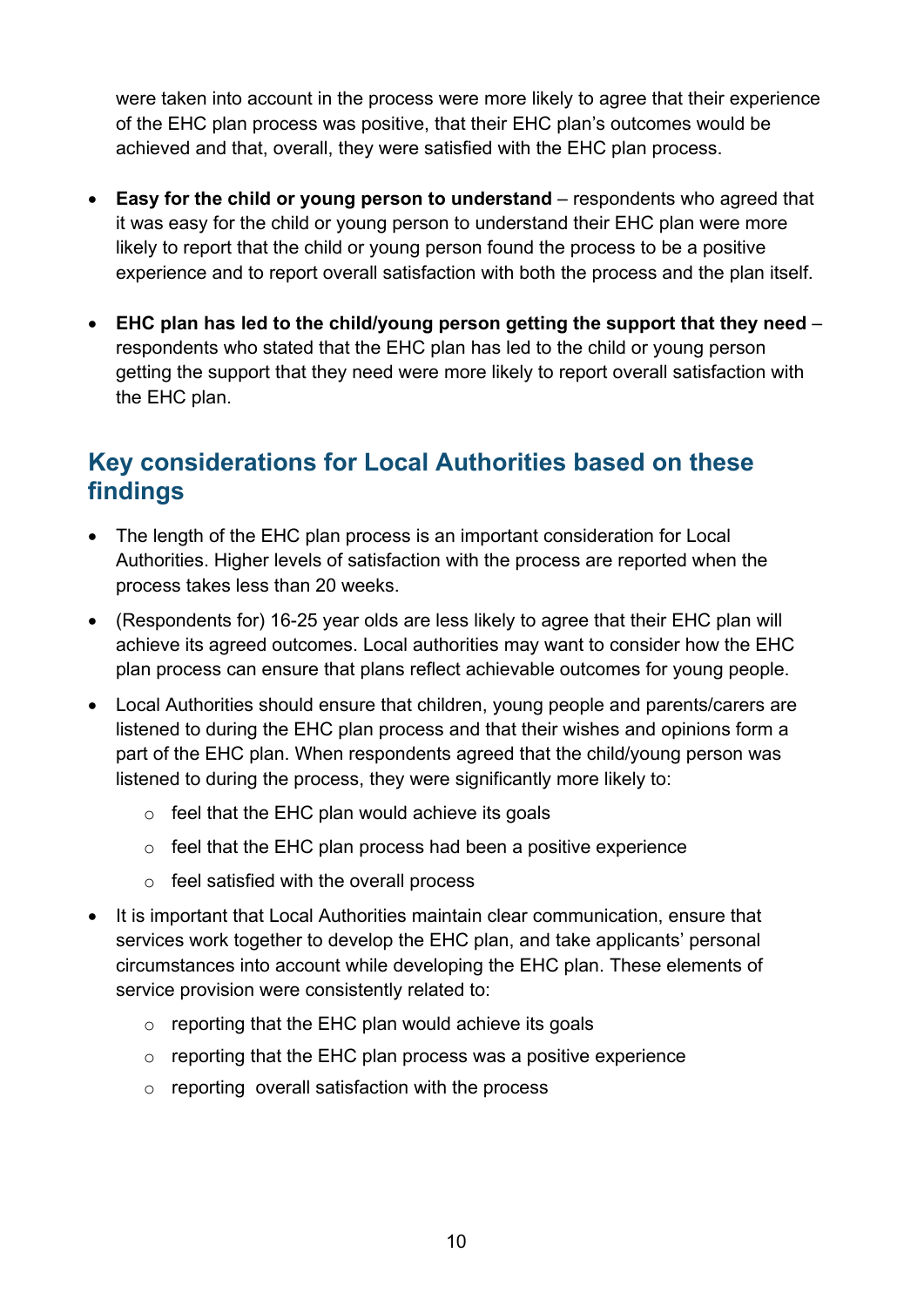## <span id="page-10-0"></span>**1. Introduction**

An Education, Health and Care (EHC) plan details the education, health and social care support that is to be provided to a child or young person aged 0-25 years who has special educational needs (SEN) or a disability. It is drawn up by the local authority (in consultation with relevant partner agencies) after an EHC needs assessment of the child or young person has determined that an EHC plan is necessary. EHC plans, and the assessment process through which they are created, were introduced as part of the [Children and Families Act 2014.](http://www.legislation.gov.uk/ukpga/2014/6/contents/enacted) The Act, and an accompanying [SEND Code of Practice,](https://www.gov.uk/government/publications/send-code-of-practice-0-to-25) sets out how local authorities must ensure the delivery of EHC plans.

This report details multivariate analysis of data from a survey of children and young people with an EHC plan created in the calendar year 2015 (Adams et al, 2017[4](#page-10-1)). The survey was commissioned by the Department for Education, and aimed to assess whether users' perceptions and experiences of the delivery of the EHC needs assessment and planning process and the resultant EHC plans reflected the intentions set out in the Children and Families Act 2014 and the accompanying SEND Code of Practice.

The survey fieldwork was carried out from July to November 2016, with a total of 13,643 parents and young people taking part. Parents completed the survey on behalf of children under 16, while young people aged 16 and over were able to choose whether to have someone complete the survey on their behalf. Of the surveys returned, 78% were completed by parents/carers ( $n = 10699$ ) and 22% by young people ( $n = 2943$ ). The target population of the survey was children and young people with an EHC plan created in the calendar year 2015. This meant that respondents had had their EHC plan in place for long enough to be able to give their views on what effects it had had so far, but that the EHC needs assessment process also remained recent enough for parents and young people to remember it clearly. The survey only collected data from families who had an EHC plan in place in 2015, and did not include those who had requested an EHC plan but been unsuccessful in obtaining one (a review of arrangements for disagreement resolution (SEND) has recently been published (Cullen et al, 2017 [5](#page-10-2)) along with the government's response to this review<sup>6</sup>).

Following the survey, an initial report (Adams et al, 2017) used bivariate analyses to investigate aspects of respondent attributes, aspects of the service process and satisfaction with the EHC plan and its process.

<span id="page-10-1"></span> <sup>4</sup> To access the full report by Adams et al. (2017) please use the link below

<span id="page-10-2"></span>http://dera.ioe.ac.uk/28758/1/Education\_ health\_and\_care\_plans\_parents\_and\_young\_people\_survey.pdf  $5$  Please use this link to access the report by Cullen et al. (2017) on the process and outcomes of disagreement with the EHC plan outcome [https://www.gov.uk/government/publications/send-disagreement-](https://www.gov.uk/government/publications/send-disagreement-resolution-arrangements-in-england-review)

[resolution-arrangements-in-england-review](https://www.gov.uk/government/publications/send-disagreement-resolution-arrangements-in-england-review)

<span id="page-10-3"></span> $6$  Please use this link to access the response by the government to the report by Cullen et al. (2017) [https://www.gov.uk/government/uploads/system/uploads/attachment\\_data/file/606740/Government\\_report\\_](https://www.gov.uk/government/uploads/system/uploads/attachment_data/file/606740/Government_report_on_CEDAR_review.pdf) [on\\_CEDAR\\_review.pdf.](https://www.gov.uk/government/uploads/system/uploads/attachment_data/file/606740/Government_report_on_CEDAR_review.pdf)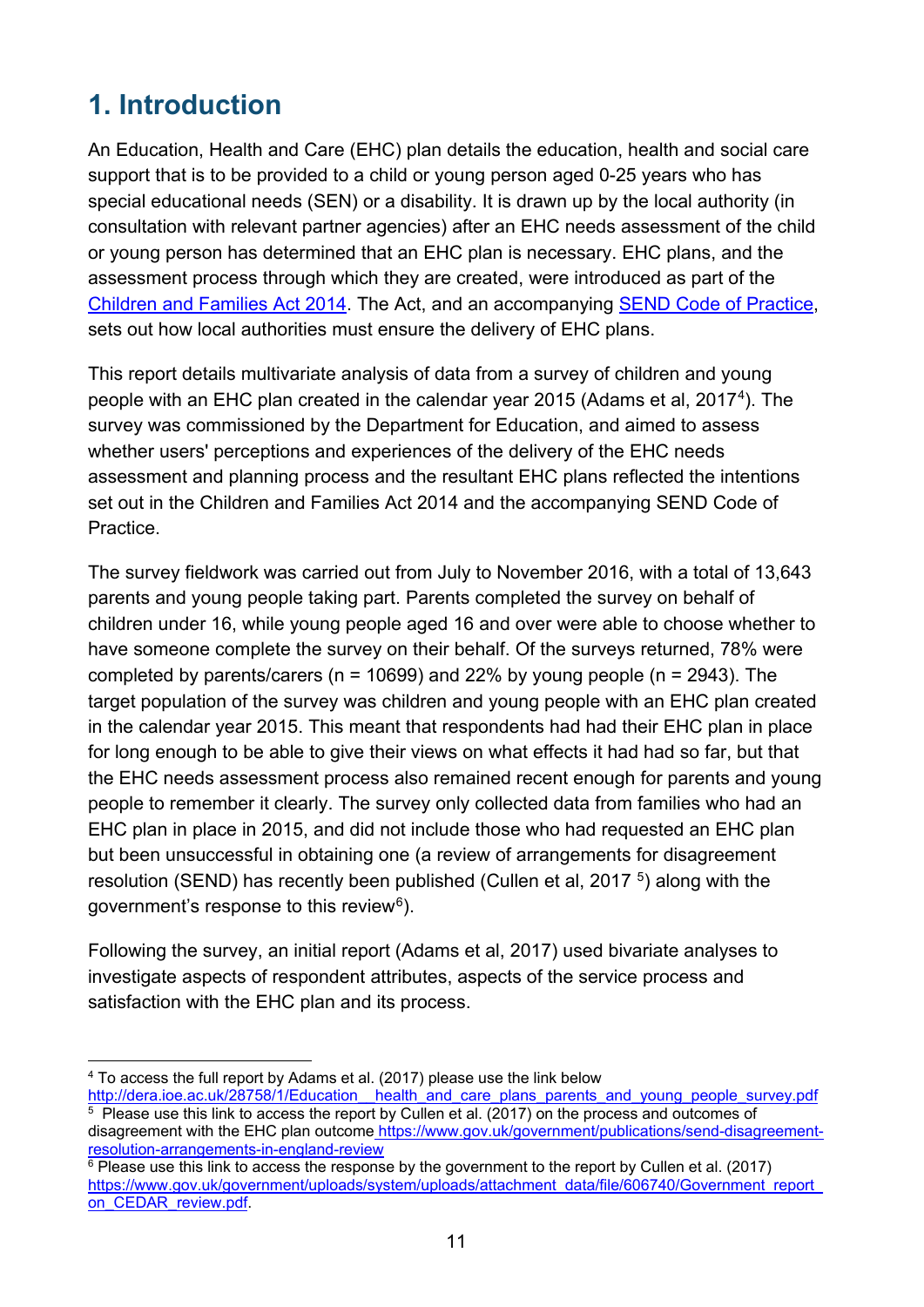#### **Selected key findings from the main report**

- Two thirds of parents and young people (66%) were satisfied with the overall process of getting an EHC plan.
- Two thirds of parents and young people (66%) agreed that the EHC plan would achieve the agree outcomes.
- Half of parents and young people (50%) reported that the EHC plan process was easy while one quarter (25%) reported that the process was difficult.
- Three quarters of respondents (75%) agreed that the EHC plan led to the young person getting the help and support they need.

This subsequent report details further multivariate analysis of the original survey data in order to present the links between outcome measures of satisfaction with the EHC plan process and resultant plans, the characteristics of the child/young person receiving the plan and various aspects of the EHC plan process. The analytical approach and details of the variables included are set out in Section 2, below.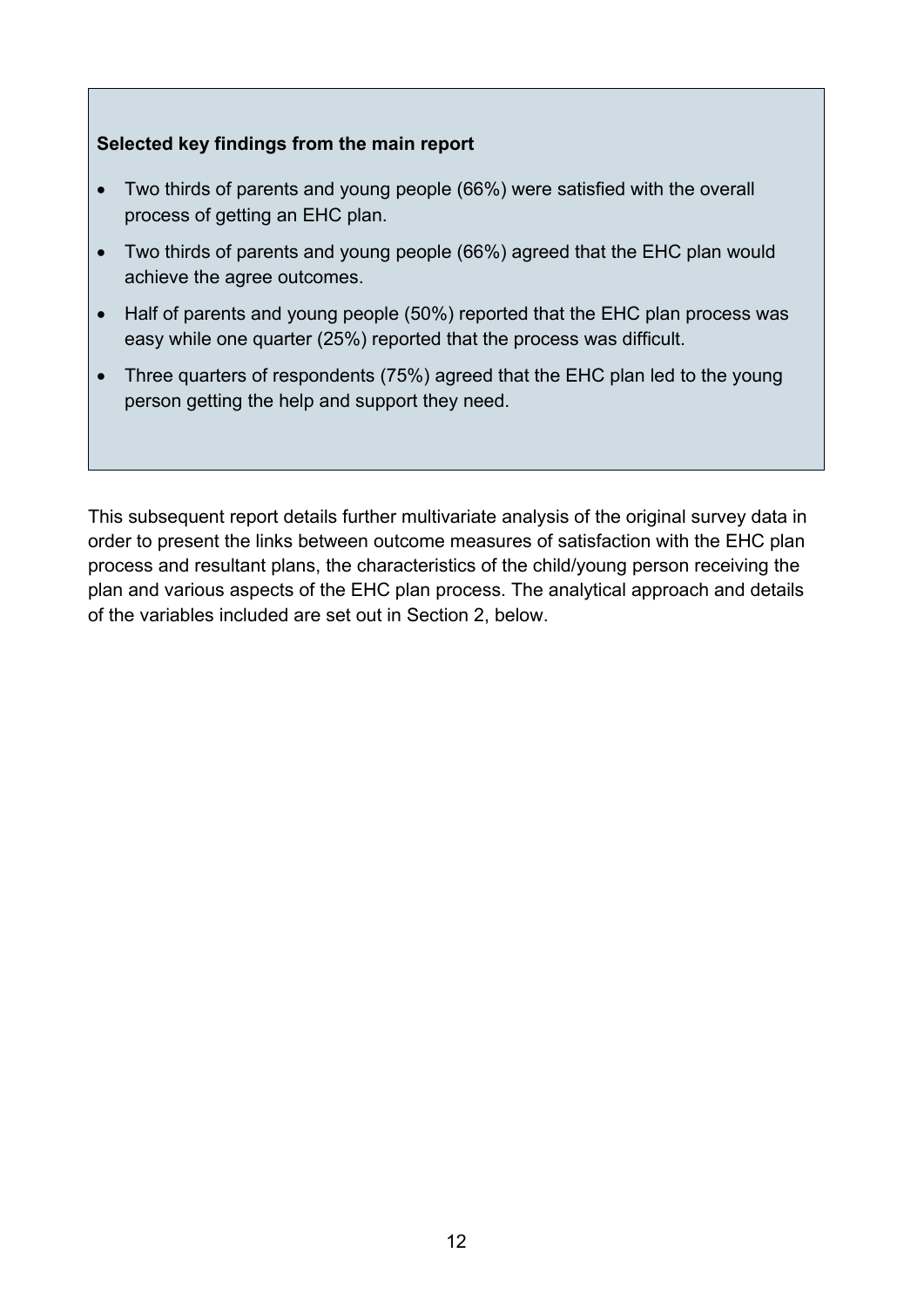# <span id="page-12-0"></span>**2. Analytical approach**

The following section provides a summary of the analytical approach used for this report. More detailed information is provided in the [Appen](#page-32-0)dix.

This report details the multivariate analysis of the results of the national EHC plan survey conducted in 2016. The main survey report (see Adams *et. al* 2017) conducted several bivariate analyses to better understand how outcome measures varied based upon respondent characteristics and service process differences. The multivariate analysis presented in this report, meanwhile, attempts to identify the statistically significant factors influencing satisfaction with the EHC plan experience by focussing on three key outcome measures:

- (4) whether survey respondents agreed that the outcomes set out in the plan were likely to be achieved
- (5) whether survey respondents agreed that the EHC plan process was a positive experience for the child or young person receiving the plan
- (6) overall satisfaction with the process of getting an EHC plan as reported by the survey respondent (young person with SEND or parent/carer of child or young person with SEND)

The analysis explores the extent to which the answers to these outcome variables were predicted by respondents' background characteristics (demographics) and their experience of the EHC plan service process. A binary logistic regression method was chosen: in this method, a single dependent variable (e.g. "whether respondent was satisfied or dissatisfied with the whole experience") is predicted from one or more independent variables (e.g. age of child/young person, length of process).

### <span id="page-12-1"></span>**How to interpret these analyses**

The analyses present results as odds ratios for each category within a variable compared to a reference category within that same variable. These odds ratios represent the likelihood of an outcome being observed in relation to a reference group. An odds ratio of more than 1 indicates an increased chance of experiencing the outcome, and an odds ratio less than 1 indicates a decreased chance compared to the reference group. The actual number indicates how many more (or less) times an outcome is likely to be observed; for example, if the odds ratio is 2.15 then the outcome is 2.15 times more likely to be observed.

### <span id="page-12-2"></span>**Sample size**

These analyses are based on a reduced sample size of 4,652 and not the complete 13,643 sample, as all 'don't know', 'prefer not to say' and 'not applicable' responses were coded as missing and removed from the dataset (details of non-response data is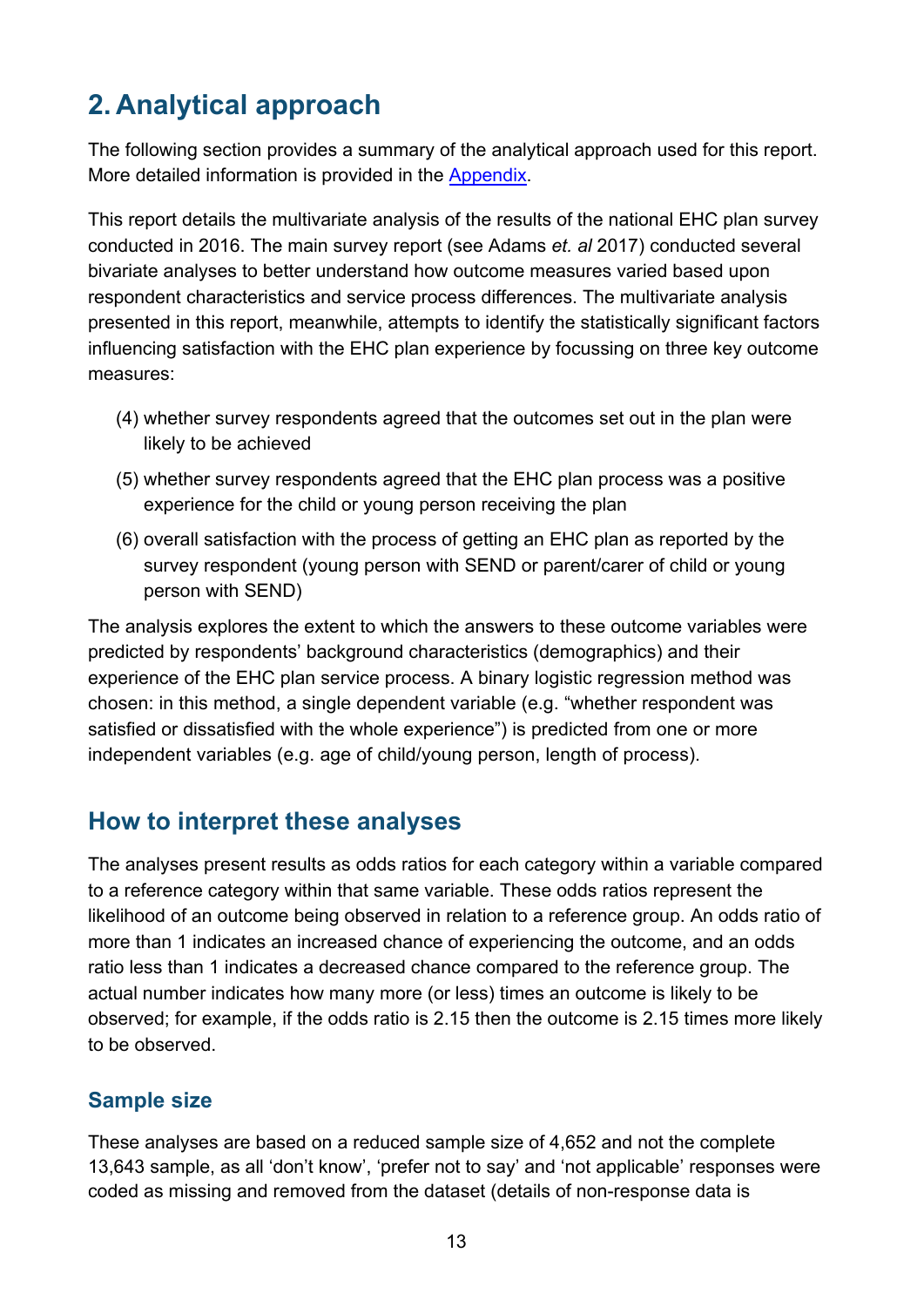provided in the [Appendix\)](#page-32-0). This reduced sample is pooled from surveys completed by young people (n=897, 19%) and by parents/carers (n=3755, 81%). For the dataset the item non-response rate is 1.5% based upon the variables of interest and a useable total of 13,643 respondents. The percentage of respondents answering all questions is 28.6%. The largest proportion of cases with at least one missing variable did not respond to only one (26%) key variable. The average sum of missing variables is 1.81 (1.89 standard deviation) variables per respondent. Chi square tests were conducted in order to determine whether there were significant differences between age groups, gender, ethnicity and primary SEN and whether a respondent was included in the model. There were significant differences between age groups, ethnicity and primary SEN and whether a respondent was included in the analysis. $^7$  $^7$  The exclusion of these respondents was necessary but leads to reduced sample size and therefore the loss of statistical power. However, since the overall sample size is still over 3,900 it is assumed this is large enough for the analyses to produce meaningful results<sup>8</sup>.

### <span id="page-13-0"></span>**Variables used in the models**

The demographic variables and service variables that are explored in the analysis are detailed in Table 1 overleaf. Frequencies for the following variables are available in the [Appendix.](#page-32-0) The variables below were selected because previous analyses (both descriptive and bivariate) had shown them to be both appropriate for the tests to be run and to have significant relationships with the dependent variables.

### <span id="page-13-1"></span>**Terminology used in the report**

The survey was completed by parents or carers when the individual with SEND was under 16. However, for those individuals with SEND who were 16 or over, the survey may have been completed by the individual themselves or by their parents or carers. Throughout this report, the term 'respondent' is used to refer to both the parents/carers and young people who completed the original EHC plan survey.

<span id="page-13-2"></span> $\frac{7}{1}$  The Chi square tests compared those who had prefer not to say/not applicable/don't know data (and were therefore removed from the analysis) against those who did not (and were retained for the analysis) against gender, ethnicity, age groups and primary SEN. The tests revealed that there were differences in the number of individuals who had and did not have prefer not to say/not applicable/don't know data in different ethnic, age and primary SEN groups. That is to say it appeared that some of these groups were more likely than others to have this data and therefore be excluded. The full set of chi square test output can be seen in the Appendix.

<span id="page-13-3"></span><sup>&</sup>lt;sup>8</sup> The sample size provides enough cases for the multivariate analyses to be run without the risk of reporting a false-negative finding (Type II error) becoming too great and with a justifiable level of statistical significance, statistical power, estimate of effect size and representativeness of the data.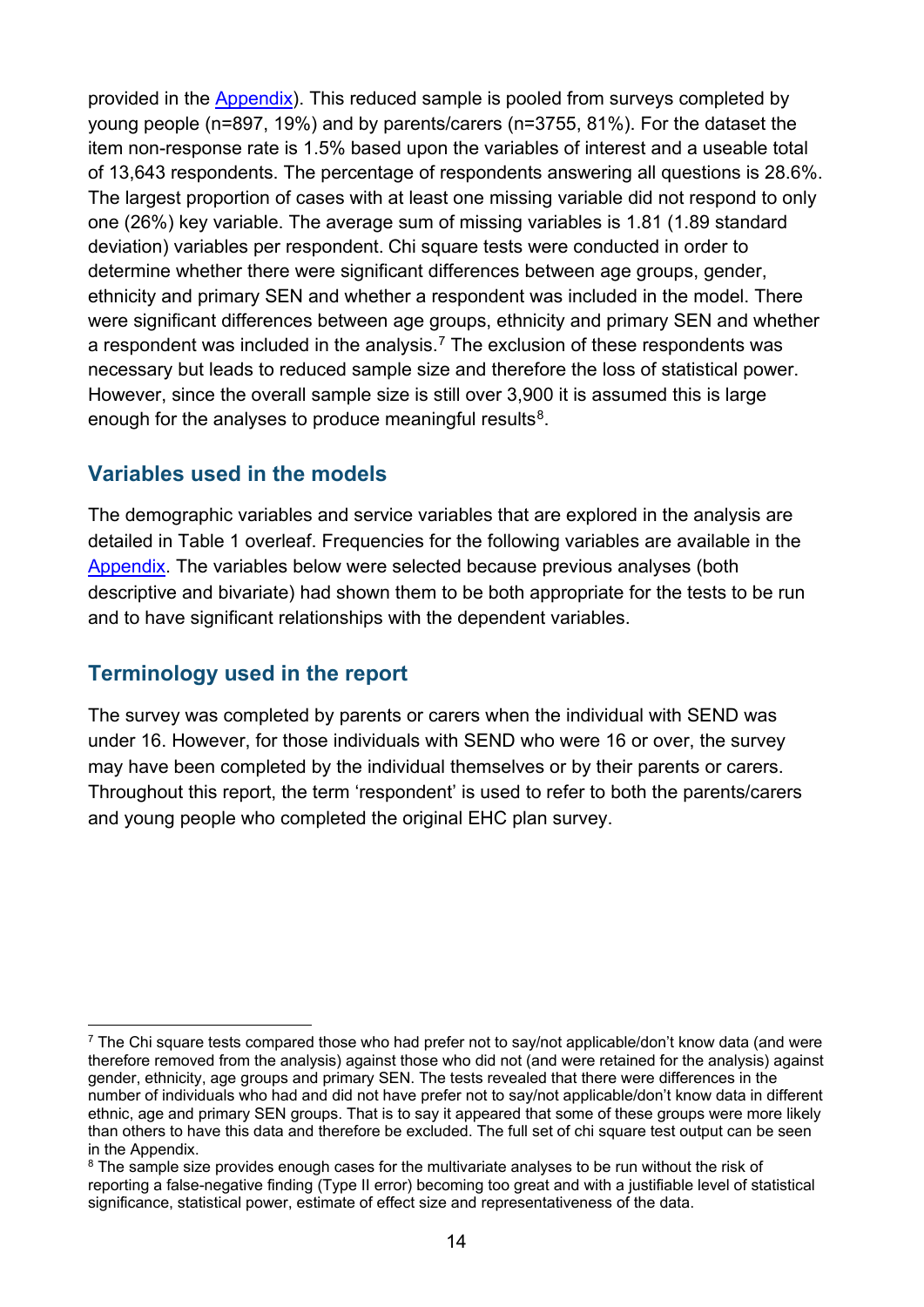#### <span id="page-14-0"></span>**Table 1: Demographic and service variables included in the analyses**

| <b>Demographic variables</b>                           | <b>Description</b>                                                                                                                          |
|--------------------------------------------------------|---------------------------------------------------------------------------------------------------------------------------------------------|
| Age group                                              | Under 5, 5-10, 11-15 and 16-25                                                                                                              |
| Gender                                                 | Child/young person identified as male or female                                                                                             |
| <b>Ethnicity</b>                                       | Child/young person identified as white or non-<br>white                                                                                     |
| Deprivation (Indices of Multiple<br>Deprivation, IMD)  | Whether child/young person lives in the most<br>deprived 10% of neighbourhoods as measured<br>by the indices of multiple deprivation (IMD). |
| Primary SEN <sup>1</sup>                               | Child/young person's primary SEN or disability                                                                                              |
| <b>SEN</b> statement                                   | Whether the child/young person had a<br>statement of SEN                                                                                    |
| <b>Experience of the EHC plan</b><br>service variables | <b>Description</b>                                                                                                                          |
| Time                                                   | Length of time the EHC plan process took                                                                                                    |
| Involvement of other services                          | Whether different services such as health, care<br>and education worked together to make the plan                                           |
| Child/young person's wishes                            | Whether 'the child/young person's wishes were<br>included in the plan'                                                                      |
| Personal circumstances                                 | Whether 'the child/young person's and family's<br>personal circumstances were taken into account<br>in the process'                         |
| Understand child/young person                          | Whether 'effort was made to listen to the<br>child/young person and understand their<br>opinion'                                            |
| Child/young person able to<br>understand the EHC plan  | Whether 'it was easy for the child/young person<br>to understand'                                                                           |
| Communication                                          | Whether 'communication was clear throughout<br>the process'                                                                                 |
| Support                                                | Whether 'the EHC plan has led to the<br>child/young person getting the support that they<br>need'                                           |

<span id="page-14-1"></span> <sup>1</sup> This variable asked the young people or parents to identify just one category of SEN to describe their primary SEN or disability. Eight percent of respondents did not provide this information.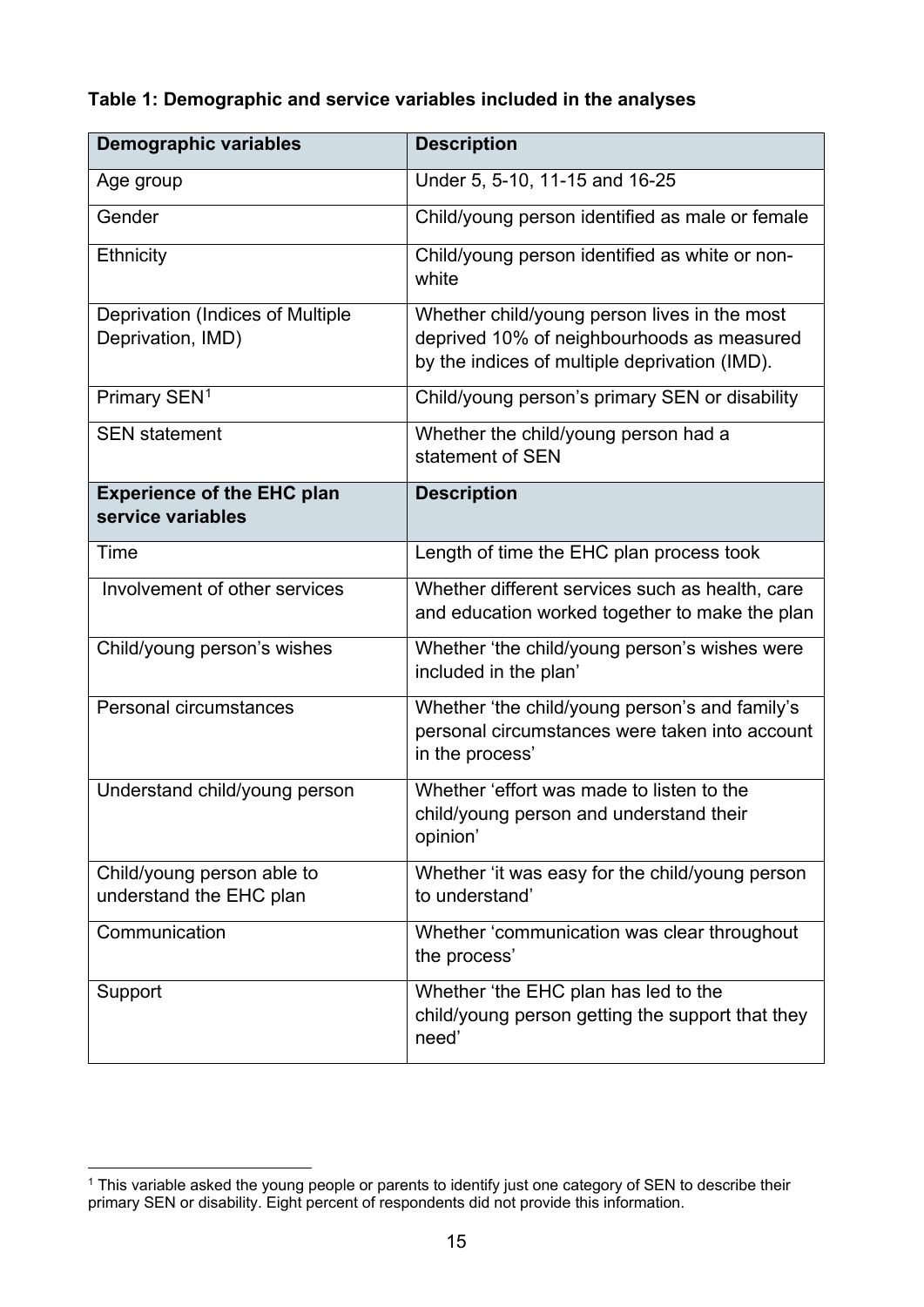# <span id="page-15-0"></span>**3. Outcomes**

This section presents the findings from the multivariate analyses run to establish which demographic and service experience variables were best able to predict the three outcome measures:

- (1) whether survey respondents agreed that the outcomes set out in the plan were likely to be achieved
- (2) whether survey respondents agreed that the EHC plan process was a positive experience for the child or young person receiving the plan
- (3) overall satisfaction with the process of getting an EHC plan as reported by the survey respondent (young person with SEND or parent/carer of child or young person with SEND)

In each case the model which best fitted the data is reported with a brief discussion of how the model was arrived at. Results of the statistical analyses are presented in tabular form and interpreted within the text.

### <span id="page-15-1"></span>**i. 'Agreement that the help/support described in the EHC plan will achieve the outcomes'**

Parents and young people were asked for their views on whether the EHC plan would achieve the agreed outcomes set out in their plan. A number of demographic and service experience variables were significantly related to this (see Table 2). The first fit model used both demographic characteristics and service experiences to determine whether respondents agreed that the EHC plan was likely to meet the agreed outcomes. This model led to several demographic variables being classed as insignificant and removed (including gender, ethnicity and deprivation level). The second model, which was the best fit, retained the demographic variables of primary SEN and the age of child/young person. This model accounts for 31.6% of the variance within the data: that is, together the selected factors accurately predict the outcome almost one third of the time. Findings from the model can be seen in Table 2 and show the odds for each variable whilst all other variables are held constant (controlled for). They suggest that:

- Respondents for whom the EHC plan process took less than 20 weeks were more likely than those whose process took longer to agree that the outcomes set out in the EHC plan would be achieved (1.43 greater odds than the reference group of those whose process took more than 10 months).
- Respondents completing the survey for children in younger age groups were more likely to agree that the EHC plan would achieve the agreed outcomes than respondents for older children/young people. Respondents completing the survey on behalf of a child under 5 were the most likely to agree with this outcome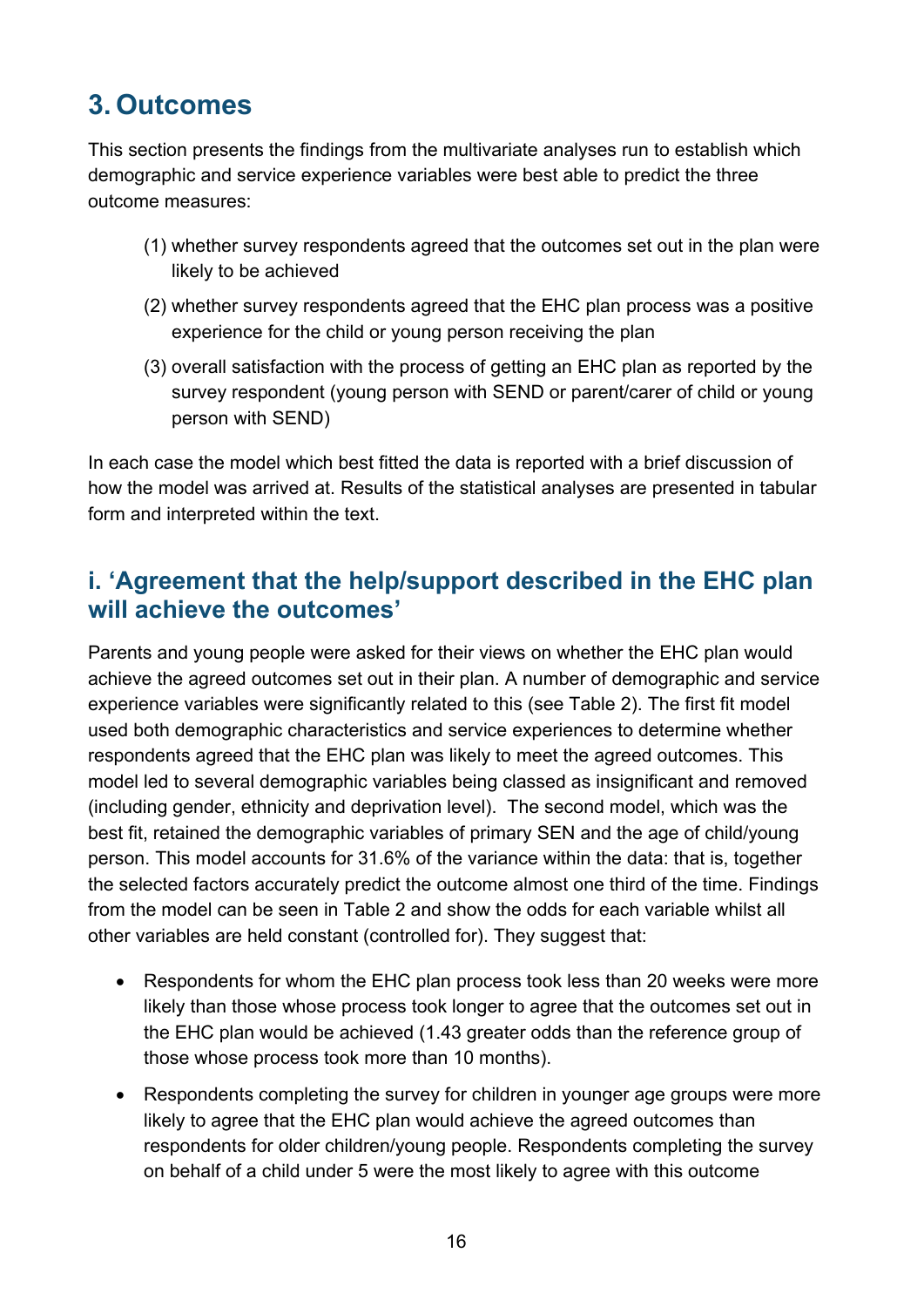measure, with 7.64 greater odds than the oldest group of young people aged 16- 25.

- Respondents with a reported social, emotional or mental health (SEMH) primary SEN were less likely than all other types of primary SEN to agree that the help and support described in the EHC plan would achieve the outcomes set out (0.72 odds compared to the reference group of respondents with Autistic Spectrum Disorder).
- Respondents who stated that their personal circumstances were taken into account were more likely (1.81 greater odds) than those who disagreed with this statement to agree that the help and support described in the EHC plan would achieve the agreed outcomes.
- Respondents who stated that the different services (education, health and care) worked together to produce the EHC plan were more likely (2.50 greater odds) than those who did not to agree that the help and support described in the EHC plan would achieve the agreed outcomes.
- Respondents who stated that effort was made to listen to the child/young person and to understand their opinion were more likely (1.53 greater odds) to agree that the help and support described in the EHC plan would achieve the agreed outcomes than those who reported that the child/young person was not listened to and understood.
- Respondents who agreed that communication was clear throughout the process were more likely (2.42 greater odds) to agree that their EHC plan would achieve the agreed outcomes than those that did not agree that communication was clear throughout the process.
- Respondents who stated that the wishes and opinions of the child/young person were included in the process were more likely (3.22 greater odds) to agree that the help and support described in the EHC plan would achieve the specified outcomes than those that did not agree that the child or young person's wishes and opinions were included. This variable had the highest odds ratio of all the service process components entered into the model.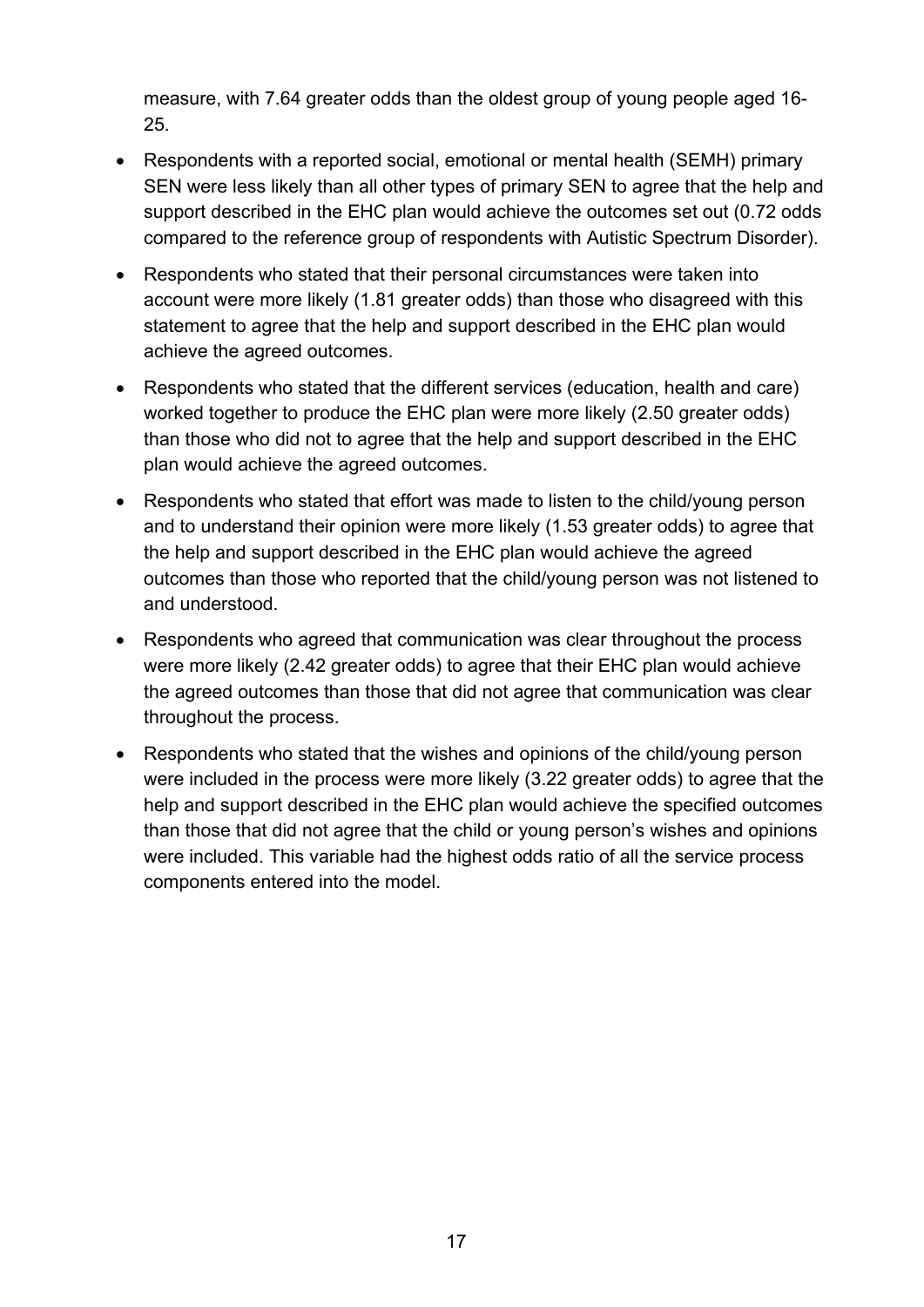#### <span id="page-17-0"></span>**Table 2: Binomial logistic regression of 'agreement that the help/support described in the EHC plan will achieve the outcomes' service components and demographics model**

| Variable                                                                                                            | <b>Coefficient</b> | <b>Odds</b><br>ratios |       | 95% C.I. for Odds ratio |
|---------------------------------------------------------------------------------------------------------------------|--------------------|-----------------------|-------|-------------------------|
| $n=4,431^2$                                                                                                         |                    |                       | Lower | <b>Upper</b>            |
| <b>Primary SEN or disability (Autistic spectrum</b><br>disorder)                                                    |                    |                       |       |                         |
| Learning Difficulty                                                                                                 | 0.08               | 1.08                  | 0.88  | 1.32                    |
| Speech, language and communication                                                                                  | 0.05               | 1.05                  | 0.80  | 1.37                    |
| Hearing, visual or multi-sensory                                                                                    | 0.40               | 1.50                  | 0.97  | 2.32                    |
| Physical disability                                                                                                 | $-0.03$            | 0.97                  | 0.70  | 1.36                    |
| Social, emotional and mental health                                                                                 | $-0.33$            | $0.72**$              | 0.56  | 0.92                    |
| Other difficulty/disability or SEN support but no<br>assessment of type of need                                     | $-0.11$            | 0.90                  | 0.59  | 1.36                    |
| Age groups (16 to 25 years old)                                                                                     |                    |                       |       |                         |
| Under 5 years old                                                                                                   | 2.03               | $7.64***$             | 4.79  | 12.20                   |
| 5-10 years old                                                                                                      | 1.44               | $4.20***$             | 3.33  | 5.29                    |
| 11-15 years old                                                                                                     | 0.69               | $1.20***$             | 1.62  | 2.46                    |
| Length of time process took (More than 10<br>months)                                                                |                    |                       |       |                         |
| Up to 20 weeks                                                                                                      | 0.36               | $1.43**$              | 1.14  | 1.78                    |
| Around 6 months                                                                                                     | 0.14               | 1.15                  | 0.90  | 1.45                    |
| Around 7 months                                                                                                     | $-0.19$            | 0.83                  | 0.60  | 1.13                    |
| 8-10 months                                                                                                         | 0.21               | 1.24                  | 0.92  | 1.67                    |
| Your/your child's wishes and opinions were<br>included (Disagree)                                                   |                    |                       |       |                         |
| Agree                                                                                                               | 1.17               | $3.22***$             | 2.53  | 4.10                    |
| Neither/nor                                                                                                         | 0.40               | $1.49**$              | 1.15  | 1.93                    |
| Your/your child's and your family's personal<br>circumstances were taken into account in the<br>process (No)<br>Yes | 0.60               | $1.81***$             | 1.46  | 2.26                    |
| Different services (i.e. education, health and<br>care) worked together to make the plan (No)<br>Yes                | 0.92               | $2.50***$             | 2.03  | 3.09                    |

<span id="page-17-1"></span> <sup>2</sup> Unweighted base: 4390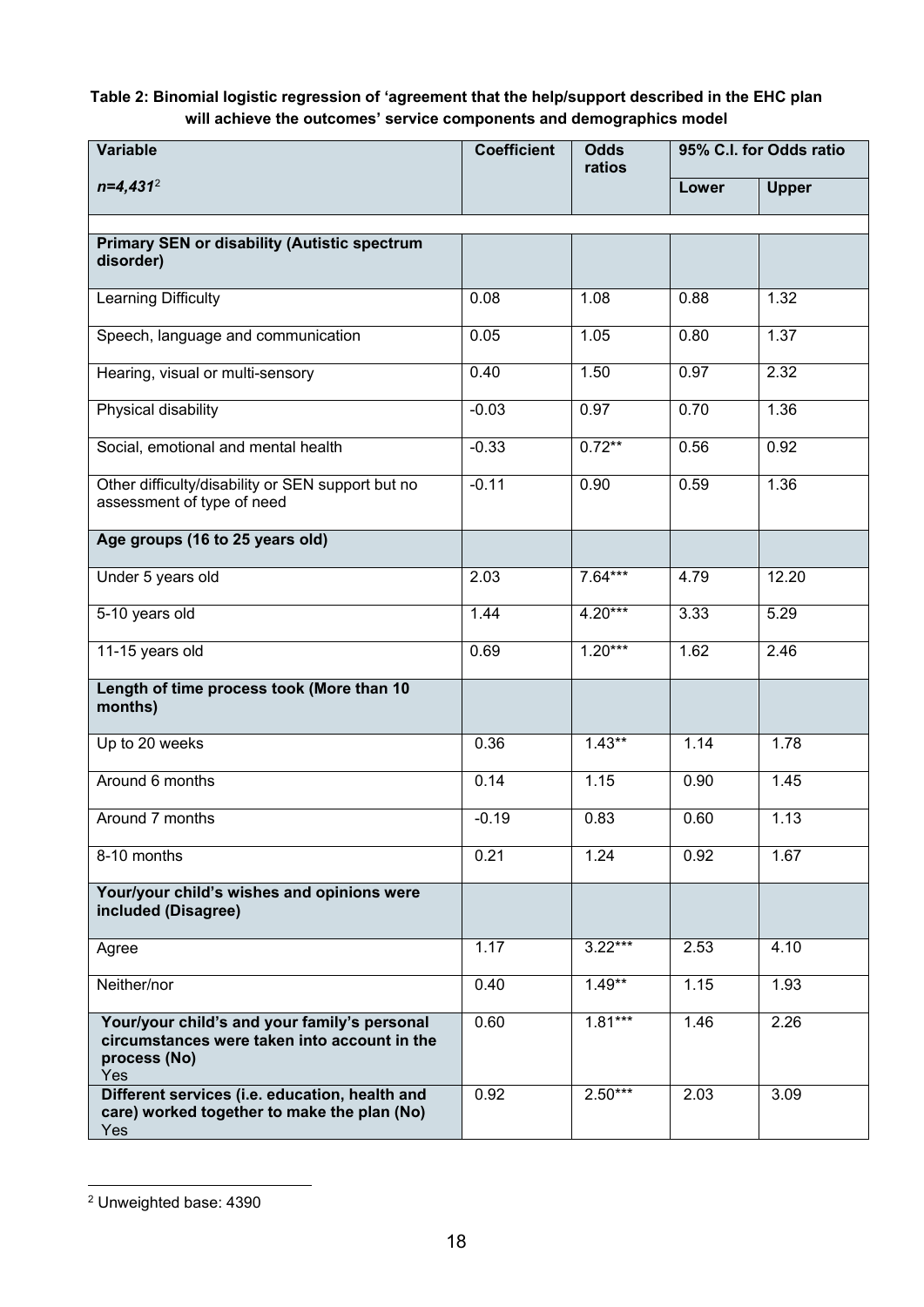| Communication was clear throughout the<br>process (No) Yes                           | 0.88 | $2.42***$ | 1.99 | 2.93                                        |
|--------------------------------------------------------------------------------------|------|-----------|------|---------------------------------------------|
| Effort was made to listen to you/your child and<br>understand their opinion (No) Yes | 0.42 | $1.53***$ | 1.24 | 1.89                                        |
|                                                                                      |      |           |      | Nagelkerke R Square : 0.316                 |
|                                                                                      |      |           |      | Model Chi-square: 1070.01, df: 19, p=> 0.00 |

Note: \*p<0.05, \*\*p<0.01, \*\*\*p<0.001. Odds ratio>1 indicates higher odds of agreement that the help/support described in the EHC plan will achieve the outcomes, compared to other responses, and odds ratio<1 indicates lower odds for each category compared to the reference category in bold and brackets.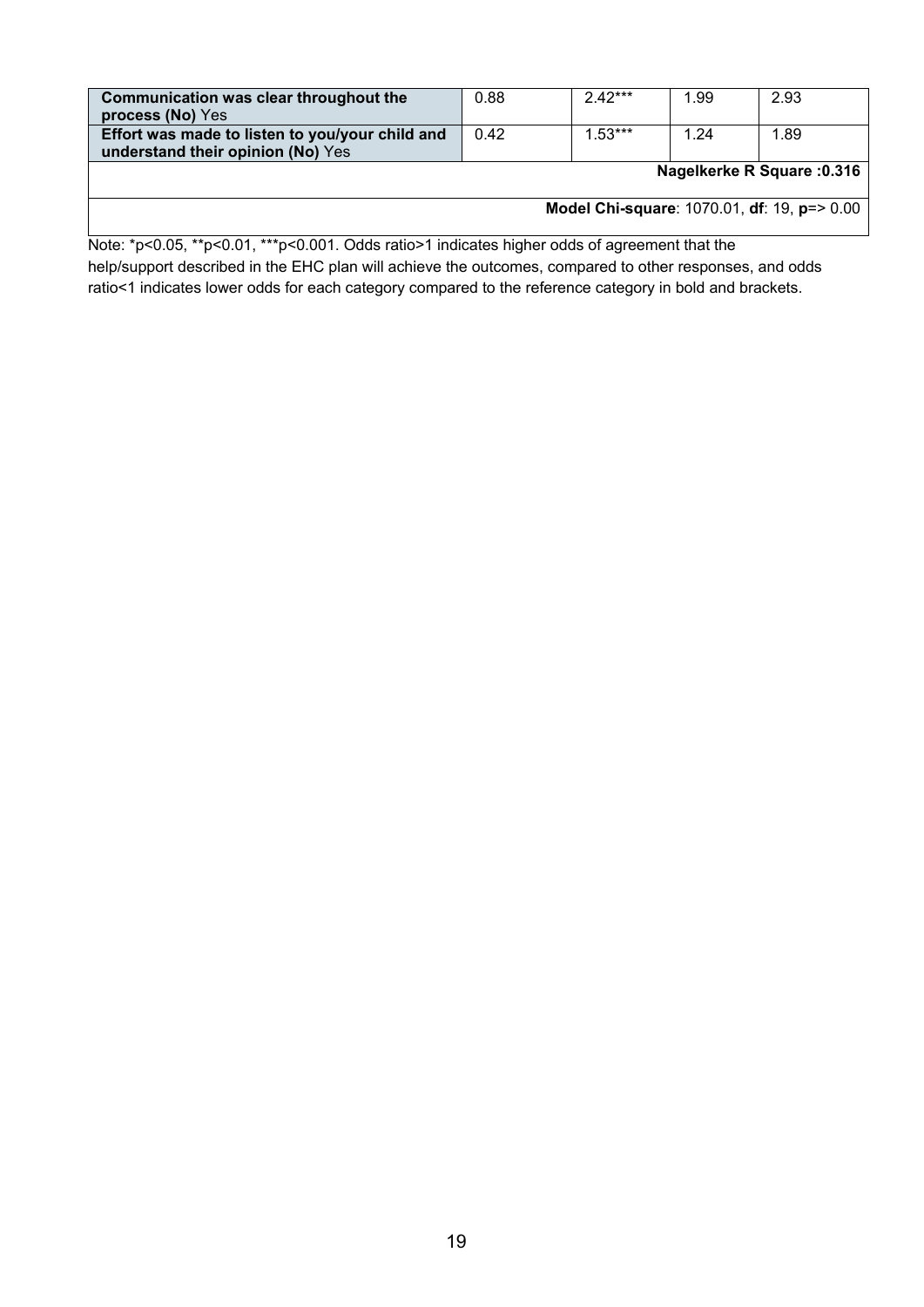### <span id="page-19-0"></span>**ii. Agreement that 'overall, taking part in getting an EHC plan was a positive experience for the child or young person'**

This model explores how respondents' demographic characteristics and their service process experiences were associated with whether they agreed that taking part in the EHC plan process was a positive experience for the child/young person receiving the plan.

The demographic variables that remained in the model were primary SEN, age of child/young person and ethnicity of the child/young person. Gender was deleted from the model during the stepwise process. The model accounts for 46% of the variance found in the data. Findings from the model can be seen in Table 3 and show the odds for each variable whilst all other variables are controlled for. They suggest that:

- Respondents for children aged 5-10 years and 11-15 years were more likely to agree (1.40 greater odds) that taking part had been a positive experience than respondents for the oldest age group of 16-25 years. No significant differences were found between respondents completing the survey on behalf of a child under 5 and respondents for young people 16-25.
- Non-white respondents were more likely to agree (1.89 greater odds) that taking part in the EHC plan process had been a positive experience for the child or young person receiving the plan than respondents that were white.
- Respondents for whom the EHC plan process took less than 20 weeks were more likely than those whose process took longer to agree the process was a positive experience for the child/young person (1.69 greater odds than the reference group of those whose process took more than 10 months).
- Respondents who stated that their personal needs and circumstances were taken into account in the process were more likely to agree (1.41 greater odds) that taking part in the EHC plan process was a positive experience for the child/young person than those that who reported that their personal needs and circumstances were not taken into account.
- Respondents who agreed that the different services (education, health and care) worked together to produce the EHC plan were more likely (2.29 greater odds) to agree that taking part was a positive experience for the child/young person than those who did not agree that different services worked together.
- Respondents who agreed that the plan was easy for the child/young person to understand were more likely (2.29 greater odds) than those who did not to agree that taking part was a positive experience for the child/young person
- Respondents who agreed that effort was made to listen to the child/young person and understand their opinion were more likely (3.52 greater odds) than those who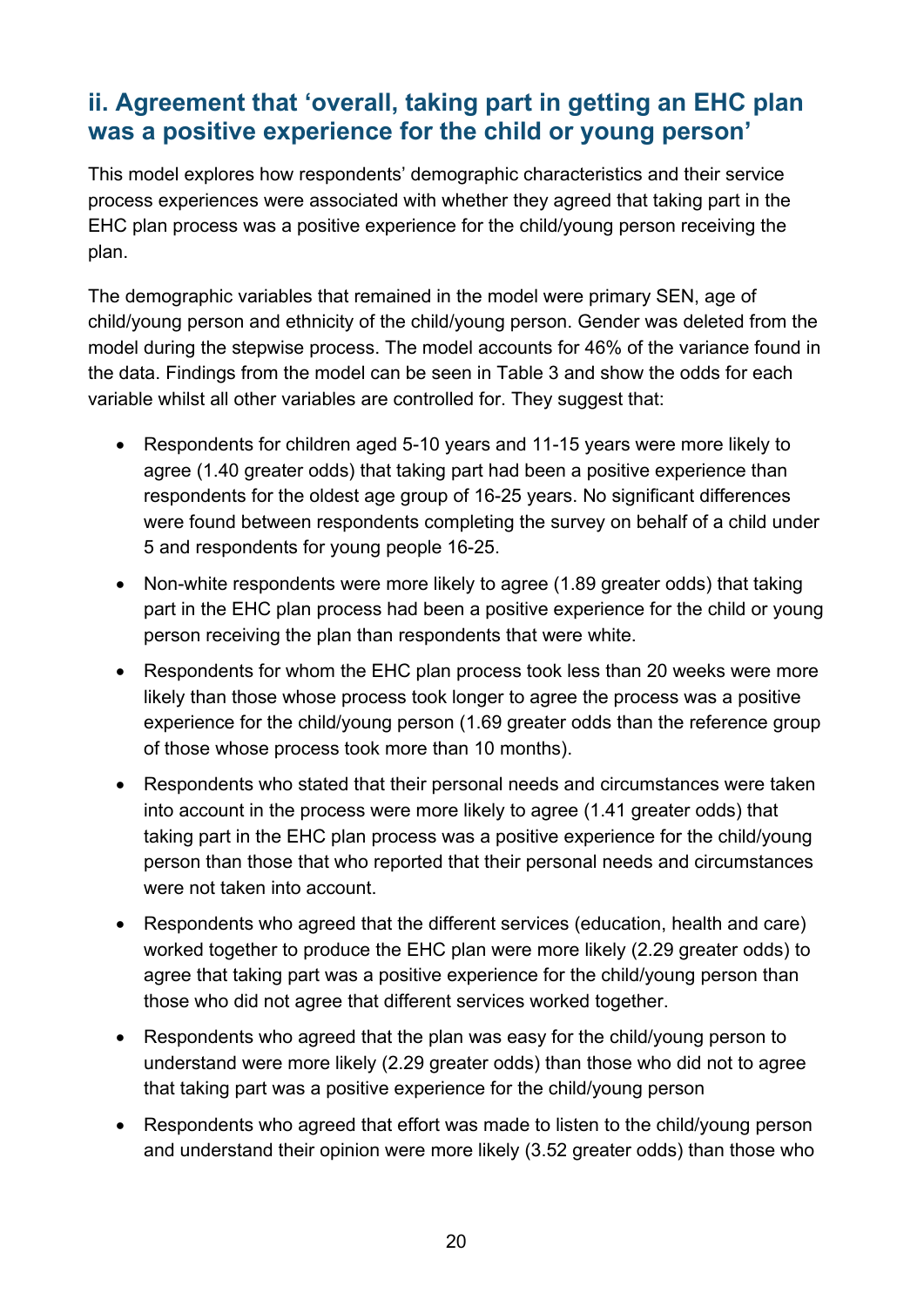did not to agree that taking part in the process was a positive experience for the child/young person

- Respondents who stated that the child/young person's wishes and opinions were included in the plan were more likely (5.34 greater odds) to agree that taking part in the process was a positive experience than those that reported that these wishes and opinions were not included in the plan. This was the strongest service variable for this model.
- Respondents for a child/young person with a learning difficulty or speech, language or communication SEN were the most likely to agree that the EHC process had been a positive experience for the child/young person (1.60 and 1.40 greater odds respectively than the reference group of those with Autistic Spectrum Disorder).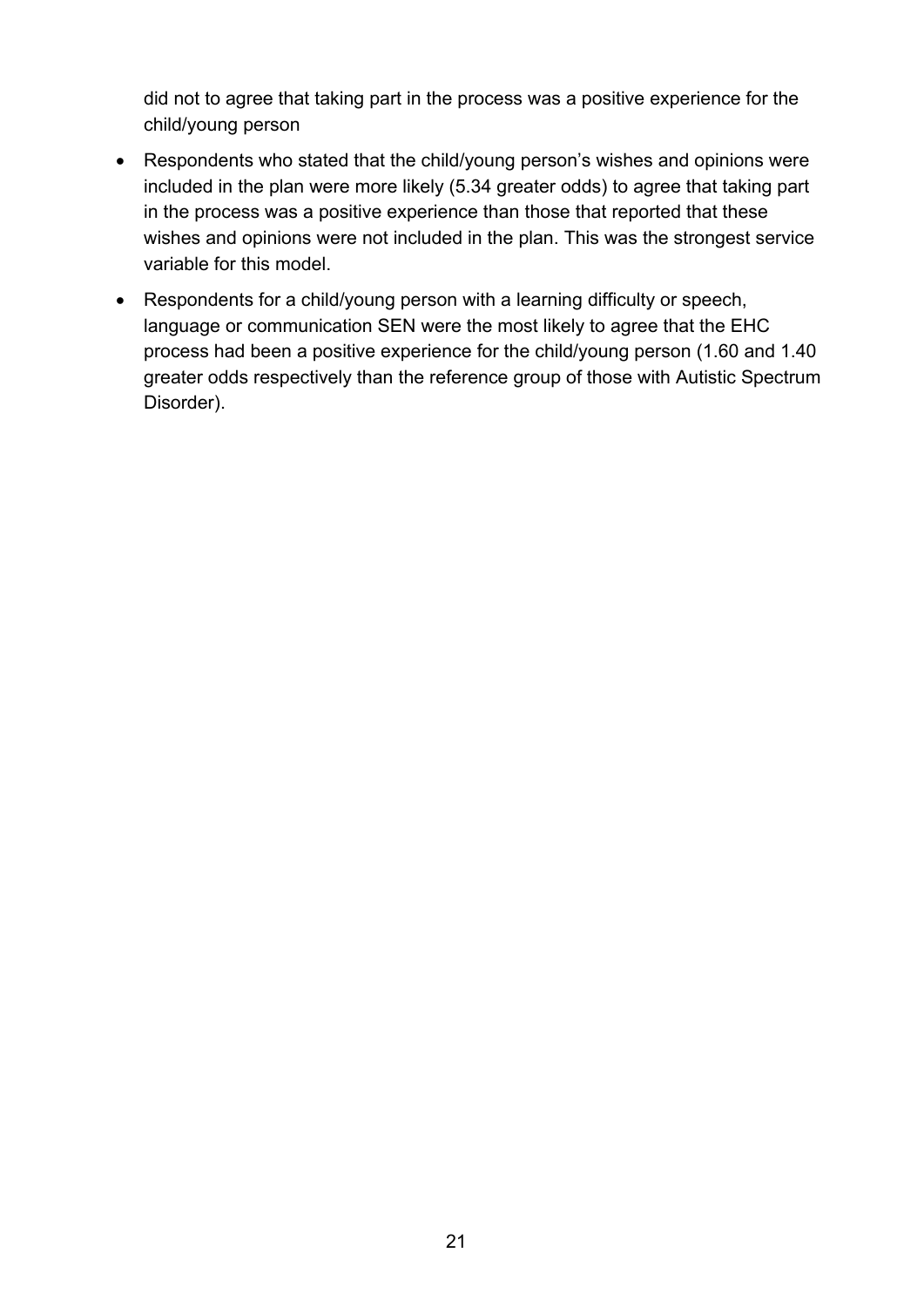#### <span id="page-21-0"></span>**Table 3: Binomial logistic regression of 'agreement that overall taking part in getting your/their EHC plan was a positive experience' service components and demographics model**

| Variable                                                                                       | B       | <b>Odds ratios</b> | 95% C.I. for Odds ratio |              |
|------------------------------------------------------------------------------------------------|---------|--------------------|-------------------------|--------------|
| $n = 4,054^3$                                                                                  |         |                    | Lower                   | <b>Upper</b> |
| <b>Primary SEN or disability (Autistic</b>                                                     |         |                    |                         |              |
| spectrum disorder)                                                                             |         |                    |                         |              |
| Learning Difficulty                                                                            | 0.47    | $1.60***$          | 1.30                    | 1.98         |
| Speech, language and communication                                                             | 0.34    | $1.40*$            | 1.08                    | 1.83         |
| Hearing, visual or multi-sensory                                                               | 0.26    | 1.29               | 0.86                    | 1.94         |
| Physical disability                                                                            | 0.23    | 1.26               | 0.90                    | 1.76         |
| Social, emotional and mental health                                                            | $-0.02$ | 0.98               | 0.76                    | 1.27         |
| Other difficulty/disability or SEN<br>support but no assessment of type of<br>need             | 0.16    | 1.18               | 0.77                    | 1.80         |
| Age groups (16 to 25 years old)                                                                |         |                    |                         |              |
| Under 5 years old                                                                              | 0.38    | 1.47               | 0.93                    | 2.30         |
| 5-10 years old                                                                                 | 0.36    | $1.43**$           | 1.12                    | 1.83         |
| 11-15 years old                                                                                | 0.38    | $1.45***$          | 1.16                    | 1.82         |
| Ethnicity (White) non-white                                                                    | 0.64    | $1.89***$          | 1.54                    | 2.34         |
| If a child had a statement prior to<br>getting an EHC plan (No) Yes                            | 0.22    | $1.24*$            | 1.04                    | 1.49         |
| <b>Effort was made to listen to</b><br>you/your child and understand their<br>opinion (No) Yes | 1.26    | $3.52***$          | 2.79                    | 4.45         |
| Length of time process took (More<br>than 10 months)                                           |         |                    |                         |              |
| Up to 5 months (20 weeks)                                                                      | 0.53    | $1.69***$          | 1.34                    | 2.13         |
| Around 6 months                                                                                | 0.36    | $1.44***$          | 1.12                    | 1.84         |
| Around 7 months                                                                                | 0.27    | 1.31               | 0.93                    | 1.85         |

<span id="page-21-1"></span>3 Unweighted base: 4012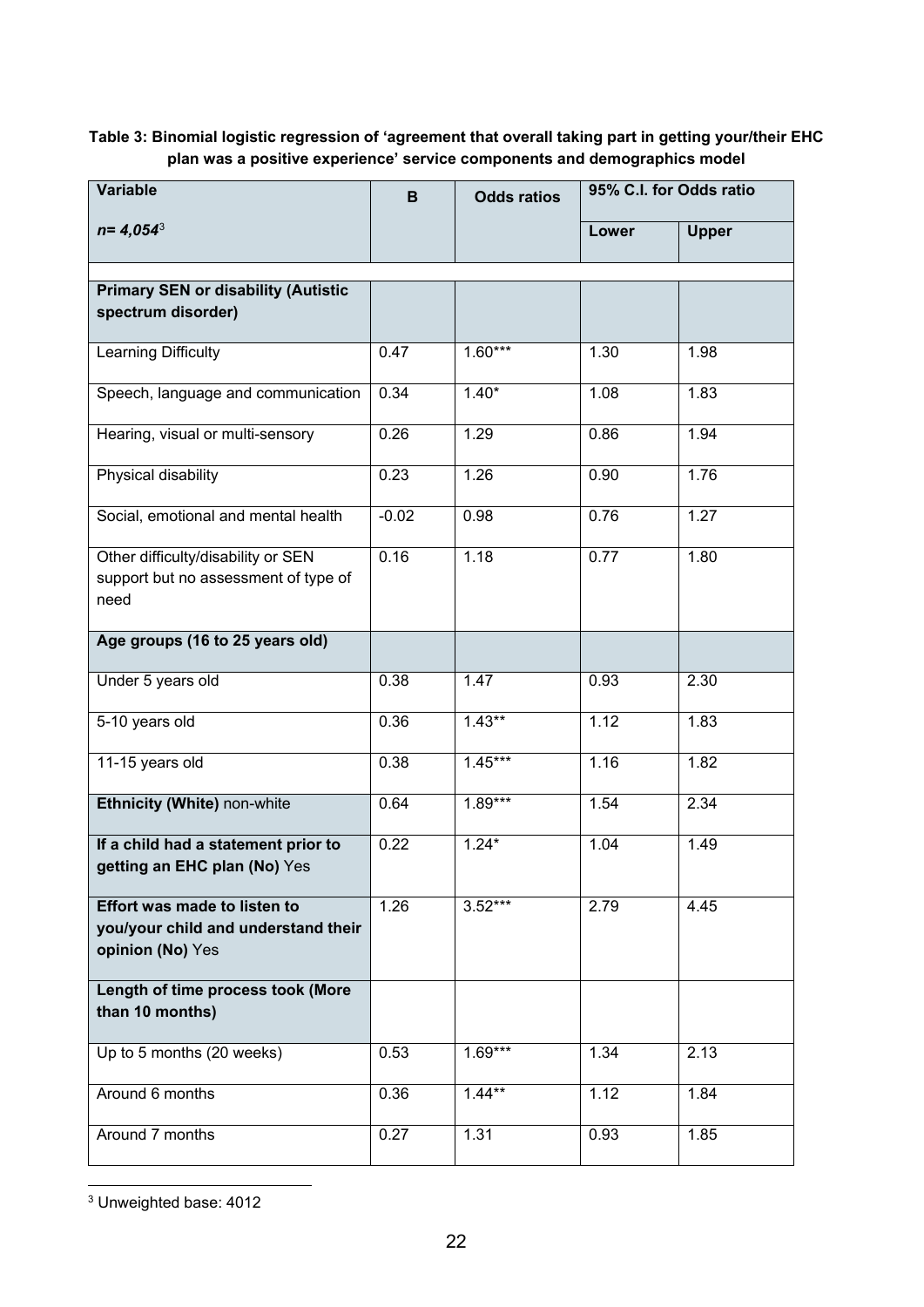| 8-10 months                                                                                                            | 0.38    | $1.46*$   | 1.07 | 2.01                                        |
|------------------------------------------------------------------------------------------------------------------------|---------|-----------|------|---------------------------------------------|
| Your/your child's wishes and<br>opinions were included (Disagree)                                                      |         |           |      |                                             |
| Agree                                                                                                                  | 1.67    | $5.34***$ | 4.37 | 6.52                                        |
| Neither/nor                                                                                                            | 0.19    | 1.21      | 1.00 | 1.48                                        |
| Your/your child's and your<br>family's personal circumstances<br>were taken into account in the<br>process (No)<br>Yes | 0.34    | $1.41**$  | 1.09 | 1.82                                        |
| Different services (i.e. education,<br>health and care) worked together<br>to make the plan (No)<br>Yes                | 0.83    | $2.29***$ | 1.80 | 2.92                                        |
| It is easy for you/your child to<br>understand (Disagree)                                                              |         |           |      |                                             |
| Agree                                                                                                                  | 0.92    | $2.50***$ | 1.88 | 3.33                                        |
| Neither/nor                                                                                                            | $-0.51$ | $0.60**$  | 0.43 | 0.85                                        |
| Nagelkerke R Square: 0.46                                                                                              |         |           |      |                                             |
|                                                                                                                        |         |           |      | Model Chi-square: 1691.22, df: 22, p=> 0.00 |

Note: \*p<0.05, \*\*p<0.01, \*\*\*p<0.001. Odds ratio>1 indicates higher odds of agreement that the help/support described in the EHC plan will achieve the outcomes, compared to other responses, and odds ratio<1 indicates lower odds for each category compared to the reference category in bold and brackets.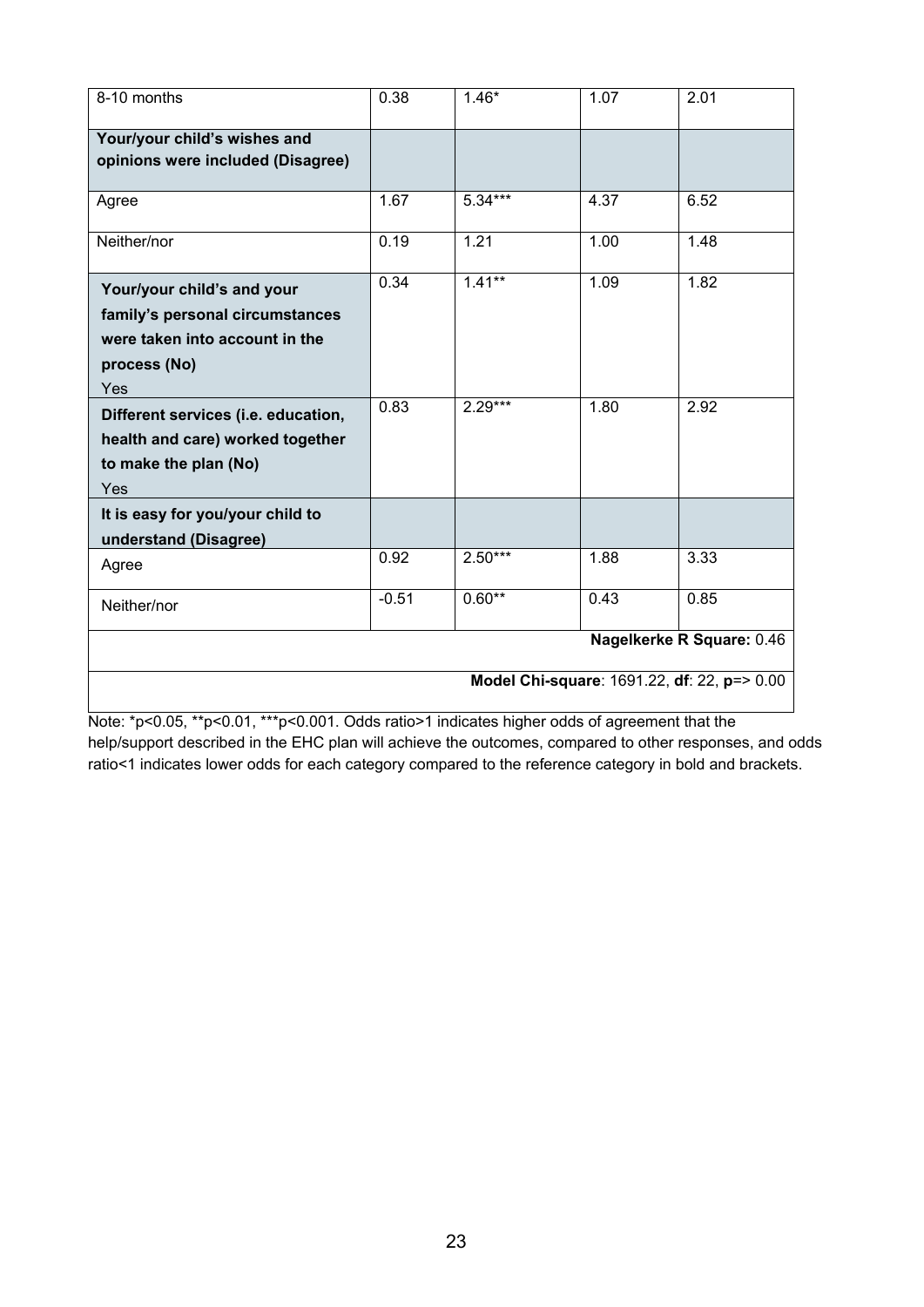### <span id="page-23-0"></span>**iii. Overall satisfaction – 'satisfaction with the whole experience of getting an EHC plan'**

Respondents were asked whether they were satisfied with the whole experience of getting an EHC plan.

This model accounts for both respondents' demographic characteristics and their service experiences to determine associations with their satisfaction with the overall process of getting an EHC plan. This model included age of child/young person, ethnicity and a binary variable indicating whether the respondent lives in one of the most deprived 10% of neighbourhoods<sup>[9](#page-23-1)</sup>. As a result of fitting the model through a stepwise process, gender and primary SEN category were removed from the model. The best fit model is presented in Table 4 and shows the odds for each variable whilst controlling for all other variables. It suggests that:

- Respondents living in the most deprived 10% of neighbourhoods were less likely (0.59 odds) to be satisfied with the whole experience of getting an EHC plan than those not in the most deprived 10% of neighbourhoods.
- Those responding on behalf of children in the younger age groups of under 5 years, 5-10 years and 11-15 years were all more likely to be satisfied with the whole experience of getting an EHC plan than respondents for the oldest age group of 16-25 years. Respondents completing the survey on behalf of a child under 5 were the most likely to agree with this outcome measure, with 2.19 greater odds than the oldest group of young people aged 16-25.
- Non-white respondents were more likely (1.82 greater odds) to be satisfied with the whole experience of getting an EHC plan than respondents who were white.
- The shorter the duration of the process, the more satisfied respondents were with the overall process of getting an EHC plan. The highest odds ratio was reported for those whose process took the shortest time of less than 20 weeks (7.10 greater odds than the reference category of 'more than 10 months').
- Respondents who felt that the child/young person's wishes and opinions were included in the plan were more likely (2.24 greater odds) to be satisfied with the overall process of getting an EHC plan than those that reported that these wishes and opinions were not included in the plan.
- Respondents who stated that their personal needs and circumstances were taken into account in the process were more likely (3.15 greater odds) to be satisfied with the whole experience of getting an EHC plan than those that did not.
- Respondents who stated that the different services (education, health and care) worked together to make the EHC plan were more likely (2.89 greater odds) to be

<span id="page-23-1"></span> <sup>9</sup> *Level of deprivation per local authority, calculated using the 2015 English Indices of Deprivation data [\(English Indices of Deprivation \(2015\).](https://www.gov.uk/government/statistics/english-indices-of-deprivation-2015)*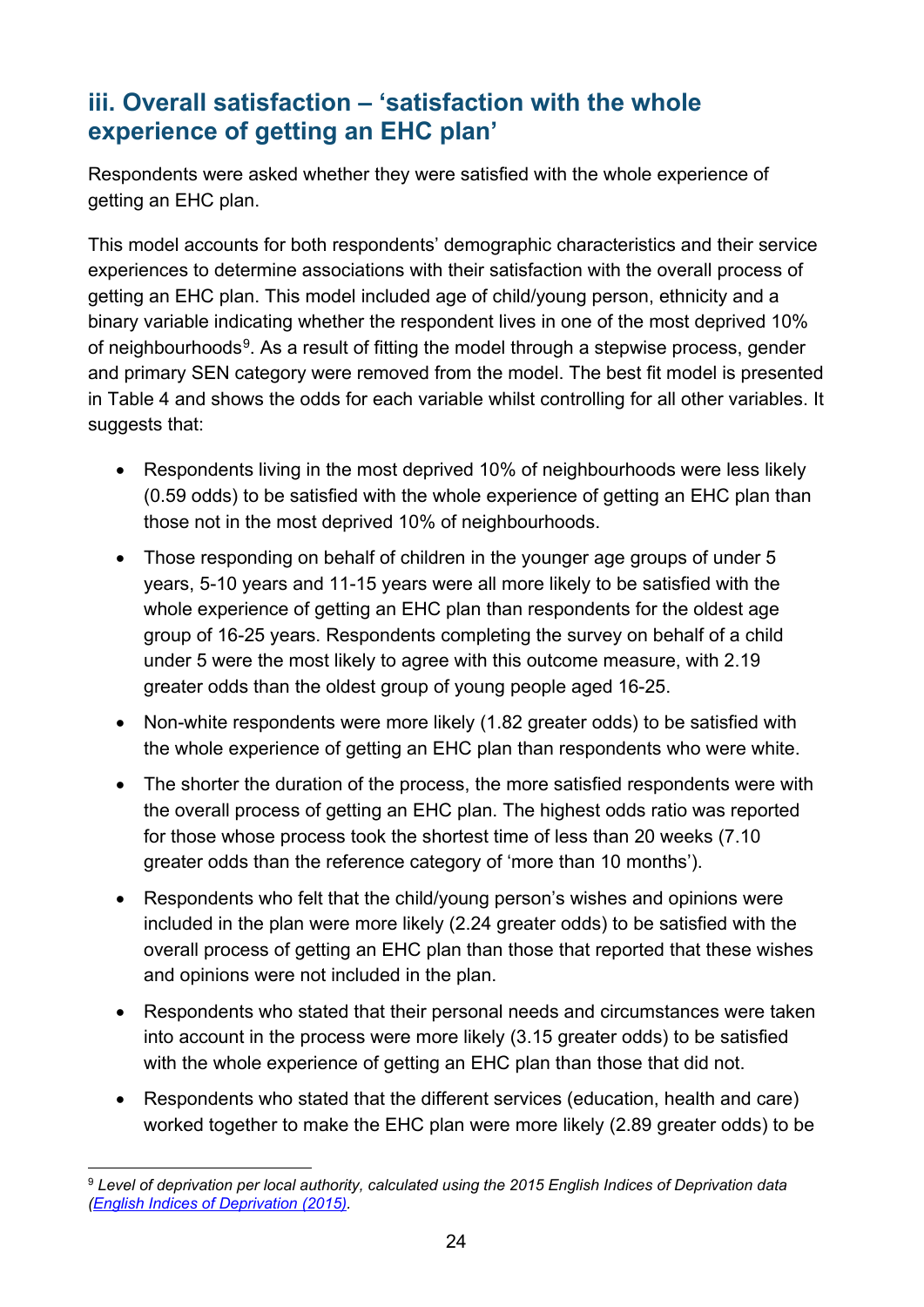satisfied with the whole experience of getting an EHC plan than those that did not think that the different services worked together.

• Respondents who stated the EHC plan had led to the child/young person getting the support they needed were more likely to be satisfied with the whole experience of getting an EHC plan than those that did not think the plan had led to the necessary support. This variable had the highest odds ratio (9.12 greater odds) found for this model.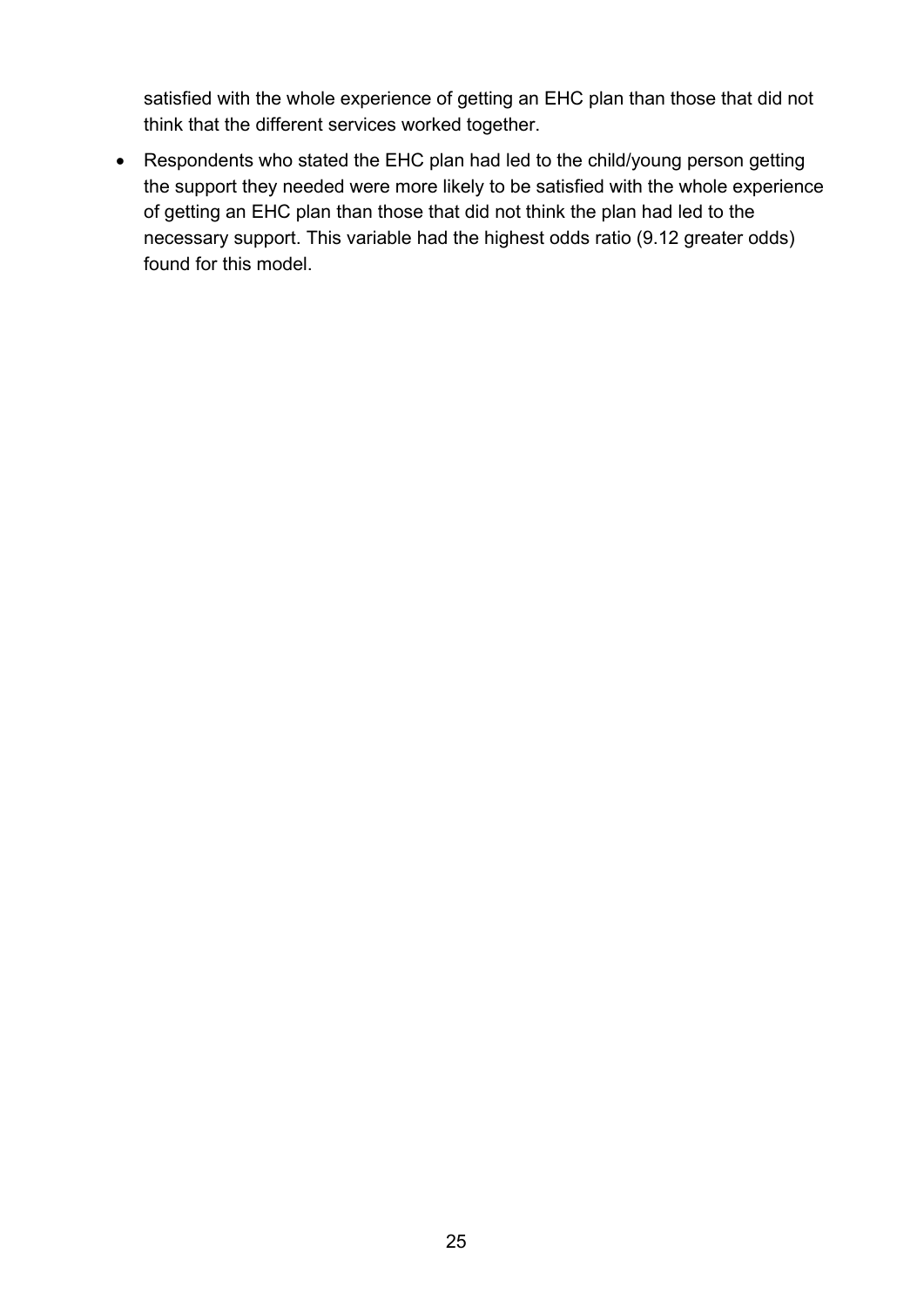#### <span id="page-25-0"></span>**Table 4: Binomial logistic regression of 'satisfaction with the whole experience of getting an EHC plan' service components and demographics model**

| <b>Variable</b><br>$n=4,630^4$                                                                                      | B       | <b>Odds ratios</b> | 95% C.I. for Odds<br>ratio |              |
|---------------------------------------------------------------------------------------------------------------------|---------|--------------------|----------------------------|--------------|
|                                                                                                                     |         |                    | Lower                      | <b>Upper</b> |
|                                                                                                                     |         |                    |                            |              |
| Indices of multiple deprivation binary<br>(10% most deprived) Other deciles                                         | 0.52    | $0.59***$          | 0.44                       | 0.80         |
| Age groups (16 to 25 years old)                                                                                     |         |                    |                            |              |
| Under 5 years old                                                                                                   | 0.78    | $2.19***$          | 1.41                       | 3.40         |
| 5-10 years old                                                                                                      | 0.74    | $2.09***$          | 1.62                       | 2.68         |
| 11-15 years old                                                                                                     | 0.42    | $1.52***$          | 1.20                       | 1.93         |
| Ethnicity (White) non-white                                                                                         | 0.60    | $1.82***$          | 1.46                       | 2.27         |
| Effort was made to listen to you/your<br>child and understand their opinion (No)<br>Yes                             | 0.62    | $1.86***$          | 1.48                       | 2.33         |
| Length of time process took (More than<br>10 months)                                                                |         |                    |                            |              |
| Up to 5 months (20 weeks)                                                                                           | 1.96    | $7.10***$          | 5.62                       | 8.98         |
| Around 6 months                                                                                                     | 1.39    | $4.00***$          | 3.14                       | 5.11         |
| Around 7 months                                                                                                     | 0.86    | $2.37***$          | $\overline{1}$ .70         | 3.31         |
| 8-10 months                                                                                                         | 0.77    | $2.15***$          | 1.61                       | 2.89         |
| Your/your child's wishes and opinions<br>were included (Disagree)                                                   |         |                    |                            |              |
| Agree                                                                                                               | 0.81    | $2.24***$          | 1.72                       | 2.92         |
| Neither nor                                                                                                         | $-0.06$ | 0.94               | 0.71                       | 1.24         |
| Your/your child's and your family's<br>personal circumstances were taken<br>into account in the process (No)<br>Yes | 1.15    | $3.15***$          | 2.49                       | 3.99         |

<span id="page-25-1"></span> <sup>4</sup> Unweighted base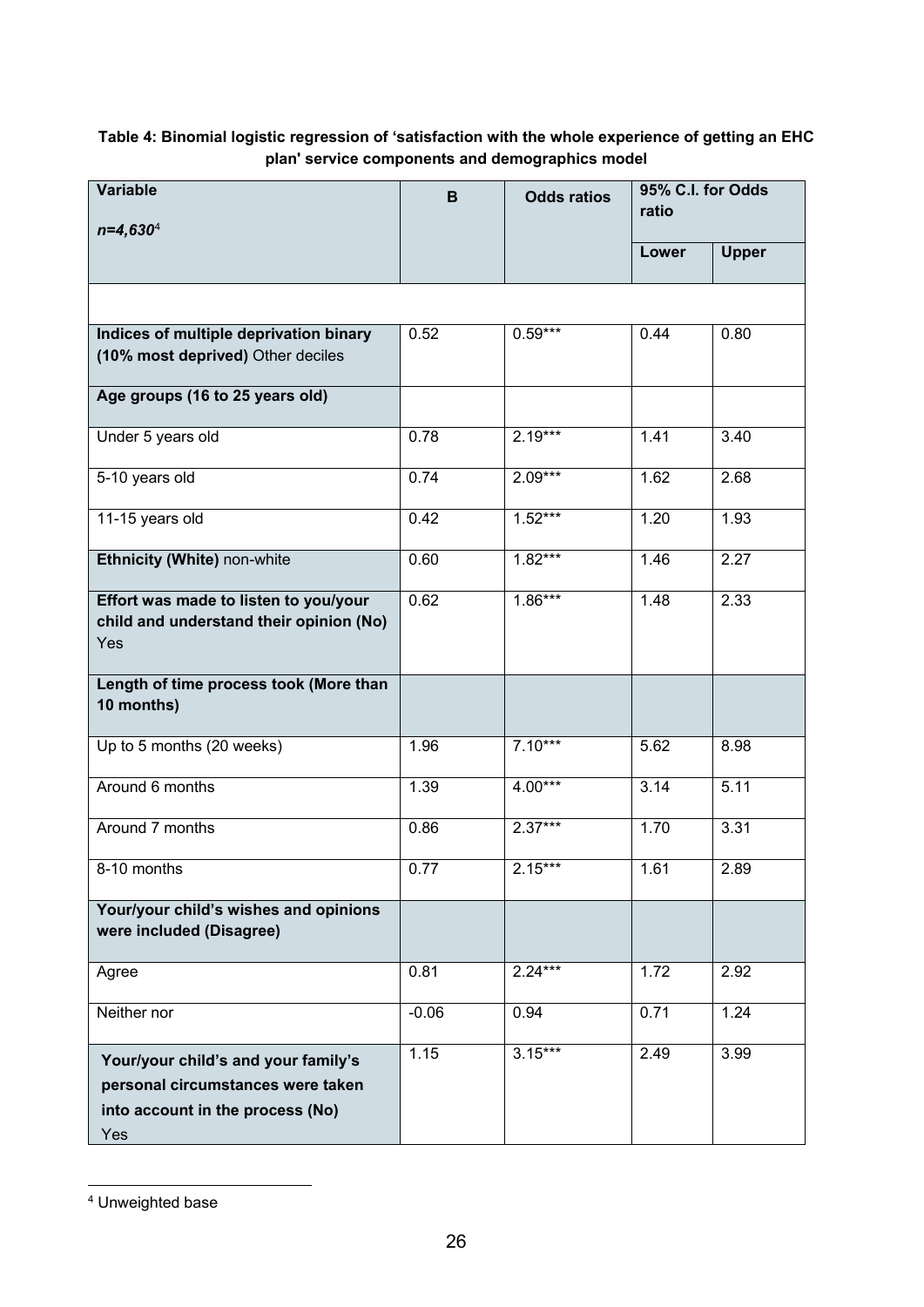| Different services (i.e. education,<br>health and care) worked together to<br>make the plan (No)<br>Yes | 1.06 | $2.89***$ | 2.29 | 3.65                       |
|---------------------------------------------------------------------------------------------------------|------|-----------|------|----------------------------|
| EHC plan has led to you/your child<br>getting the support you/they need<br>(Disagree)                   |      |           |      |                            |
| Agree                                                                                                   | 2.21 | $9.12***$ | 6.97 | 11.94                      |
| Neither/nor                                                                                             | 0.54 | $1.72***$ | 1.24 | 2.39                       |
|                                                                                                         |      |           |      | Nagelkerke R Square : 0.46 |
| Model Chi-square: 1691.22, df: 22, p=> 0.00                                                             |      |           |      |                            |

Note: \*p<0.05, \*\*p<0.01, \*\*\*p<0.001. Odds ratio>1 indicates higher odds of agreement that the help/support described in the EHC plan will achieve the outcomes, compared to other responses, and odds ratio<1 indicates lower odds for each category compared to the reference category in bold and brackets.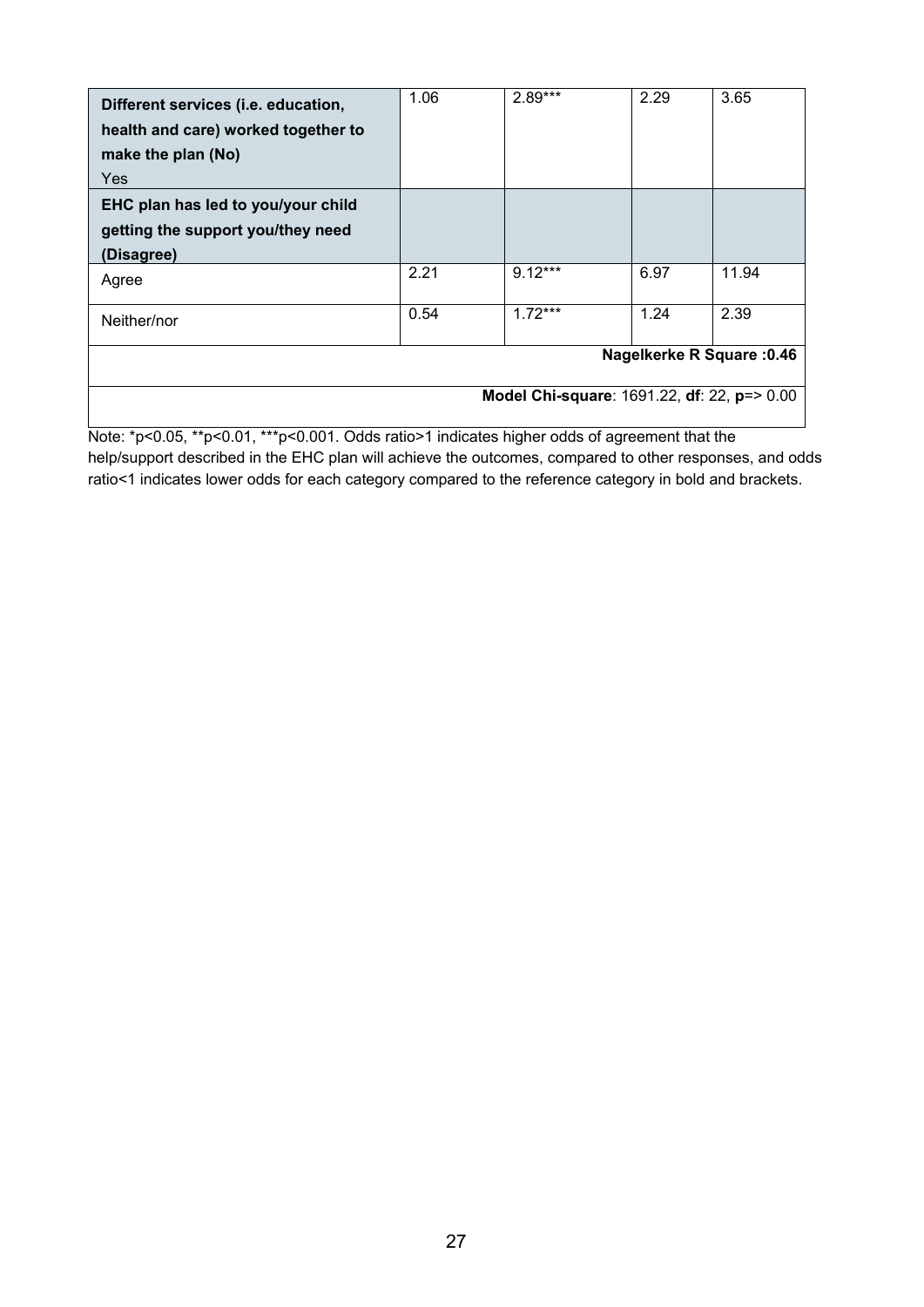# <span id="page-27-0"></span>**4. Conclusion**

Overall, the findings of the multivariate analyses support the results of the bivariate analysis in the main report (Adams et al, 2017) and provide further evidence of the associations between the background characteristics of children and young people and their/their parent's experiences of service components within the process of getting an EHC plan.

### <span id="page-27-1"></span>**Key Variables**

**Age:** parents/carers of children in the under 5 and 5-10 age groups were more likely to agree that the help/support set out in the plan would achieve the outcomes agreed and were more likely to be satisfied with the overall experience than those in the older age groups (however, it should be noted that respondents from these older age groups included both parents/carers and the young people themselves).

**Ethnicity:** non-white respondents were consistently more likely to be positive about their experience of the EHC process (for each of the 3 outcome measures of satisfaction) than those that were white.

**Duration of the process:** the duration of the EHC plan process was consistently significant across the models. Those whose process took less than 10 months reported more positive perceptions of outcomes, experiences and satisfaction overall, with this being particularly true for those whose process took the shortest time of less than 20 weeks. This variable recorded the second highest odds ratio from the analyses (the strongest being whether the plan actually led to the right support being received).

**Communication and personalisation:** 'a child's wishes and opinions were included in the plan' and 'different services, such as health, care and education, worked together to make the plan' showed odds ratios above 1 for each model and as such were associated with more positive experiences of the process for the child/young person, greater overall satisfaction and a stronger belief the plan would achieve its intended outcomes. This highlights the importance of co-production of the EHC plan with all stakeholders, and in particular with the child or young person and their family. The variable that identified that 'their child's and their family's personal circumstances were taken into account in the process' was also consistently reported with a higher than 1 odds ratio for each model, emphasising the need for personalisation of EHC plans.

These findings support those demonstrated across a large number of studies and metaanalyses of work looking at transition programming for those with SEN in the USA. This literature consistently demonstrates that individuals with SEN are more likely to experience a successful transition from school into the community and on to further education, training, employment or self-employment when they, their families and the key bodies work together in a client focussed manner (e.g. Kohler, 1993, 1996; Test et al,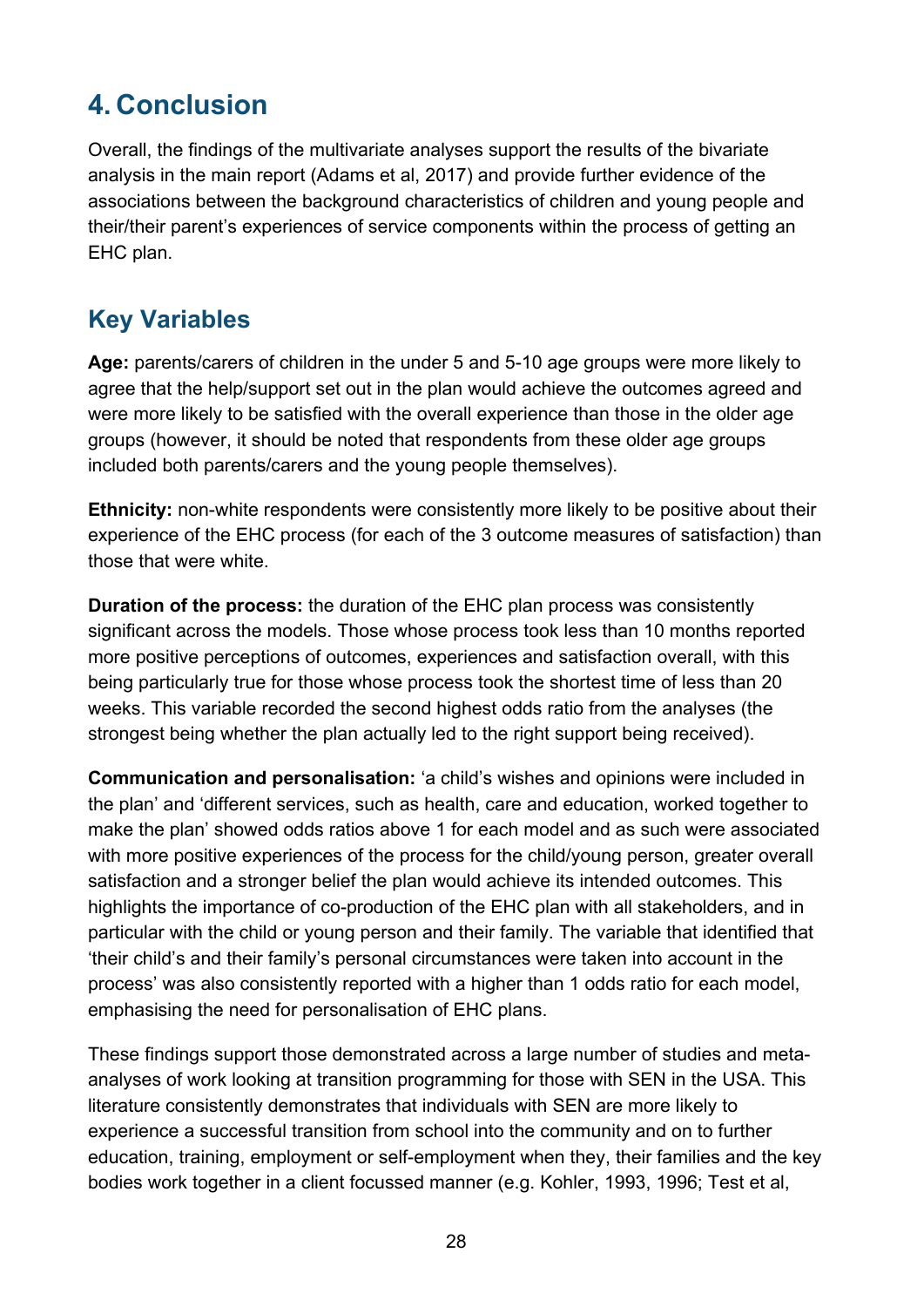2009). This has also been found in the U.K: for example, Spivack et al. (2014) conducted an evaluation of the EHC planning pathway for families new to the system and reported that where a family centred way of working was used it could lead to better quality plans by enabling professionals to develop a stronger understanding of the child as an individual. Further to this, the Lamb Inquiry (Lamb, 2009) identified a range of conditions that gave parents more confidence in the SEN system including a stronger voice for parents, the facilitation of greater participation of the child or young person, and collaboration between services to reduce demand on parents to navigate and co-ordinate communication across them. Corrigan (2010) likewise found that where parents and professionals had experienced a more personalised approach that included regular communication, collaboration across agencies and the full participation of the parents, it was a satisfying process for all involved.

### <span id="page-28-0"></span>**Key Considerations for Local Authorities**

In this section each outcome variable is presented with the key variables/actions that lead to it being achieved. The variables/actions are listed in order of importance according to the odds ratios from the statistical output as an indication of what Local Authorities might usefully focus on.

In order to produce EHC plans that the parents/carers or young people feel **will meet their agreed outcomes** it is important to:

- **1.** Include the wishes and opinions of the parents/carers, children and young people
- **2.** Ensure the different services involved in the EHC plan work together
- **3.** Ensure that communication is clear throughout the EHC plan process
- **4.** Ensure that parents/carers, children or young person believe they are being listened to
- **5.** Consider the personal circumstances of the individual receiving the plan and their family/carers
- 6. Consider the age of the applicants, as aspects of the process may differ between younger applicants and older applicants.

In order to ensure that children and young people have a **positive experience** of the EHC plan service it is important to:

- 1. Ensure that the parents/carers, children or young people's wishes and opinions are included when producing the EHC plan
- 2. Ensure that effort is put in to the parents/carers, children or young people being listened to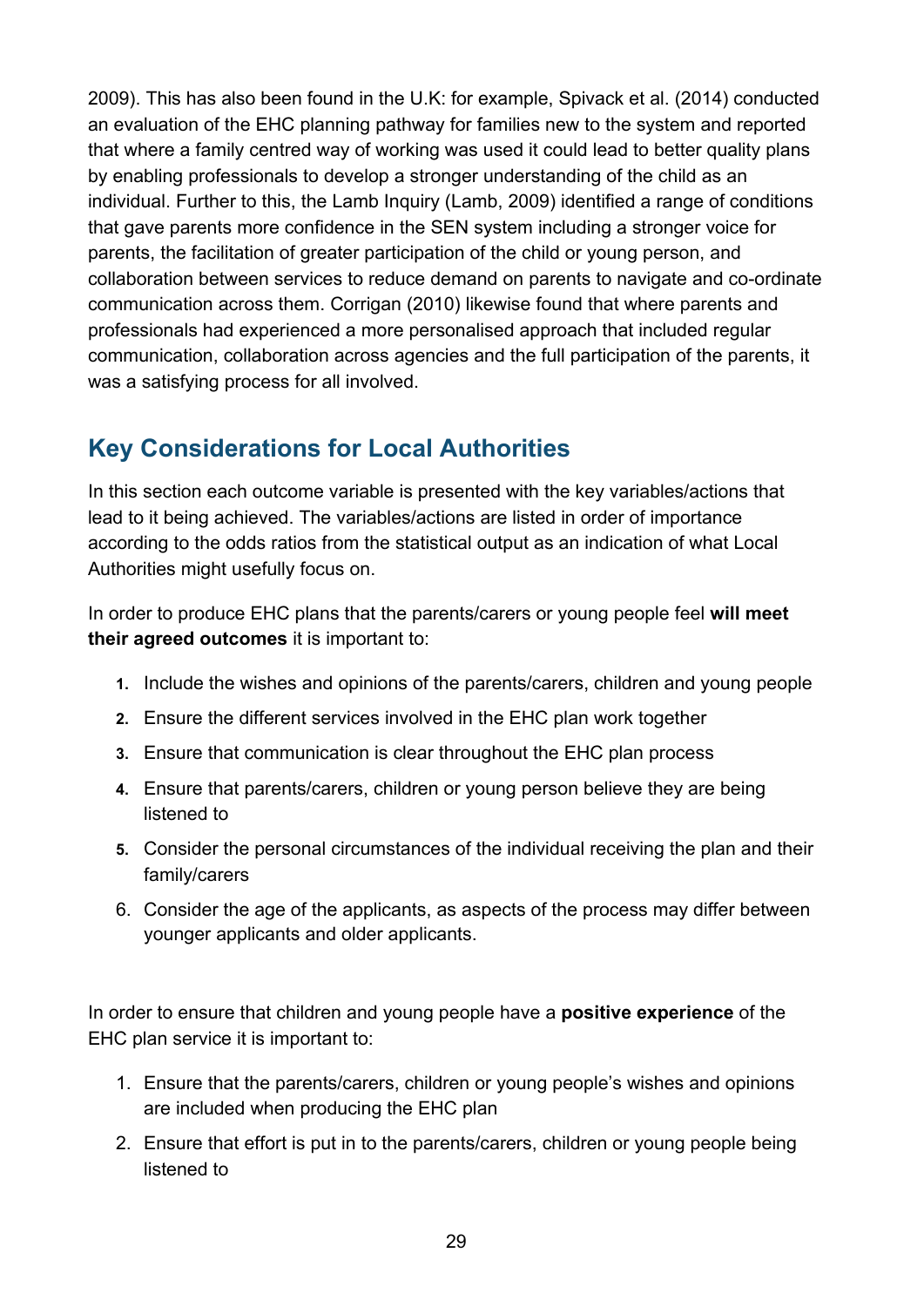- 3. Ensure that the EHC plan is easy to understand
- 4. Ensure that the process takes no more than the statutory 20-week period; the shorter the time the process takes the better
- 5. Ensure that the different services work together
- 6. Consider the ethnic background of the parents/carers, children or young people
- 7. Consider the personal circumstances of the parent/carer, children or young person when producing the EHC plan
- 8. Consider the age of the applicants, as aspects of the process may differ between younger and older applicants.

In order to ensure that the parents/carers or young people are, overall, **satisfied** with the process and the EHC plan, it is important to:

- 1. Ensure that the plan actually leads to the child/young person actually receiving the support they need
- 2. Ensure that the process takes 20 weeks or less; the shorter the time taken the better
- 3. Ensure that the personal circumstances of the child/young person and family/carers are taken into consideration
- 4. Ensure that the different services involved work together
- 5. Ensure that the wishes and opinions of the parents/carers, children or young people are included
- 6. Ensure that effort is put into listening to the parents/carers or young people
- 7. Consider the ethnic background of the parents/carers or young people
- 8. Consider the age of the applicants, as aspects of the process may differ between younger and older applicants.

In summary, key considerations for local authorities are that:

- The EHC plan needs to be seen to lead to the right support being made available
- The EHC plan process should as short a time as possible
- Parents/carers, children or young people feel listened to and feel their wishes, opinions and personal circumstances are taken into account
- The services involved in each EHC plan are seen to work together.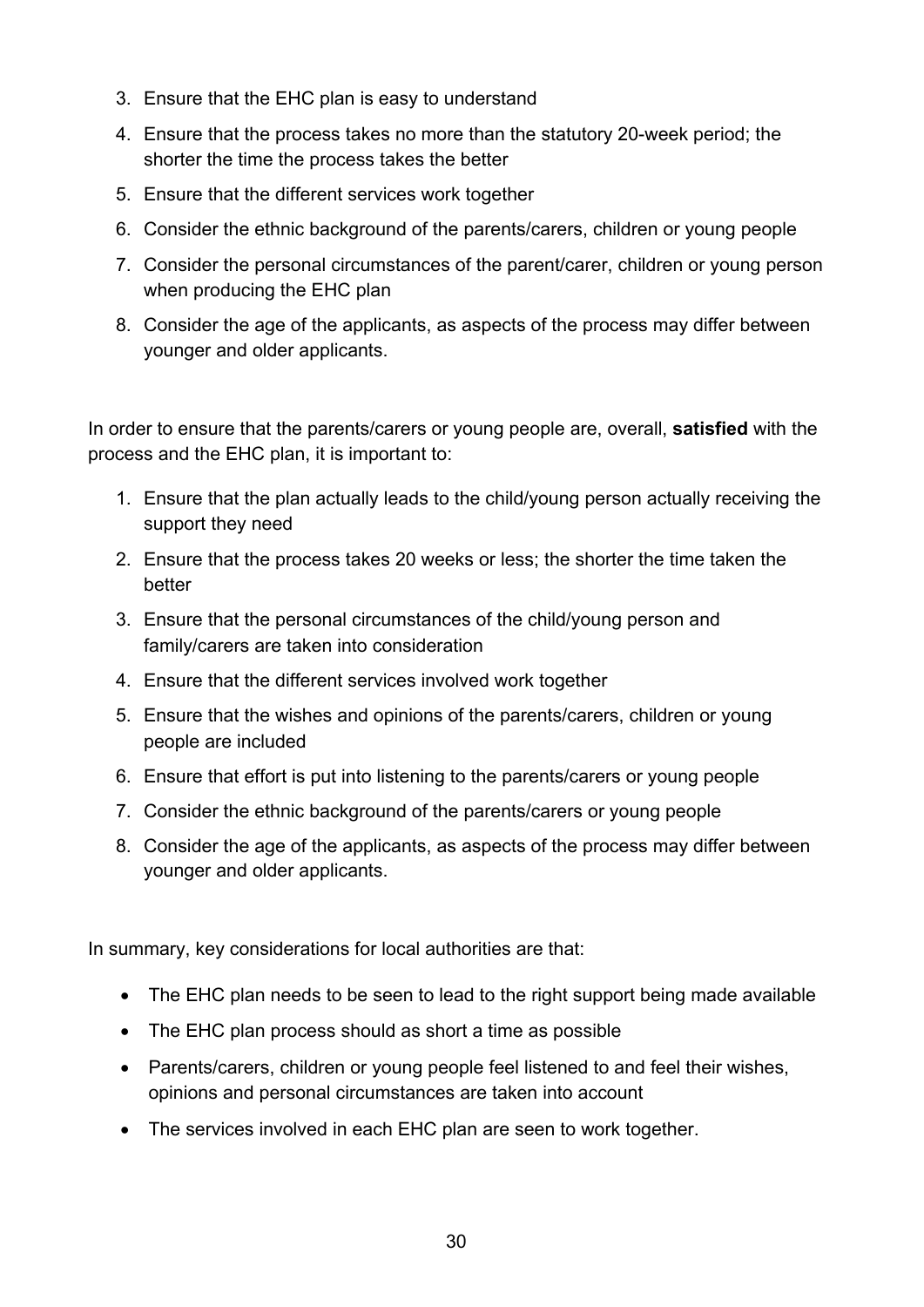• Those involved in the process are sensitive to ethnic background and are aware that younger and older applicants may differ markedly both in how they perceive the process and in what they require from it.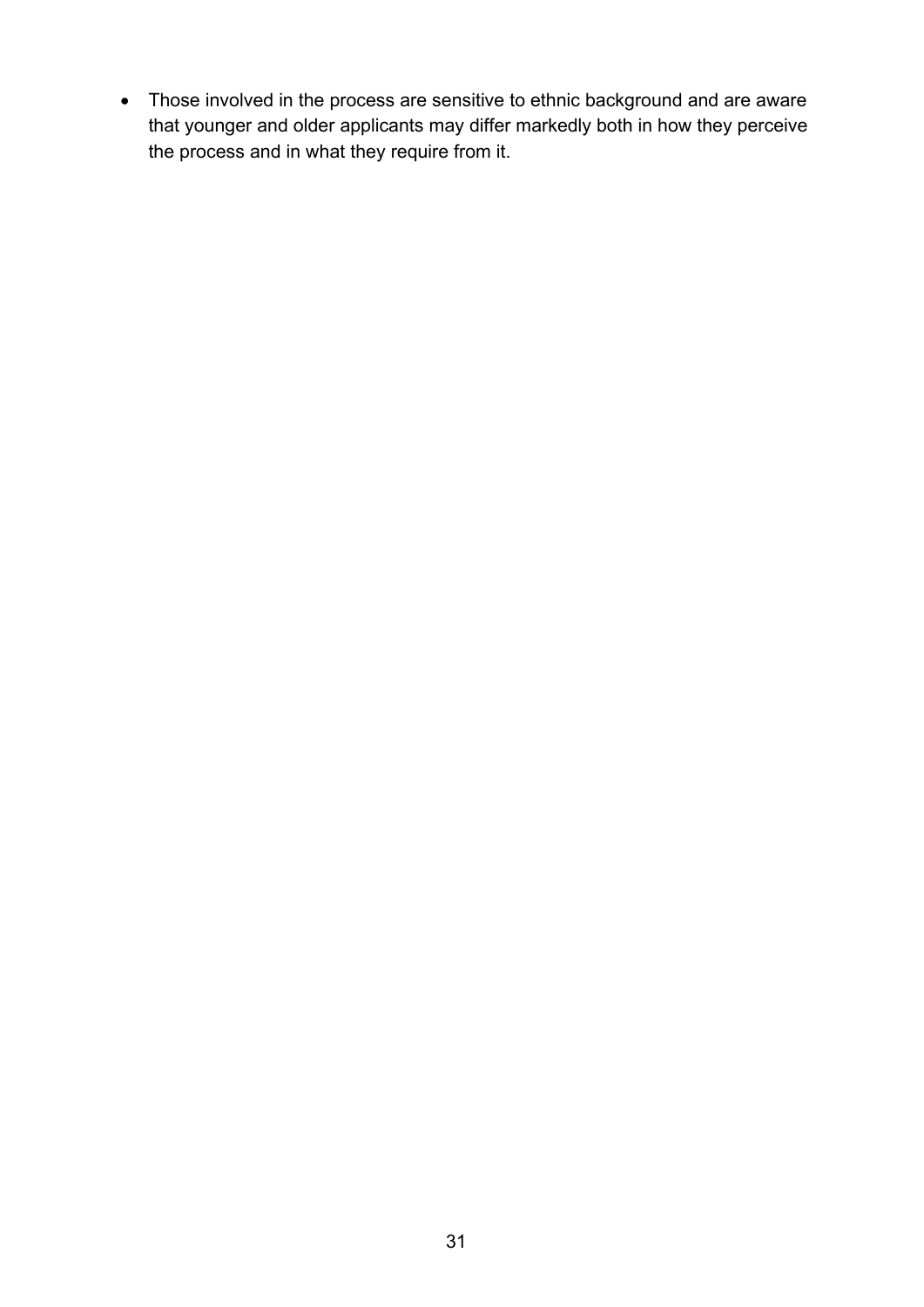### <span id="page-31-0"></span>**Bibliography**

Adams, L, Tindle, A., Basran, S., Dobie, S., Thomson, D., Robinson, D. and Shepherd, C. (2017) Experiences of Education, Health and Care plans, A survey of parents and young people: Research report, Department for Education: London. Available from: [https://www.gov.uk/government/uploads/system/uploads/attachment\\_data/file/604384/Ed](https://www.gov.uk/government/uploads/system/uploads/attachment_data/file/604384/Education__health_and_care_plans_parents_and_young_people_survey.pdf) ucation health and care plans parents and young people survey.pdf

Corrigan, E. (2014) Person Centred Planning in Action: Exploring the use of person centred planning in supporting transition and re-integration into mainstream education. British Journal of Special Education 41, 3, 268-288

Cullen, M.A., Lindsay, G., Totsika, V., Bakopoulou, I., Gray, G., Cullen, S.M., Thomas, R., Caton, S. and Miller, A., 2017. Review of arrangements for disagreement resolution (SEND). Research report, Ministry for Justice: London. Available from: [https://www.gov.uk/government/uploads/system/uploads/attachment\\_data/file/603487/CE](https://www.gov.uk/government/uploads/system/uploads/attachment_data/file/603487/CEDAR_review.pdf) [DAR\\_review.pdf](https://www.gov.uk/government/uploads/system/uploads/attachment_data/file/603487/CEDAR_review.pdf)

Department of Education & The Ministry of Justice (2017) Special Educational Needs and Disabilities: Disagreement Resolution Arrangements in England Government report on the outcome of the review conducted by the Centre for Educational Development, Appraisal and Research (CEDAR). Report presented to Parliament pursuant to Section 79 (3) of the Children and Families Act 2014. Available from: [https://www.gov.uk/government/uploads/system/uploads/attachment\\_data/file/606740/Go](https://www.gov.uk/government/uploads/system/uploads/attachment_data/file/606740/Government_report_on_CEDAR_review.pdf)

vernment\_report\_on\_CEDAR\_review.pdf

Kohler, P.D., 1993. Best practices in transition: Substantiated or implied?. *Career Development for Exceptional Individuals*, *16*(2), pp.107-121.

Kohler, P.D., 1996. Taxonomy for Transition Programming: Linking Research and Practice.

Lamb, B. (2009) *Lamb Inquiry: Special Educational Needs and parental confidence.* Nottingham: Department for Children, Schools and Families (DCSF)

Spivack, R., Craston, M., Thom, G., and Carr, C. for the SQW (2014) *Special Educational Needs and Disability pathfinder programme evaluation. Thematic report: The education, health and care (EHC) planning pathway for families that are new to the SEN system.* London: DfE

Test, D.W., Fowler, C.H., Richter, S.M., White, J., Mazzotti, V., Walker, A.R., Kohler, P. and Kortering, L., 2009. Evidence-based practices in secondary transition. *Career Development for Exceptional Individuals*, *32*(2), pp.115-128.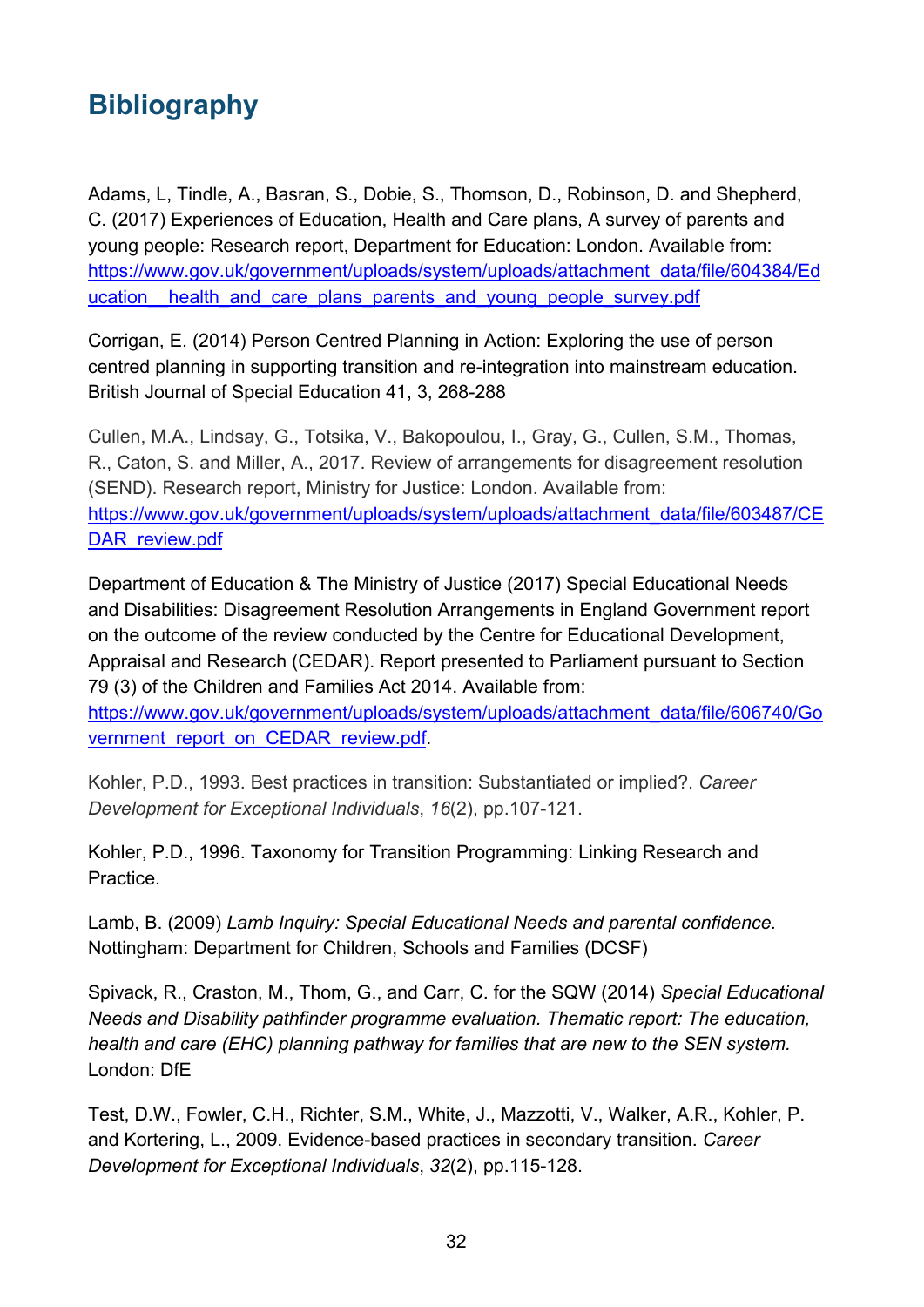# <span id="page-32-0"></span>**Appendix**

### <span id="page-32-1"></span>**Technical details**

Binomial logistic regression uses odds ratios to predict the probability of a dependent variable (with two categories) from one or more independent variables that can be either continuous or categorical. This approach has been carried out to explore the associations between demographic characteristics, aspects of the service process experience (i.e. duration of process) and three key outcome questions about satisfaction: whether the outcomes set out in the plan are likely to be achieved, whether the process was a positive experience for the child/young person receiving the plan, and overall respondent satisfaction with the process of getting an EHC plan.

The analysis presents results as odds ratios for each category within a variable compared to a reference category within that same variable. An odds ratio more than 1 indicates an increased chance of experiencing the outcome, and an odds ratio less than 1 indicates a decreased chance, whilst holding all other variables constant. For example, when examining overall satisfaction with the EHC plan process (as the dependent variable), an odds ratio of 2 for the variable category males (where gender is an independent variable) would indicate that males have twice the odds (i.e. were more likely) to be satisfied with the EHC plan process compared to females. The odds ratios are reported alongside an upper and lower confidence interval, at the  $95\%$  $95\%$  $95\%$  level<sup>5</sup>. It is also possible to compare odds ratios between variables to get a sense of which factors are more important.

A Wald backward method (this is a backwards stepwise method) was selected in SPSS as this provides more replicability of results with other statistical software than the default entry method approach. This is a stepwise method whereby all independent variables entered into the model are assessed by the programme based on the t-statistics of their estimated coefficients and may be removed at different stages of the regression analyses. The final model therefore does not always contain all variables that were manually inputted. Probability thresholds have also been reduced to 0.01 for variable entry (POUT) and 0.05 for removal from the model (PIN). This ensures that the most parsimonious models are produced because stepwise methods use both PIN and POUT as criteria - if the criterion for entry (PIN) is less stringent than the criterion for removal (POUT), the same variable can cycle in and out until the maximum number of steps is reached.

Assumption testing has been carried out to ensure that this approach is suitable for the data and appropriate diagnostics have been run to test correlations, VIF statistics and casewise diagnostics to ensure that there is no multicollinearity or influential outliers

<span id="page-32-2"></span> <sup>5</sup> If repeated samples were taken and the 95% confidence interval was computed for each sample, 95% of the intervals would contain the population mean. A 95% confidence interval has a 0.95 probability of containing the population mean. 95% of the population distribution is contained in the confidence interval.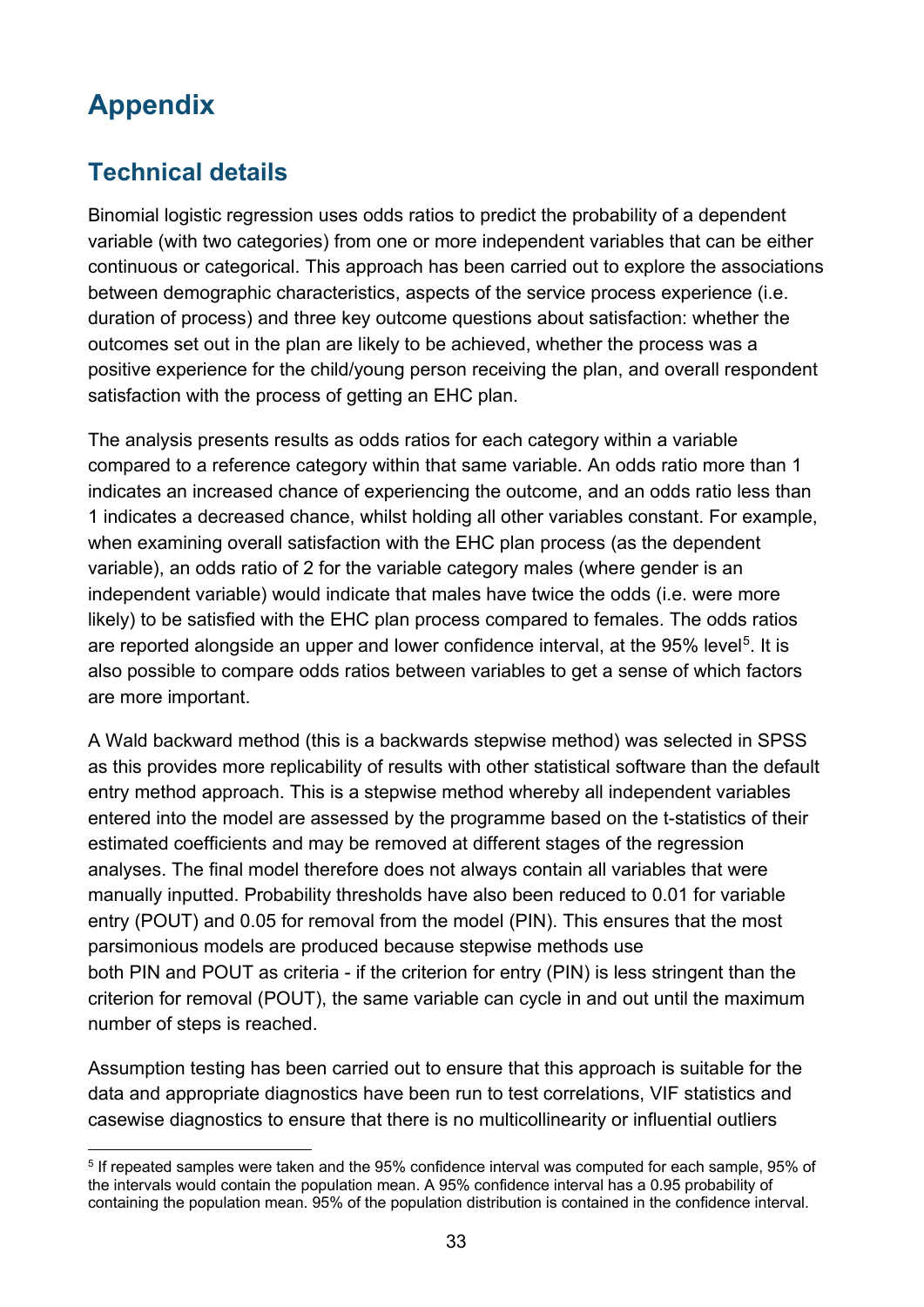within the data. The diagnostics revealed no bivariate correlations higher than 0.3 between all dependent and independent variables. The results of the VIF statistics for all dependent and independent variables were all between 1 and 2 indicating no or only moderate correlation, thus multicollinearity was not considered to be present in any of the models presented.

### <span id="page-33-0"></span>**Frequencies**

A series of tables listing frequency descriptive data for key predictor variables is below. This data is included to allow the reader to see the number of individuals falling into the different categories used across the analyses.

<span id="page-33-1"></span>Table 5: Frequency of agreement that the help/support set out in the EHC plan will help to achieve outcomes

|                |                                                                    | <b>Frequency</b> | <b>Percent</b> | <b>Valid</b><br><b>Percent</b> |
|----------------|--------------------------------------------------------------------|------------------|----------------|--------------------------------|
| <b>Valid</b>   | Other<br>responses<br>(disagree,<br>neither agree<br>nor disagree) | 1175             | 25.3           | 26.8                           |
|                | Agree                                                              | 3215             | 69.1           | 73.2                           |
|                | Total                                                              | 4390             | 94.4           | 100                            |
| <b>Missing</b> |                                                                    | 261              | 5.6            |                                |
| Total          |                                                                    | 4652             | 100            |                                |

<span id="page-33-2"></span>Table 6: Frequency of agreement that the young person/child thought that taking part was a positive experience

<span id="page-33-3"></span>

|                |                    | <b>Frequency</b> | <b>Percent</b> | <b>Valid</b><br><b>Percent</b> |
|----------------|--------------------|------------------|----------------|--------------------------------|
| <b>Valid</b>   | Other<br>responses | 1755             | 37.7           | 43.7                           |
|                | Agree              | 2257             | 48.5           | 56.3                           |
|                | Total              | 4012             | 86.2           | 100                            |
| <b>Missing</b> |                    | 640              | 13.8           |                                |
| <b>Total</b>   |                    | 4652             | 100            |                                |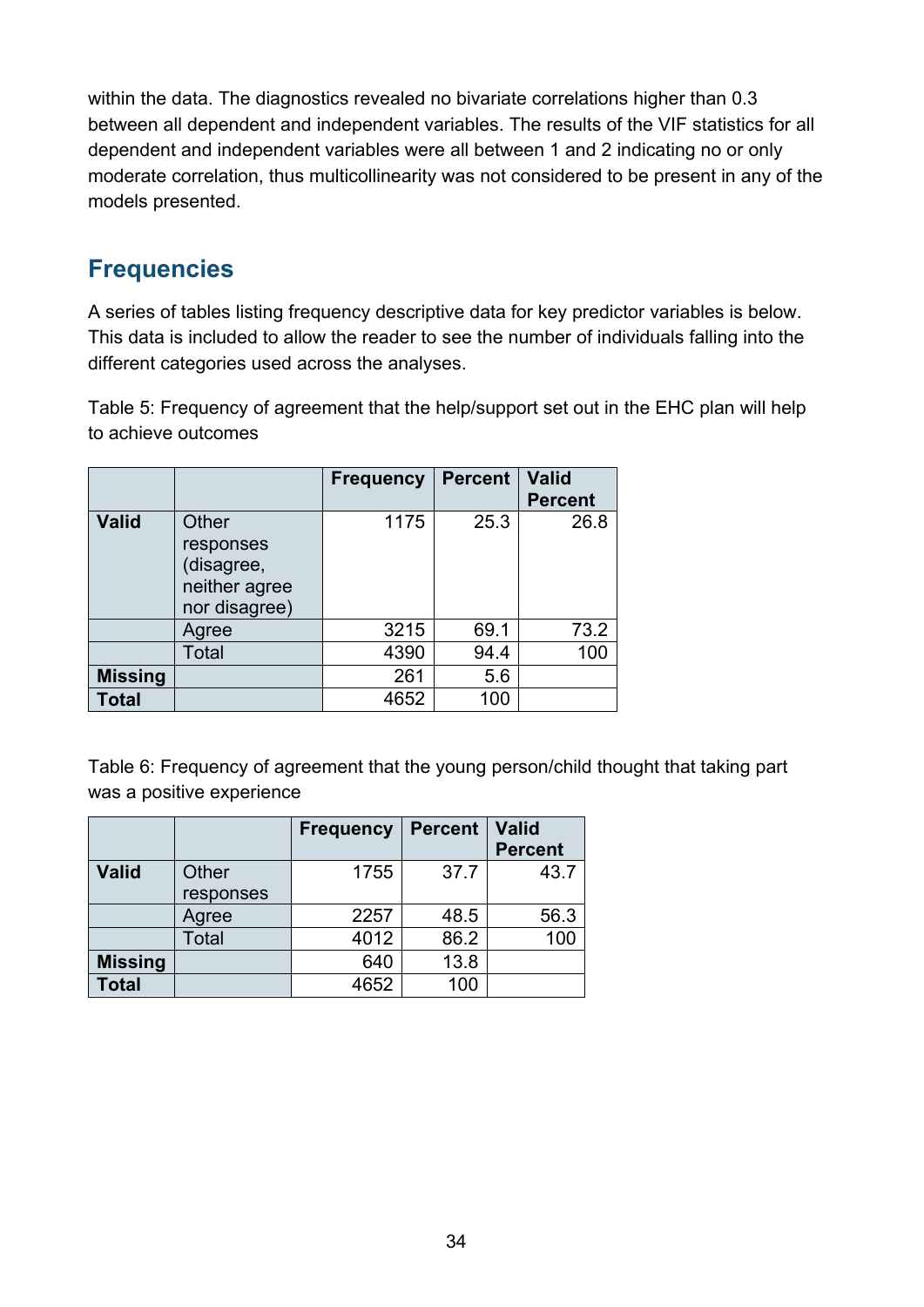Table 7: Frequency of satisfaction with overall experience of getting an EHC plan

|                |                  | <b>Frequency</b> | <b>Percent</b> | <b>Valid</b><br><b>Percent</b> |
|----------------|------------------|------------------|----------------|--------------------------------|
|                |                  |                  |                |                                |
| <b>Valid</b>   | Other            | 1352             | 29.1           | 29.5                           |
|                | responses        |                  |                |                                |
|                | <b>Satisfied</b> | 3226             | 69.3           | 70.5                           |
|                | Total            | 4577             | 98.4           | 100                            |
| <b>Missing</b> |                  | 74               | 1.6            |                                |
| <b>Total</b>   |                  | 4652             | 100            |                                |

<span id="page-34-0"></span>Table 8: Frequency of age groups

|              |           | <b>Frequency</b> | <b>Percent</b> | <b>Valid</b><br><b>Percent</b> |
|--------------|-----------|------------------|----------------|--------------------------------|
| <b>Valid</b> | Under 5   | 226              | 4.9            | 4.9                            |
|              | age 5-10  | 1809             | 38.9           | 38.9                           |
|              | age 11-15 | 1730             | 37.2           | 37.2                           |
|              | 16-25     | 886              | 19.1           | 19.1                           |
|              | Total     | 4652             | 100            |                                |

<span id="page-34-1"></span>Table 9: Percentage of respondent type/age group

| Respondent   | $\leq 5$ | $5 - 10$ | $11 - 15$ | $16 - 25$ |
|--------------|----------|----------|-----------|-----------|
| Parent/carer | 4.9%     | 38.9%    | 37.2%     | 6.0%      |
| Young        | $2\%$    | 0%       | 0%        | 13.0%     |
| person       |          |          |           |           |

<span id="page-34-2"></span>Table 10: Frequency of Ethnic Groups

|                  | <b>Frequency   Percent   Valid</b> |      |                |
|------------------|------------------------------------|------|----------------|
|                  |                                    |      | <b>Percent</b> |
| <b>White</b>     | 3666                               | 78.8 | 78.8           |
| <b>Non White</b> | 985                                | 21.2 | 21.2           |
| Total            | 4652                               | 100  | 700.           |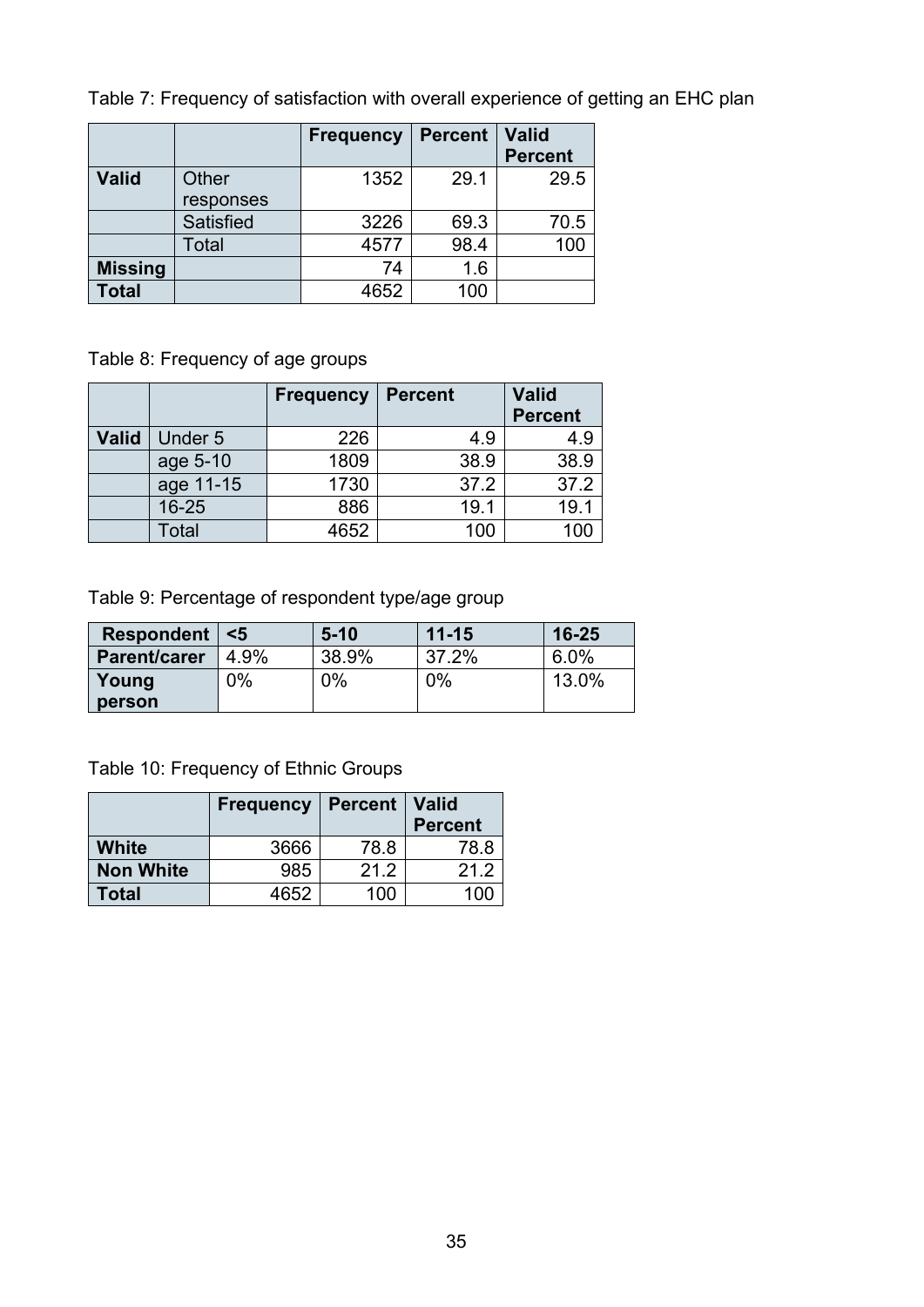### <span id="page-35-0"></span>Table 11: Frequency of primary SEN

|                                             | <b>Frequency</b> | <b>Percent</b> | <b>Valid</b><br><b>Percent</b> |
|---------------------------------------------|------------------|----------------|--------------------------------|
| <b>Learning difficulty</b>                  | 1353             | 29.1           | 29.1                           |
| Speech, language and communication          | 627              | 13.5           | 13.5                           |
| needs                                       |                  |                |                                |
| Hearing, visual or multi-sensory impairment | 197              | 4.2            | 4.2                            |
| <b>Physical disability</b>                  | 308              | 6.6            | 6.6                            |
| Social, emotional and mental health         | 647              | 13.9           | 13.9                           |
| Other difficulty/disability or SEN support  | 192              | 4.1            | 4.1                            |
| but no assessment of type of need           |                  |                |                                |
| Autistic spectrum disorder                  | 1327             | 28.5           | 28.5                           |
| <b>Total</b>                                | 4652             | 100            | 100                            |

<span id="page-35-1"></span>Table 12: Frequency of deprivation groups

|                             | <b>Frequency</b> | <b>Percent</b> | <b>Valid</b><br><b>Percent</b> |
|-----------------------------|------------------|----------------|--------------------------------|
| <b>10% most</b><br>deprived | 526              | 11.3           | 11.3                           |
| <b>Other deciles</b>        | 4126             | 88.7           | 88.7                           |
| Total                       | 4652             | 100            |                                |

<span id="page-35-2"></span>Table 13: Frequency of Child/young person having a statement of SEN

|           | <b>Frequency</b> | <b>Percent</b> | <b>Valid</b>   |
|-----------|------------------|----------------|----------------|
|           |                  |                | <b>Percent</b> |
| Yes       | 2772             | 59.6           | 59.6           |
| <b>No</b> | 1880             | 40.4           | 40.4           |
| Total     | 4652             | 100            | 100            |

<span id="page-35-3"></span>Table 14: Frequency of responses to duration of process

|                           | <b>Frequency</b> | <b>Percent</b> | Valid          |
|---------------------------|------------------|----------------|----------------|
|                           |                  |                | <b>Percent</b> |
| Up to 20 weeks            | 1865             | 40.1           | 40.1           |
| Between 21 and 24 weeks / | 1140             | 24.5           | 24.5           |
| around 6 months           |                  |                |                |
| <b>Around 7 months</b>    | 337              | 7.3            | 7.3            |
| <b>Around 8-10 months</b> | 454              | 9.8            | 9.8            |
| More than 10 months       | 855              | 18.4           | 18.4           |
| Total                     | 4652             | 100            | 100            |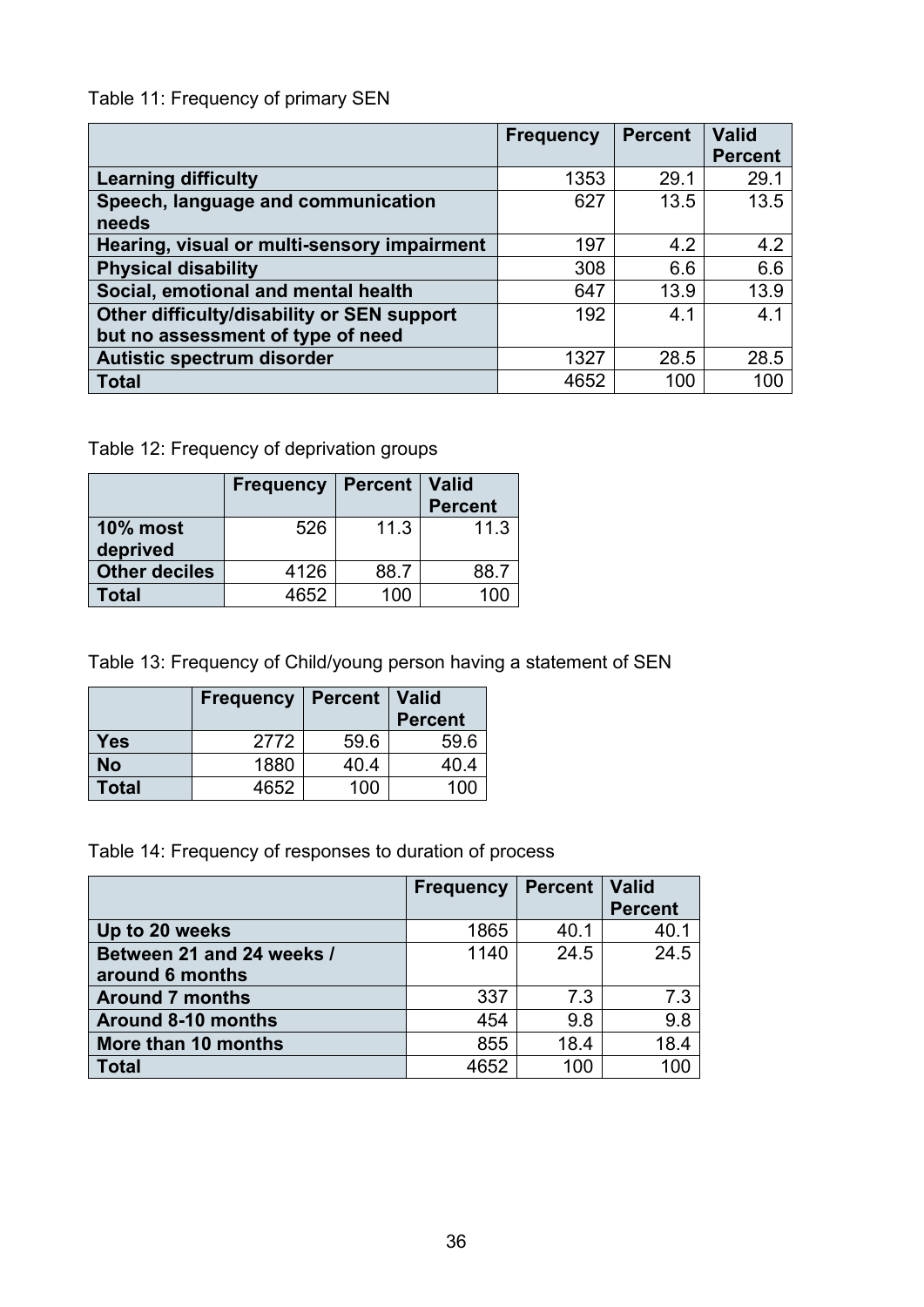<span id="page-36-0"></span>Table 15: Frequency of responses to 'effort was made to listen to the child/young person during the process'

|           | <b>Frequency</b> | Percent   Valid | <b>Percent</b> |
|-----------|------------------|-----------------|----------------|
| Yes       | 3365             | 72.3            | 72.3           |
| <b>No</b> | 1287             | 27.7            | 27 7           |
| Total     | 4652             | 100             |                |

<span id="page-36-1"></span>Table 16: Frequency of responses to 'child/young person's and family's personal needs and circumstances were taken into account during the process'

|              | <b>Frequency</b> | <b>Percent</b> | <b>Valid</b>   |
|--------------|------------------|----------------|----------------|
|              |                  |                | <b>Percent</b> |
| Yes          | 3946             | 84.8           | 84.8           |
| <b>No</b>    | 706              | 15.2           | 15.2           |
| <b>Total</b> | 4652             | 100            | 1()            |

<span id="page-36-2"></span>Table 17: Frequency of responses to 'different services (i.e. education, health and care) worked together to make the plan'

|           | <b>Frequency</b> | <b>Percent</b> | <b>Valid</b>   |
|-----------|------------------|----------------|----------------|
|           |                  |                | <b>Percent</b> |
| Yes       | 3922             | 84.3           | 84.3           |
| <b>No</b> | 729              | 15.7           | 15.7           |
| Total     | 4652             | 100            | 100            |

<span id="page-36-3"></span>Table 18: Frequency of responses to 'communication about the EHCP was clear throughout the process'

|            | <b>Frequency</b> | <b>Percent</b> | Valid          |
|------------|------------------|----------------|----------------|
|            |                  |                | <b>Percent</b> |
| <b>Yes</b> | 3622             | 77.9           | 779            |
| <b>No</b>  | 1029             | 22.1           | 22 1           |
| Total      | 4652             | 100            |                |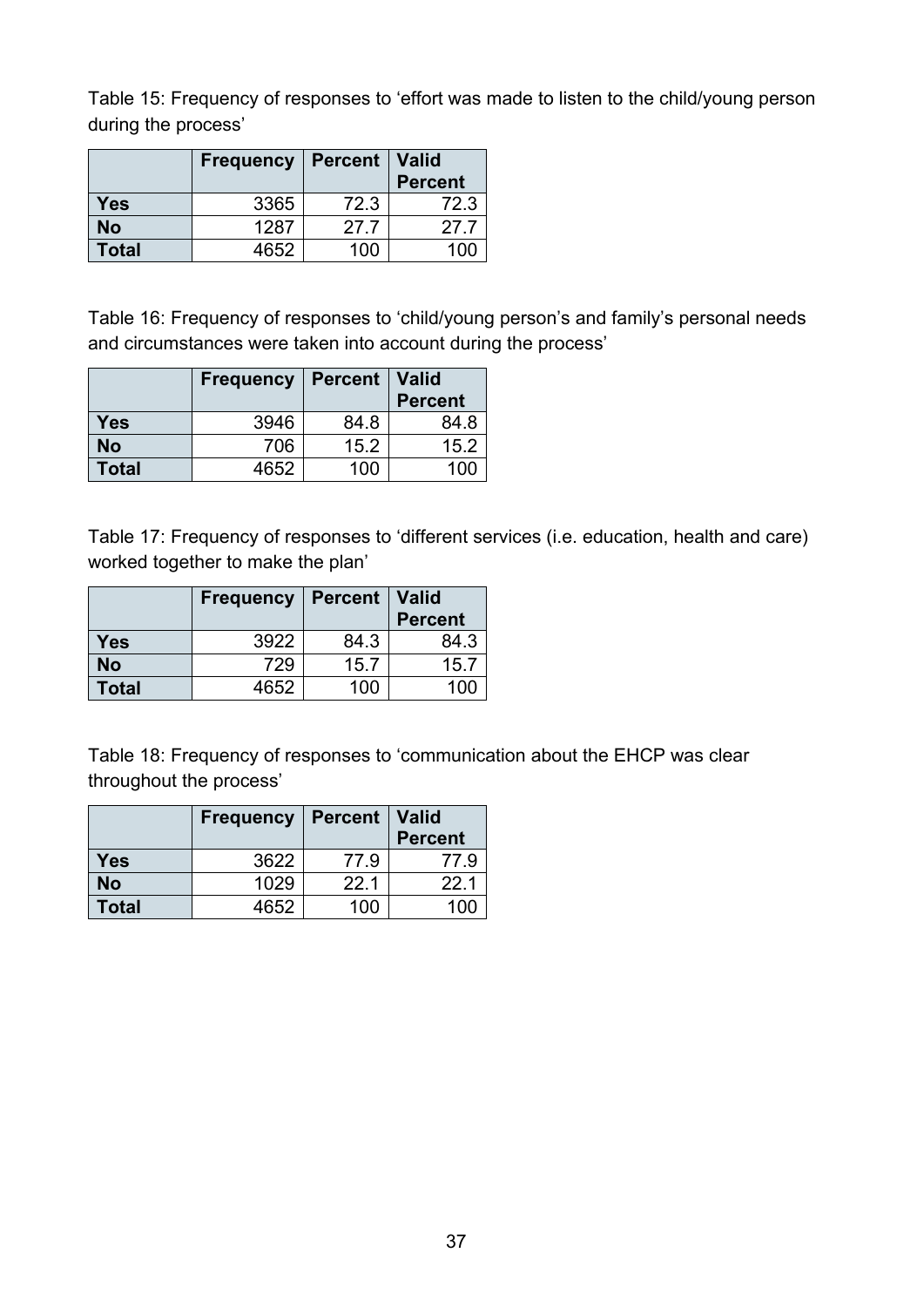|                 | <b>Frequency</b> | <b>Percent</b> | <b>Valid</b><br><b>Percent</b> |
|-----------------|------------------|----------------|--------------------------------|
| Agree           | 1601             | 34.4           | 34.4                           |
| Neither/nor     | 1035             | 22.3           | 22.3                           |
| <b>Disagree</b> | 2015             | 43.3           | 43.3                           |
| Total           | 4652             | 100            | 100                            |

<span id="page-37-0"></span>Table 19: Frequency of responses to 'it is easy for the child/young person to understand'

<span id="page-37-1"></span>Table 20: Frequency of responses to 'the child's/young person's wishes and opinions were included in the plan'

|                 | <b>Frequency</b> | <b>Percent</b> | <b>Valid</b><br><b>Percent</b> |
|-----------------|------------------|----------------|--------------------------------|
| Agree           | 3172             | 68.2           | 68.2                           |
| Neither/nor     | 654              | 14.1           | 14.1                           |
| <b>Disagree</b> | 826              | 17.8           | 17.8                           |
| <b>Total</b>    | 4652             | 100            |                                |

<span id="page-37-2"></span>Table 21: Frequency of responses to 'the EHCP has led the child/young person to get the help/support that they need'

|                 | <b>Frequency</b> | <b>Percent</b> | <b>Valid</b>   |
|-----------------|------------------|----------------|----------------|
|                 |                  |                | <b>Percent</b> |
| Agree           | 3619             | 77.8           | 77.8           |
| Neither/nor     | 462              | 9.9            | 99             |
| <b>Disagree</b> | 571              | 12.3           | 12.3           |
| Total           | 4652             | 100            |                |

Table 22: Frequency of people responding to 'Did you/your child have a SEN statement?'

|                   | <b>Frequency</b> | <b>Percent</b> | <b>Valid</b><br><b>Percent</b> |
|-------------------|------------------|----------------|--------------------------------|
| Yes               | 8567             | 62.8           | 62.8                           |
| <b>No</b>         | 4335             | 31.8           | 31.8                           |
| <b>Don't know</b> | 665              | 4.9            | 4.9                            |
| <b>Prefer not</b> | 76               | $.6\,$         | .6                             |
| to say            |                  |                |                                |
| <b>Total</b>      | 13642            | 100.0          | 100.0                          |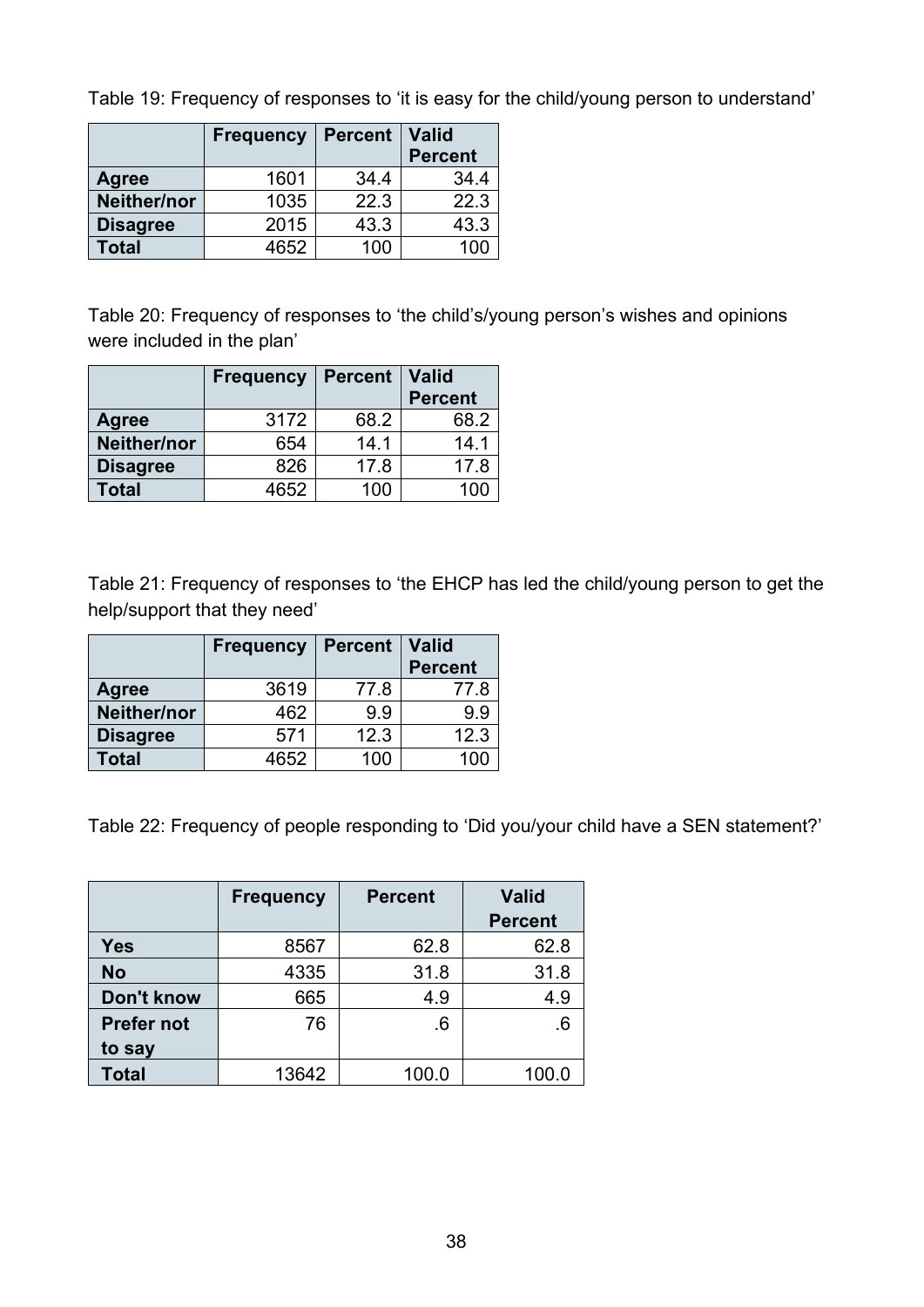# <span id="page-38-0"></span>**Item non-response analysis**

Table 23. One-way ANOVA of key demographic variables based upon selection for analysis in models

| <b>Variable</b>                                                                                | <b>Mean (standard</b><br>deviation) | <b>F</b> statistic | Sig.     |
|------------------------------------------------------------------------------------------------|-------------------------------------|--------------------|----------|
|                                                                                                |                                     |                    |          |
| Gender                                                                                         |                                     |                    |          |
| Male (n=9816)                                                                                  | $0.35(\overline{0.48})$             | 1.157              | 0.282    |
| Female (n=3772)                                                                                | 0.34(0.47)                          |                    |          |
| Ethnicity                                                                                      |                                     |                    |          |
| <b>White (n=9837)</b>                                                                          | 0.37(0.48)                          | 77.623             | $0.00**$ |
| Non White (n=3405)                                                                             | 0.29(0.48)                          |                    |          |
| <b>Primary SEN category</b>                                                                    |                                     |                    |          |
| <b>Learning difficulty</b><br>$(n=3904)$                                                       | 0.35(0.48)                          | 98.470             | $0.00**$ |
| Speech, language and<br>communication needs<br>$(n=1701)$                                      | 0.37(0.48)                          |                    |          |
| Hearing, visual or multi-<br>sensory impairment<br>$(n=531)$                                   | 0.37(0.48)                          |                    |          |
| <b>Physical disability</b><br>$(n=765)$                                                        | 0.40(0.49)                          |                    |          |
| Social, emotional and<br>mental health (n=1568)                                                | 0.41(0.49)                          |                    |          |
| Other difficulty/ disability<br>or SEN support but no<br>assessment of type of<br>need (n=543) | 0.35(0.48)                          |                    |          |
| <b>Autism spectrum</b><br>disorder (n=3404)                                                    | 0.39(0.49)                          |                    |          |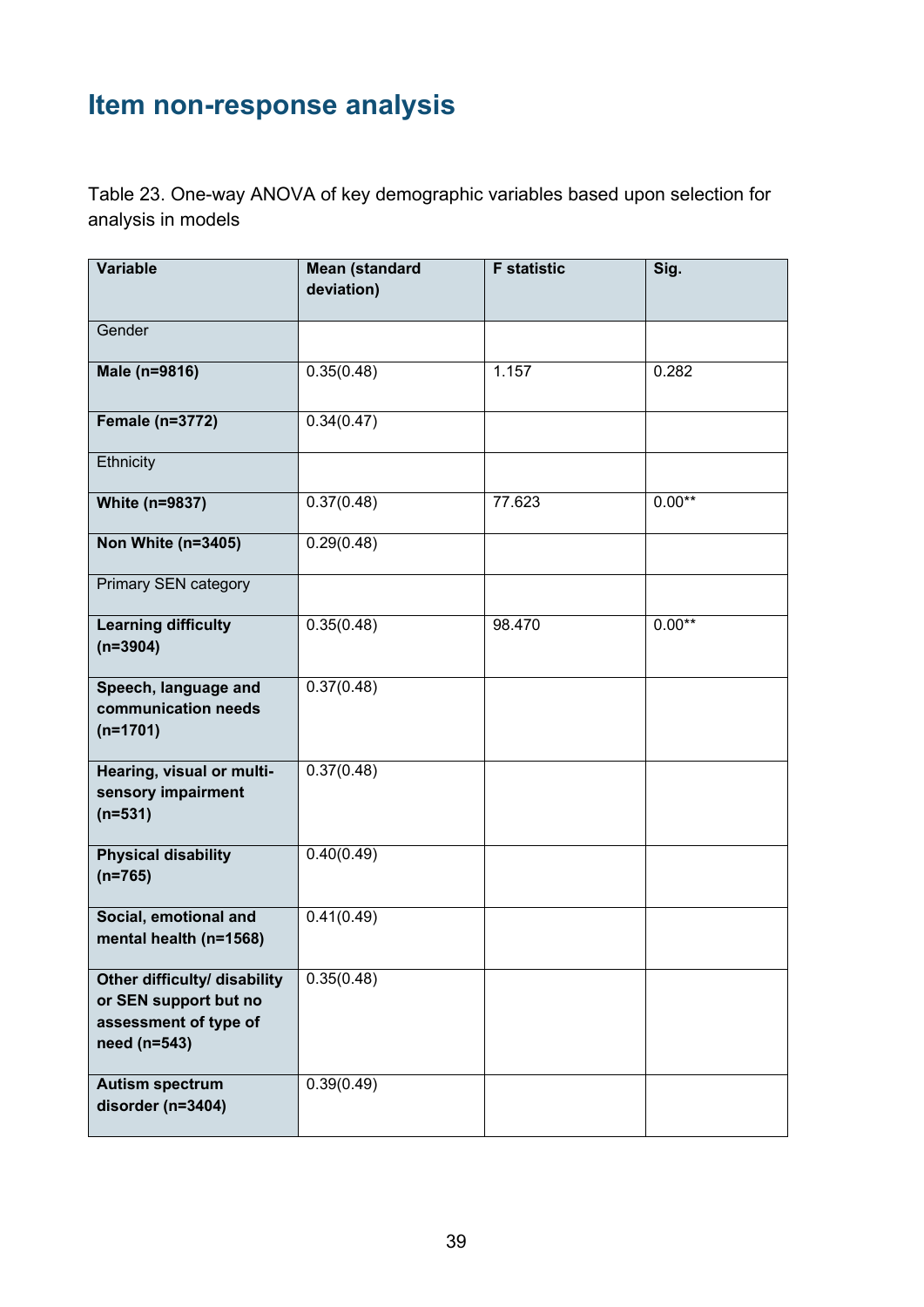- For the dataset the item non-response rate is 1.5% based upon the total of 12 relevant (questions) variables and a total of 13,642 respondents used in the analysis. The percentage of respondents answering all questions and not responding 'don't know' or 'prefer not to say' was only 28.6%.
- The largest proportion of cases with at least one missing variable did not respond to only one (26%) key variable. The average sum of missing variables is 1.81 (1.89 standard deviation) questions per respondent. Many cases did not respond to variables that enquired about later stages of life transition presumably because they were not relevant, but a significant percentage (21%) did not know or did not respond to questions asking whether they understood the purpose of the EHC plan. Two other questions regarding whether the respondent believed the staff they had worked on the plan with to be knowledgeable and had put adequate time and work into producing the plan also had significant levels of missing data or 'don't know' responses (21.6%).
- 16.7% of respondents did not answer two questions. 11% of respondents did not answer three questions. 8% did not answer four questions and 9.2% did not answer 5-11 questions.
- Two respondents in the dataset did not answer any of the relevant questions.

The findings of the non-response analysis were not considered prohibitive for the multivariate analysis presented in this report.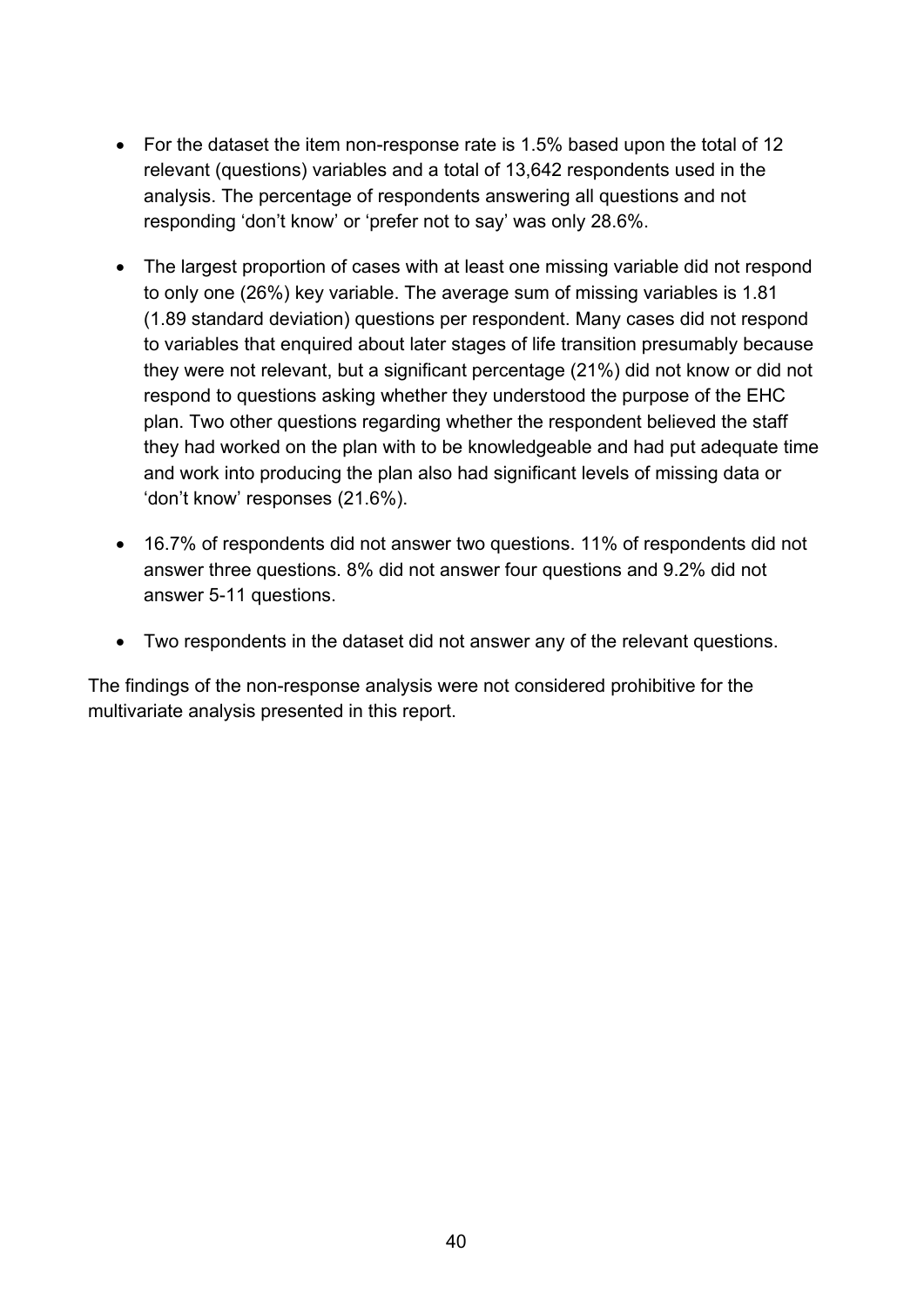# **Chi Square Analysis Output**

|                    |                | Cases   |         |         |              |         |  |  |
|--------------------|----------------|---------|---------|---------|--------------|---------|--|--|
|                    | Valid          |         | Missing |         | <b>Total</b> |         |  |  |
|                    | N              | Percent | N       | Percent | N            | Percent |  |  |
| Sample Ethnicity * | 1329           | 97.4%   | 348.    | 2.6%    | 13642.       | 100.0%  |  |  |
| 0 is not selected  | $\overline{4}$ |         | 069     |         | 069          |         |  |  |
| for analysis 1 is  |                |         |         |         |              |         |  |  |
| selected for       |                |         |         |         |              |         |  |  |
| analysis           |                |         |         |         |              |         |  |  |

# **Ethnicity**

| Sample Ethnicity * 0 is not selected for analysis 1 is selected for<br>analysis Crosstabulation |                     |                                                                 |                 |           |  |  |  |
|-------------------------------------------------------------------------------------------------|---------------------|-----------------------------------------------------------------|-----------------|-----------|--|--|--|
|                                                                                                 |                     | 0 is not selected for<br>analysis 1 is selected<br>for analysis | Total           |           |  |  |  |
|                                                                                                 |                     | not in the<br>model                                             | in the<br>model |           |  |  |  |
| <b>Sample Ethnicity</b>                                                                         | White               | 6802                                                            | 3078            | 9880      |  |  |  |
|                                                                                                 | <b>Non</b><br>White | 2585                                                            | 829             | 3414      |  |  |  |
| Total                                                                                           |                     | 9387                                                            | 3907            | 1329<br>4 |  |  |  |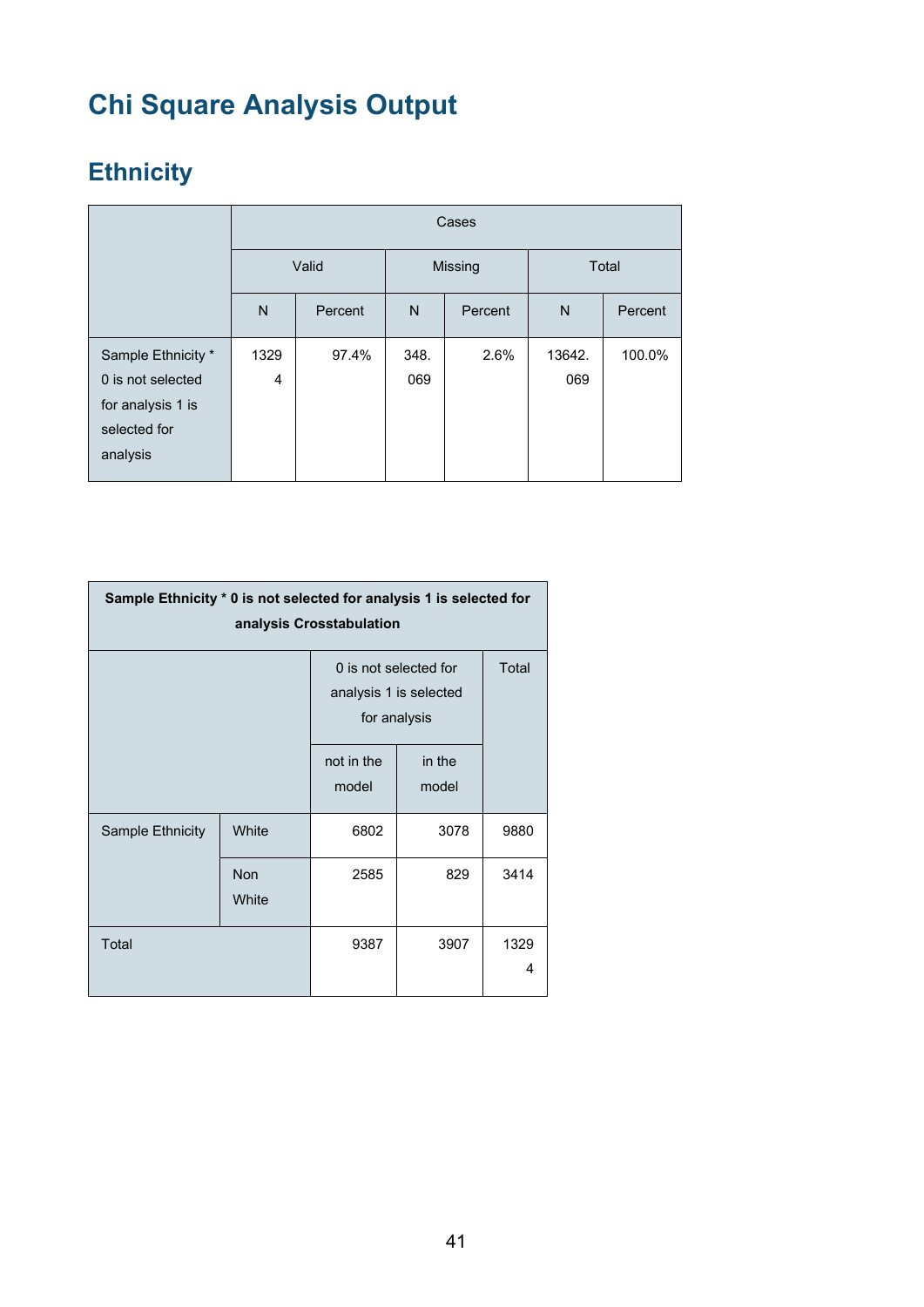| <b>Chi-Square Tests</b>               |                     |    |                              |                             |                             |  |  |
|---------------------------------------|---------------------|----|------------------------------|-----------------------------|-----------------------------|--|--|
|                                       | Value               | df | Asymp.<br>Sig. (2-<br>sided) | Exact<br>Sig. (2-<br>sided) | Exact<br>Sig. (1-<br>sided) |  |  |
| Pearson Chi-<br>Square                | 57.731 <sup>a</sup> | 1  | .000                         |                             |                             |  |  |
| Continuity<br>Correction <sup>b</sup> | 57.400              | 1  | .000                         |                             |                             |  |  |
| Likelihood Ratio                      | 59.196              | 1  | .000                         |                             |                             |  |  |
| <b>Fisher's Exact</b><br><b>Test</b>  |                     |    |                              | .000                        | .000                        |  |  |
| Linear-by-Linear<br>Association       | 57.726              | 1  | .000                         |                             |                             |  |  |
| N of Valid Cases                      | 13294               |    |                              |                             |                             |  |  |

### **Gender**

|                   | Cases |         |         |         |         |         |  |
|-------------------|-------|---------|---------|---------|---------|---------|--|
|                   | Valid |         | Missing |         | Total   |         |  |
|                   | N     | Percent | N       | Percent | N       | Percent |  |
| Gender * 0 is not | 1364  | 100.0%  | 1.06    | $0.0\%$ | 13642.0 | 100.0%  |  |
| selected for      | 1     |         | 9       |         | 69      |         |  |
| analysis 1 is     |       |         |         |         |         |         |  |
| selected for      |       |         |         |         |         |         |  |
| analysis          |       |         |         |         |         |         |  |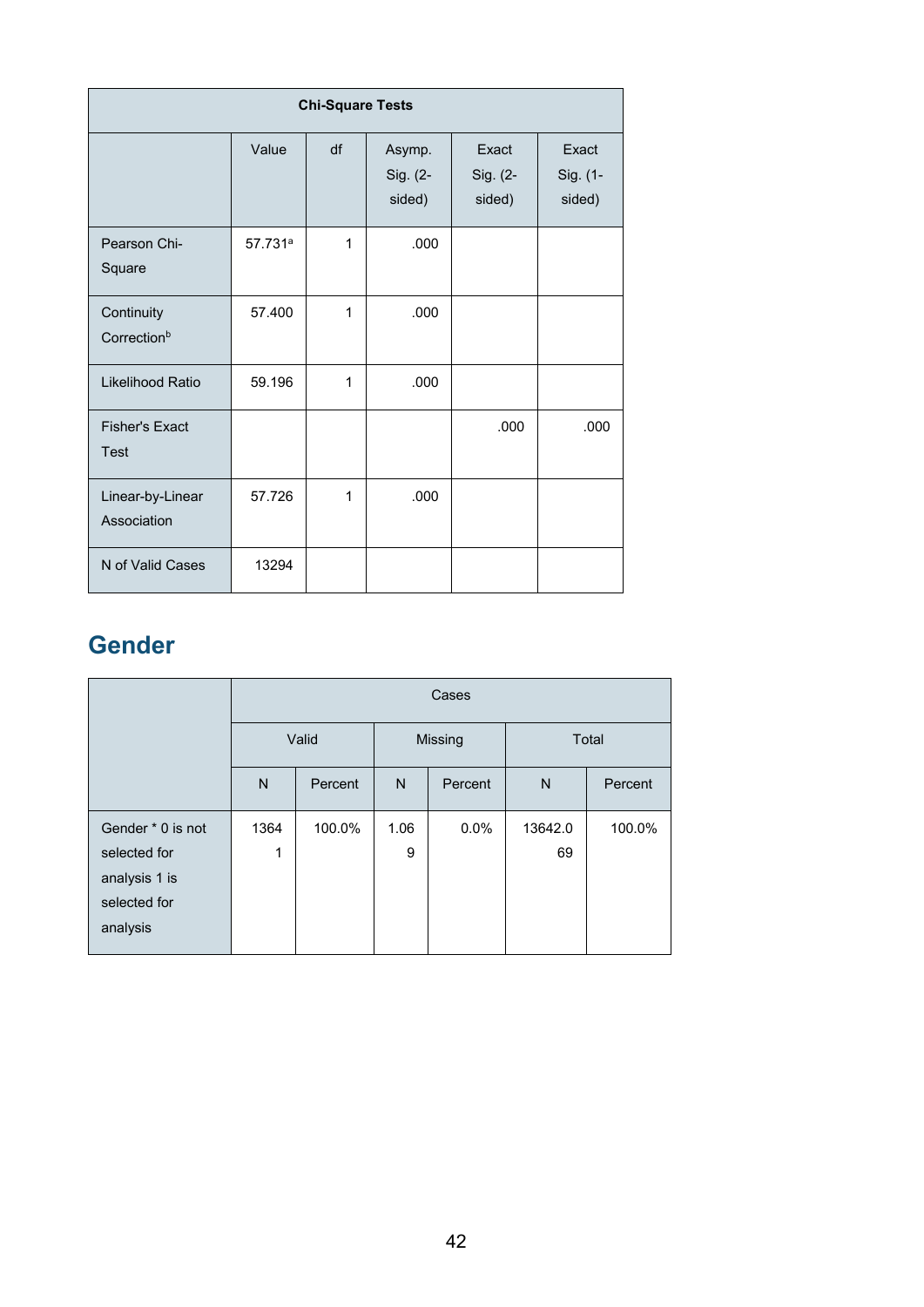|        |        | 0 is not selected for analysis<br>1 is selected for analysis | Total        |       |
|--------|--------|--------------------------------------------------------------|--------------|-------|
|        |        | not in the<br>model                                          | in the model |       |
| Gender | Male   | 7007                                                         | 2845         | 9852  |
|        | female | 2727                                                         | 1062         | 3789  |
| Total  |        | 9734                                                         | 3907         | 13641 |

| <b>Chi-Square Tests</b>               |           |              |                              |                             |                             |  |  |
|---------------------------------------|-----------|--------------|------------------------------|-----------------------------|-----------------------------|--|--|
|                                       | Value     | df           | Asymp.<br>Sig. (2-<br>sided) | Exact<br>Sig. (2-<br>sided) | Exact<br>Sig. (1-<br>sided) |  |  |
| Pearson Chi-<br>Square                | .965a     | 1            | .326                         |                             |                             |  |  |
| Continuity<br>Correction <sup>b</sup> | .924      | $\mathbf{1}$ | .336                         |                             |                             |  |  |
| Likelihood Ratio                      | .967      | $\mathbf{1}$ | .325                         |                             |                             |  |  |
| <b>Fisher's Exact</b><br><b>Test</b>  |           |              |                              | .331                        | .168                        |  |  |
| Linear-by-Linear<br>Association       | .965      | $\mathbf{1}$ | .326                         |                             |                             |  |  |
| N of Valid Cases                      | 1364<br>1 |              |                              |                             |                             |  |  |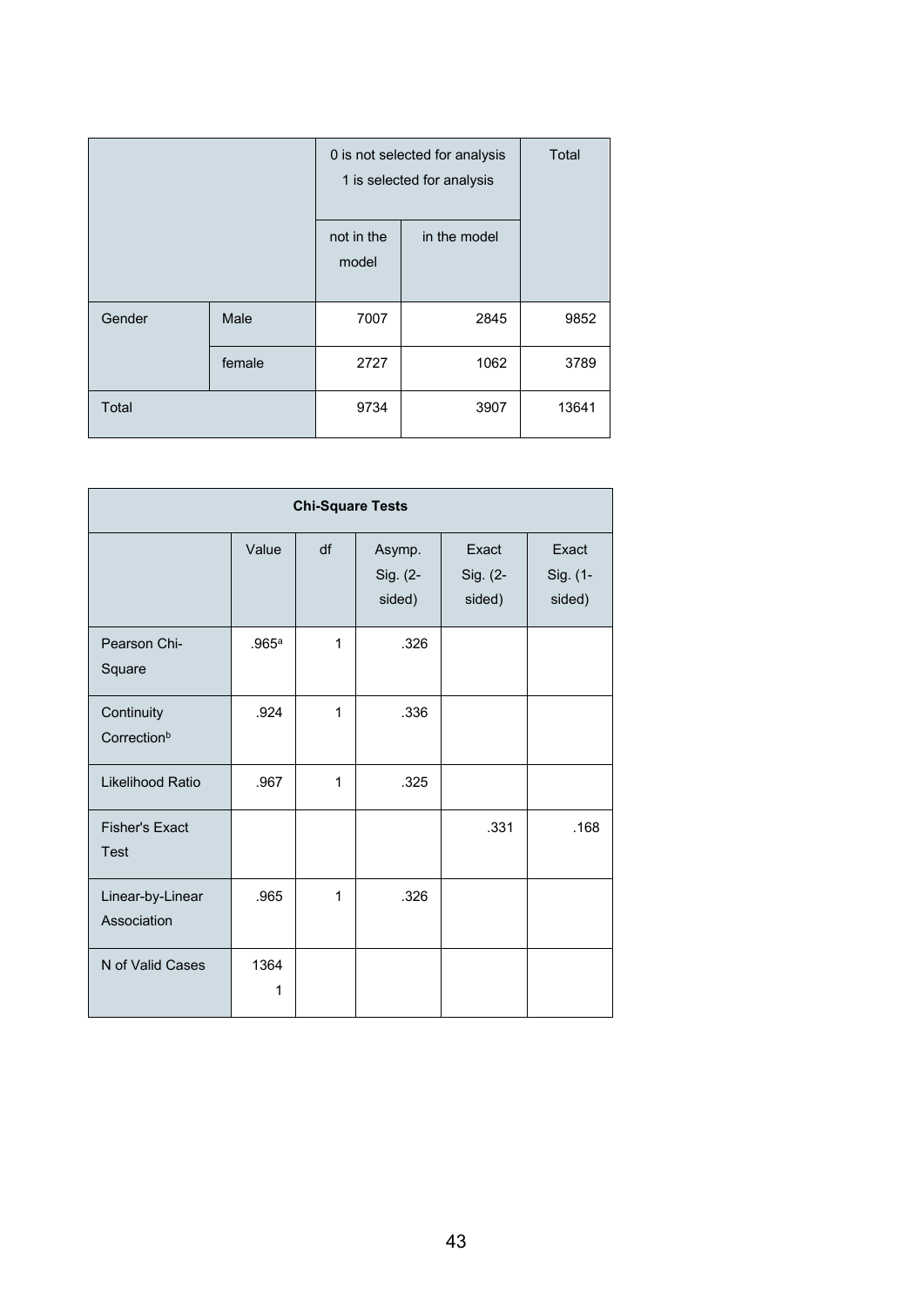### **Primary SEN**

|                                                                                                                          |       | Cases   |          |         |           |         |  |  |
|--------------------------------------------------------------------------------------------------------------------------|-------|---------|----------|---------|-----------|---------|--|--|
|                                                                                                                          | Valid |         | Missing  |         | Total     |         |  |  |
|                                                                                                                          | N     | Percent | N        | Percent | N         | Percent |  |  |
| Primary SEN reorder so<br>Autistic is last category *<br>0 is not selected for<br>analysis 1 is selected for<br>analysis | 12414 | 91.0%   | 1228.069 | 9.0%    | 13642.069 | 100.0%  |  |  |

|                                                               |                                                                                    | 0 is not selected for<br>analysis 1 is selected for<br>analysis |                 | Total |
|---------------------------------------------------------------|------------------------------------------------------------------------------------|-----------------------------------------------------------------|-----------------|-------|
|                                                               |                                                                                    | not in the<br>model                                             | in the<br>model |       |
| <b>Primary SEN</b><br>reorder so Autistic<br>is last category | Learning difficulty                                                                | 2777                                                            | 1126            | 3903  |
|                                                               | Speech, language and<br>communication needs                                        | 1182                                                            | 519             | 1701  |
|                                                               | Hearing, visual or multi-sensory<br>impairment                                     | 351                                                             | 180             | 531   |
|                                                               | Physical disability                                                                | 507                                                             | 258             | 765   |
|                                                               | Social, emotional and mental health                                                | 1030                                                            | 537             | 1567  |
|                                                               | Other difficulty/disability or SEN<br>support but no assessment of type of<br>need | 395                                                             | 148             | 543   |
|                                                               | Autistic spectrum disorder                                                         | 2314                                                            | 1090            | 3404  |
| Total                                                         |                                                                                    | 8556                                                            | 3858            | 12414 |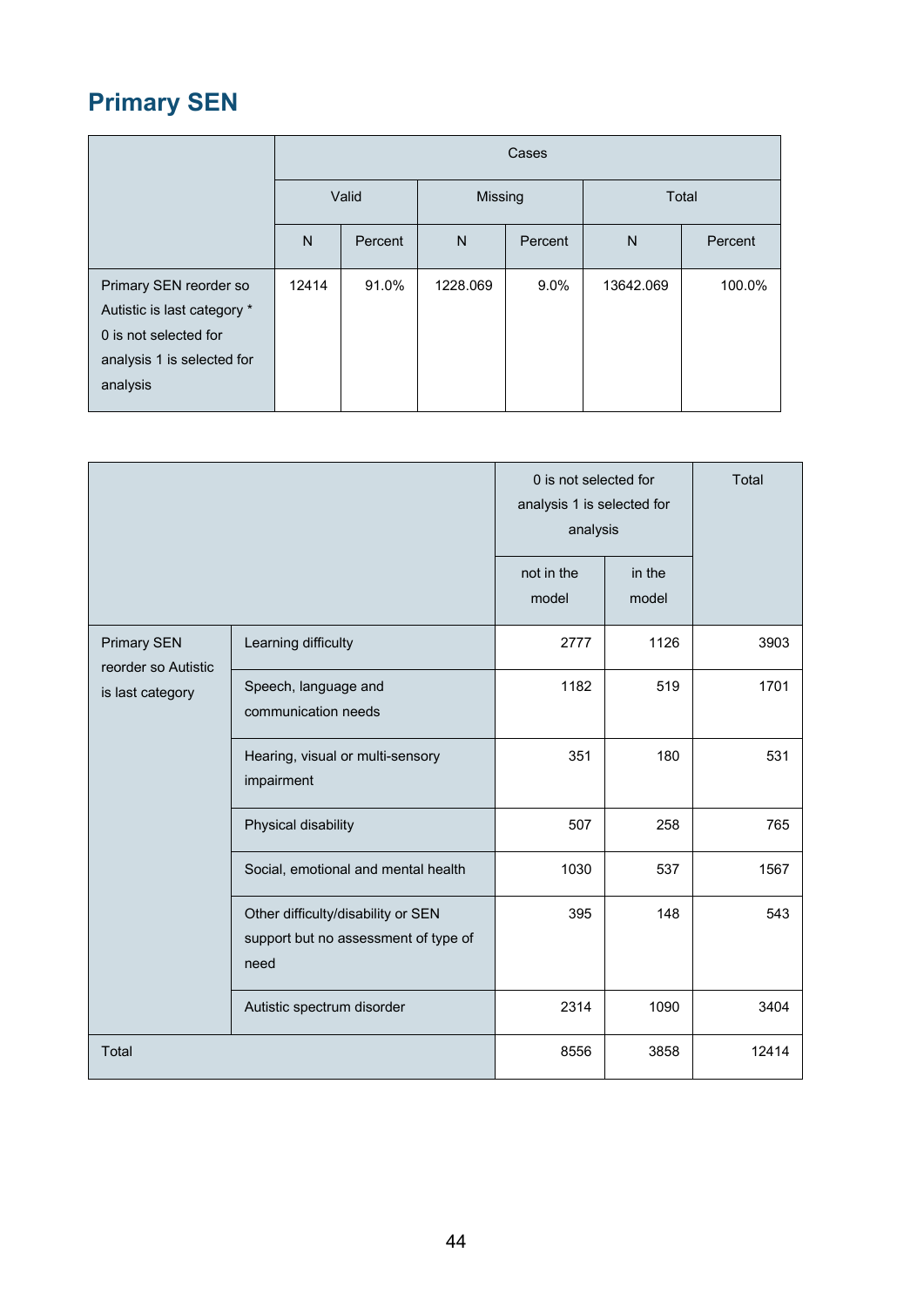| <b>Chi-Square Tests</b>         |         |    |                              |  |
|---------------------------------|---------|----|------------------------------|--|
|                                 | Value   | df | Asymp.<br>Sig. (2-<br>sided) |  |
| Pearson Chi-<br>Square          | 26.346a | 6  | .000                         |  |
| Likelihood Ratio                | 26.357  | 6  | .000                         |  |
| Linear-by-Linear<br>Association | 7.502   | 1  | .006                         |  |
| N of Valid Cases                | 12414   |    |                              |  |

### **Age Group**

|                                                                                    | Cases        |         |         |         |               |         |
|------------------------------------------------------------------------------------|--------------|---------|---------|---------|---------------|---------|
|                                                                                    | Valid        |         | Missing |         | Total         |         |
|                                                                                    | $\mathsf{N}$ | Percent | N       | Percent | N             | Percent |
| Age groups * 0 is<br>not selected for<br>analysis 1 is<br>selected for<br>analysis | 1364<br>4    | 100.0%  | 0       | $0.0\%$ | 13642.0<br>69 | 100.0%  |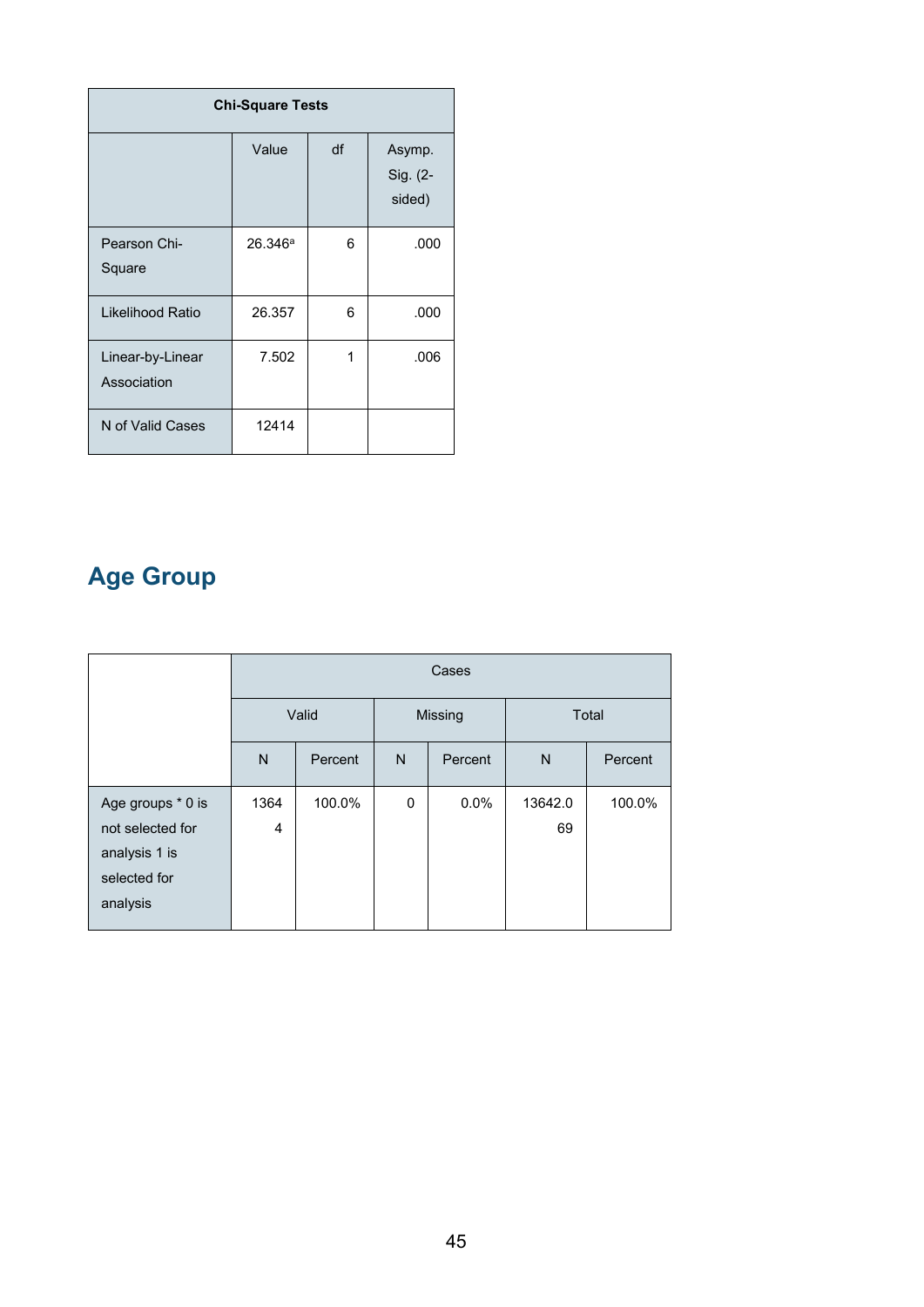|            |            | 0 is not selected for<br>analysis 1 is selected<br>for analysis | Total           |           |
|------------|------------|-----------------------------------------------------------------|-----------------|-----------|
|            |            | not in the<br>model                                             | in the<br>model |           |
| Age groups | Under<br>5 | 923                                                             | 172             | 1095      |
|            | $5 - 10$   | 3528                                                            | 1433            | 4961      |
|            | $11 - 15$  | 3168                                                            | 1508            | 4676      |
|            | $16 - 25$  | 2117                                                            | 795             | 2912      |
| Total      |            | 9736                                                            | 3908            | 1364<br>4 |

| <b>Chi-Square Tests</b>         |          |    |                              |  |
|---------------------------------|----------|----|------------------------------|--|
|                                 | Value    | df | Asymp.<br>Sig. (2-<br>sided) |  |
| Pearson Chi-<br>Square          | 122.113a | 3  | .000                         |  |
| Likelihood Ratio                | 132.677  | 3  | .000                         |  |
| Linear-by-Linear<br>Association | 24.112   | 1  | .000                         |  |
| N of Valid Cases                | 13644    |    |                              |  |